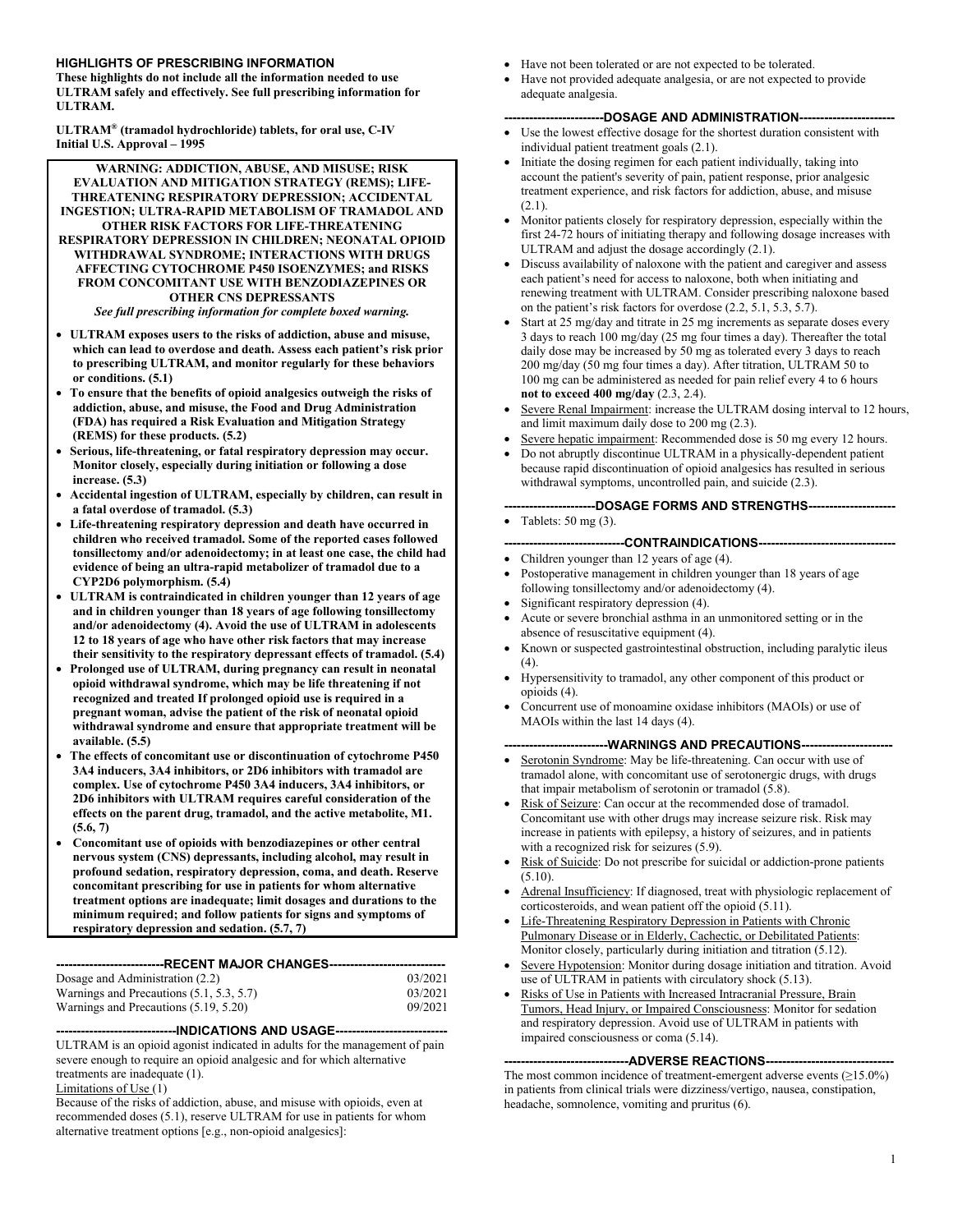**To report SUSPECTED ADVERSE REACTIONS, contact Janssen Pharmaceuticals, Inc at 1-800-JANSSEN (1-800-526-7736) or FDA at 1- 800-FDA-1088 or** *www.fda.gov/medwatch.*

**--------------------------------DRUG INTERACTIONS------------------------------** Mixed Agonist/Antagonist and Partial Agonist Opioid Analgesics: Avoid use with ULTRAM because they may reduce analgesic effect of ULTRAM or precipitate withdrawal symptoms (7).

#### **FULL PRESCRIBING INFORMATION: CONTENTS\***

**WARNING: ADDICTION, ABUSE, AND MISUSE; RISK EVALUATION AND MITIGATION STRATEGY (REMS); LIFE-THREATENING RESPIRATORY DEPRESSION; ACCIDENTAL INGESTION; ULTRA-RAPID METABOLISM OF TRAMADOL AND OTHER RISK FACTORS FOR LIFE THREATENING RESPIRATORY DEPRESSION IN CHILDREN; NEONATAL OPIOID WITHDRAWAL SYNDROME; INTERACTIONS WITH DRUGS AFFECTING CYTOCHROME P450 ISOENZYMES; and RISKS FROM CONCOMITANT USE WITH BENZODIAZEPINES OR OTHER CNS DEPRESSANTS**

#### **1 [INDICATIONS AND USAGE](#page-3-0)**

- **2 [DOSAGE AND ADMINISTRATION](#page-4-2)**
	- **2.1** [Important Dosage and Administration Instructions](#page-4-1)<br>**2.2** Patient Access to Naloxone for the Emergency
	- Patient Access to Naloxone for the Emergency [Treatment of Opioid Overdose](#page-4-0)
	-
	- **2.3** [Initial Dosage](#page-5-1)
	- **2.4** [Titration and Maintenance of Therapy](#page-5-0) **2.5** [Safe Reduction or Discontinuation of ULTRAM](#page-6-0)
- **3 [DOSAGE FORMS AND STRENGTHS](#page-7-3)**

**4 [CONTRAINDICATIONS](#page-7-2) 5 [WARNINGS AND PRECAUTIONS](#page-7-1)**

#### **5.1** [Addiction, Abuse and Misuse](#page-7-0)

- **5.2** [Opioid Analgesic Risk Evaluation and Mitigation](#page-8-1)  [Strategy \(REMS\)](#page-8-1)
- 
- **5.3** [Life-Threatening Respiratory Depression](#page-8-0)<br>**5.4** Ultra-Rapid Metabolism of Tramadol and **5.4** [Ultra-Rapid Metabolism of Tramadol and Other](#page-10-0)  [Risk Factors for Life-threatening Respiratory](#page-10-0)  [Depression in Children](#page-10-0)
- **5.5** [Neonatal Opioid Withdrawal Syndrome](#page-11-1)
- **5.6** [Risks of Interactions with Drugs Affecting](#page-11-0)  [Cytochrome P450 Isoenzymes](#page-11-0)
- **5.7** Risks from Concomitant Use with
- [Benzodiazepines or Other CNS Depressants](#page-12-0)
- **5.8** [Serotonin Syndrome Risk](#page-13-1)<br>**5.9** Increased Risk of Seizure **5.9** [Increased Risk of Seizure](#page-13-0)
- **5.10** [Suicide Risk](#page-14-2)
- **5.11** [Adrenal Insufficiency](#page-14-1)
- **5.12** [Life-Threatening Respiratory Depression in](#page-14-0)  [Patients with Chronic Pulmonary Disease or in](#page-14-0)  [Elderly, Cachectic, or Debilitated Patients](#page-14-0)
- **5.13** [Severe Hypotension](#page-15-3)

#### **-----------------------USE IN SPECIFIC POPULATIONS------------------------**

- Pregnancy: May cause fetal harm  $(8.1)$ .
- Lactation: Breastfeeding not recommended (8.2).

#### **See 17 for PATIENT COUNSELING INFORMATION and Medication Guide.**

**Revised: 09/2021**

- **5.14** [Risks of use in Patients with Increased](#page-15-2)  [Intracranial Pressure, Brain Tumors, Head Injury,](#page-15-2)  [or Impaired Consciousness](#page-15-2)
- **5.15** [Risks of Use in Patients with Gastrointestinal](#page-15-1)  **[Conditions](#page-15-1)**
- **5.16** [Anaphylaxis and Other Hypersensitivity](#page-15-0)
- **[Reactions](#page-15-0)**
- **5.17** [Withdrawal](#page-16-4)
- **5.18** [Driving and Operating Machinery](#page-16-3)
- **5.19** [Hyponatremia](#page-16-2)
- **5.20** [Hypoglycemia](#page-16-1)
- **6 [ADVERSE REACTIONS](#page-16-0)**
	- **6.1** [Clinical Trials Experience](#page-17-0)<br>**6.2** Postmarketing Experience
	- **[Postmarketing Experience](#page-19-0)**
- **7 [DRUG INTERACTIONS](#page-20-0)**
- **8 [USE IN SPECIFIC POPULATIONS](#page-22-1)**
	- 8.1 [Pregnancy](#page-22-0)<br>8.2 Lactation
	- **8.2** [Lactation](#page-24-1)
	- **8.3** [Females and Males of Reproductive Potential](#page-24-0)
	- **8.4** [Pediatric Use](#page-25-1)
	- **8.5** [Geriatric Use](#page-25-0)
- **8.6** [Renal and Hepatic Impairment](#page-26-3)
- **9 [DRUG ABUSE AND DEPENDENCE](#page-26-2)**<br>**9.1** Controlled Substance **9.1** [Controlled Substance](#page-26-1)
	-
	- **9.2** [Abuse](#page-26-0)
- **9.3** [Dependence](#page-27-0) **10 [OVERDOSAGE](#page-28-0)**
- **11 [DESCRIPTION](#page-29-2)**
- **12 [CLINICAL PHARMACOLOGY](#page-29-1)**
	- **12.1** [Mechanism of Action](#page-29-0)
	- **12.2** [Pharmacodynamics](#page-30-0)
	- **12.3** [Pharmacokinetics](#page-31-0)
- **13 [NONCLINICAL TOXICOLOGY](#page-35-2)**
- **13.1** [Carcinogenesis, Mutagenesis, Impairment of](#page-35-1)  **[Fertility](#page-35-1)**
- **14 [CLINICAL STUDIES](#page-35-0)**
- **16 [HOW SUPPLIED/STORAGE](#page-36-0) AND HANDLING**
- **17 [PATIENT COUNSELING INFORMATION](#page-37-0)**

\*Sections or subsections omitted from the full prescribing information are not listed.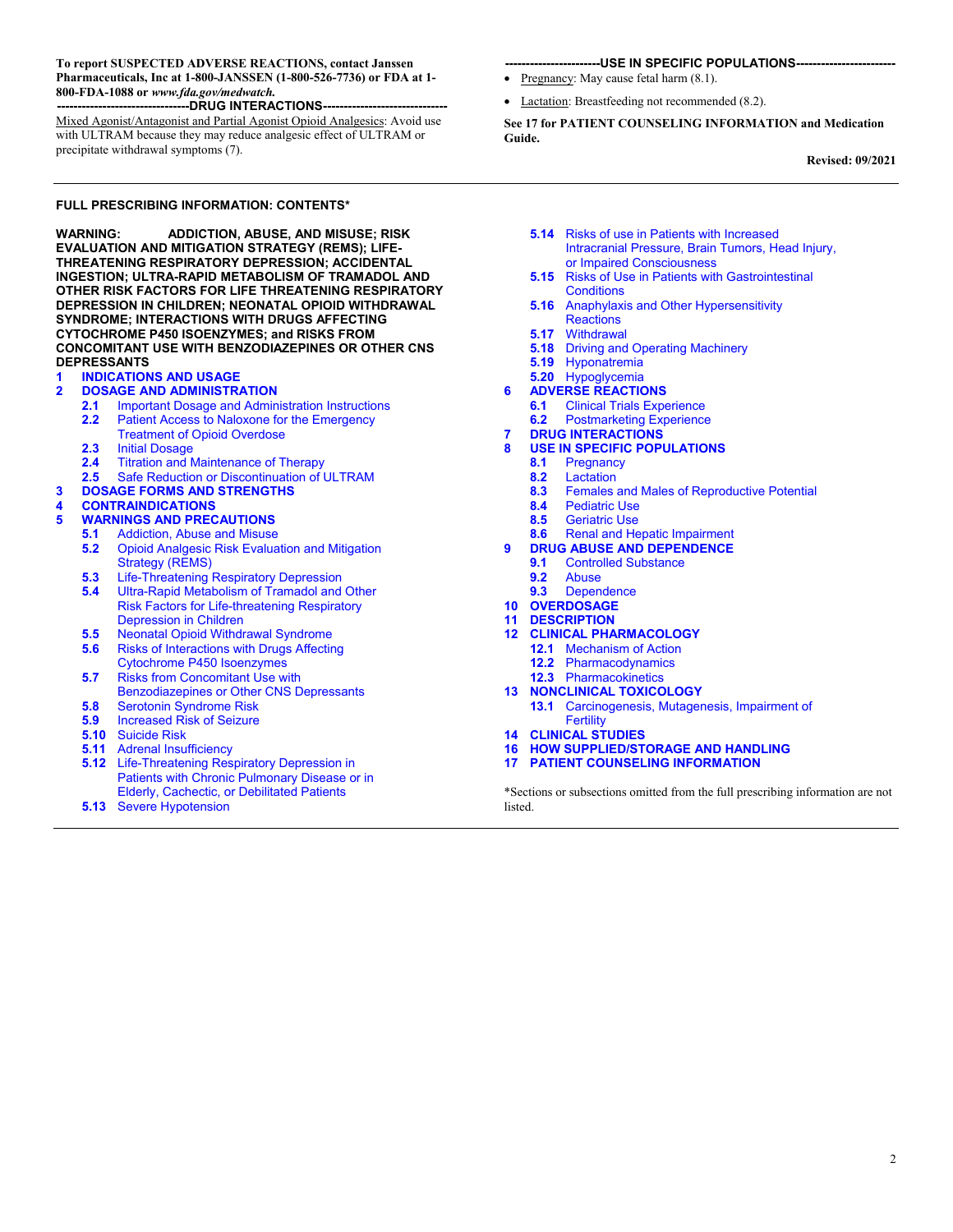#### **FULL PRESCRIBING INFORMATION**

#### **WARNING: ADDICTION, ABUSE, AND MISUSE; RISK EVALUATION AND MITIGATION STRATEGY (REMS); LIFE-THREATENING RESPIRATORY DEPRESSION; ACCIDENTAL INGESTION; ULTRA-RAPID METABOLISM OF TRAMADOL AND OTHER RISK FACTORS FOR LIFE-THREATENING RESPIRATORY DEPRESSION IN CHILDREN; NEONATAL OPIOID WITHDRAWAL SYNDROME; INTERACTIONS WITH DRUGS AFFECTING CYTOCHROME P450 ISOENZYMES; and RISKS FROM CONCOMITANT USE WITH BENZODIAZEPINES OR OTHER CNS DEPRESSANTS**

#### **ADDICTION, ABUSE AND MISUSE**

**ULTRAM exposes patients and other users to the risks of opioid addiction, abuse and misuse, which can lead to overdose and death. Assess each patient's risk prior to prescribing ULTRAM, and monitor all patients regularly for the development of these behaviors and conditions** *[see Warnings and Precautions (5.1)]***.**

#### **OPIOID ANALGESIC RISK EVALUATION AND MITIGATION STRATEGY (REMS)**

**To ensure that the benefits of opioid analgesics outweigh the risks of addiction, abuse, and misuse, the Food and Drug Administration (FDA) has required a REMS for these products**  *[see Warnings and Precautions (5.2)]***. Under the requirements of the REMS, drug companies with approved opioid analgesic products must make REMS-compliant education programs available to healthcare providers. Healthcare providers are strongly encouraged to:**

- **● complete a REMS-compliant education program,**
- **● counsel patients and/or their caregivers, with every prescription, on safe use, serious risks, storage, and disposal of these products,**
- **● emphasize to patients and their caregivers the importance of reading the Medication Guide every time it is provided by their pharmacist, and**
- **● consider other tools to improve patient, household, and community safety.**

# **LIFE-THREATENING RESPIRATORY DEPRESSION**

**Serious, life-threatening, or fatal respiratory depression may occur with use of ULTRAM. Monitor for respiratory depression, especially during initiation of ULTRAM or following a dose increase** *[see Warnings and Precautions (5.3)]***.**

#### **ACCIDENTAL INGESTION**

**Accidental ingestion of ULTRAM, especially by children, can be fatal.** *[see Warnings and Precautions (5.3)]***.**

#### **ULTRA-RAPID METABOLISM OF TRAMADOL AND OTHER RISK FACTORS FOR LIFE-THREATENING RESPIRATORY DEPRESSION IN CHILDREN**

**Life-threatening respiratory depression and death have occurred in children who received tramadol. Some of the reported cases followed tonsillectomy and/or adenoidectomy; in at**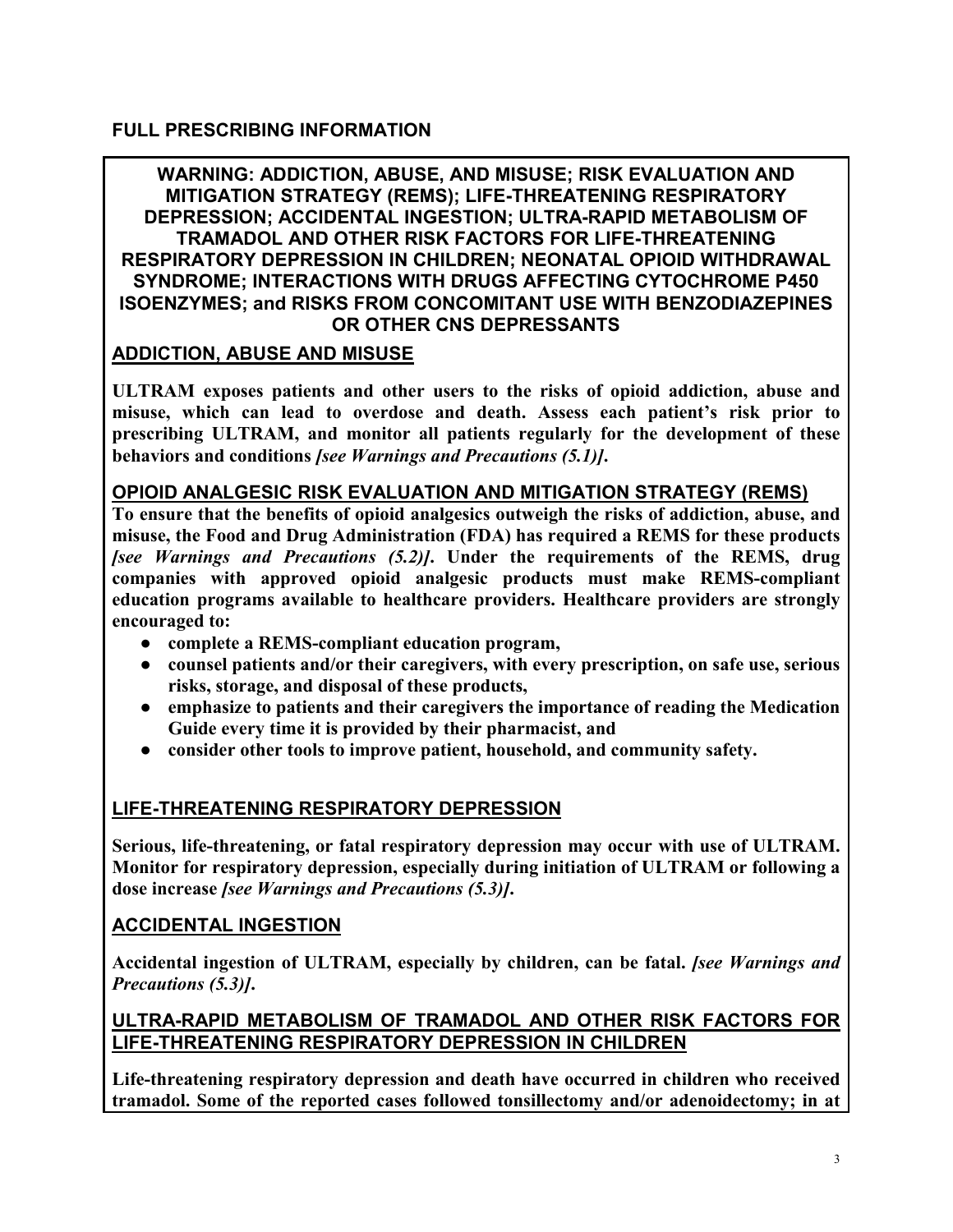**least one case, the child had evidence of being an ultra-rapid metabolizer of tramadol due to a CYP2D6 polymorphism** *[see Warnings and Precautions (5.4)]***. ULTRAM is contraindicated in children younger than 12 years of age and in children younger than 18 years of age following tonsillectomy and/or adenoidectomy** *[see Contraindications (4)]***. Avoid the use of ULTRAM in adolescents 12 to 18 years of age who have other risk factors that may increase their sensitivity to the respiratory depressant effects of tramadol** *[see Warnings and Precautions (5.4)]***.**

# **NEONATAL OPIOID WITHDRAWAL SYNDROME**

**Prolonged use of ULTRAM during pregnancy can result in neonatal opioid withdrawal syndrome, which may be life-threatening if not recognized and treated, and requires management according to protocols developed by neonatology experts. If opioid use is required for a prolonged period in a pregnant woman, advise the patient of the risk of neonatal opioid withdrawal syndrome and ensure that appropriate treatment will be available** *[see Warnings and Precautions (5.5)]***.**

# **INTERACTIONS WITH DRUGS AFFECTING CYTOCHROME P450 ISOENZYMES**

**The effects of concomitant use or discontinuation of cytochrome P450 3A4 inducers, 3A4 inhibitors, or 2D6 inhibitors with tramadol are complex. Use of cytochrome P450 3A4 inducers, 3A4 inhibitors, or 2D6 inhibitors with ULTRAM requires careful consideration of the effects on the parent drug, tramadol, and the active metabolite, M1** *[see Warnings and Precautions (5.6); Drug Interactions (7)]***.**

#### **RISKS FROM CONCOMITANT USE WITH BENZODIAZEPINES OR OTHER CNS DEPRESSANTS**

**Concomitant use of opioids with benzodiazepines or other central nervous system (CNS) depressants, including alcohol, may result in profound sedation, respiratory depression, coma, and death** *[see Warnings and Precautions (5.7); Drug Interactions (7)]***.**

- **Reserve concomitant prescribing of ULTRAM and benzodiazepines or other CNS depressants for use in patients for whom alternative treatment options are inadequate.**
- **Limit treatment to the minimum effective dosages and durations.**
- **Follow patients for signs and symptoms of respiratory depression and sedation.**

# <span id="page-3-0"></span>**1 INDICATIONS AND USAGE**

ULTRAM is indicated in adults for the management of pain severe enough to require an opioid analgesic and for which alternative treatments are inadequate.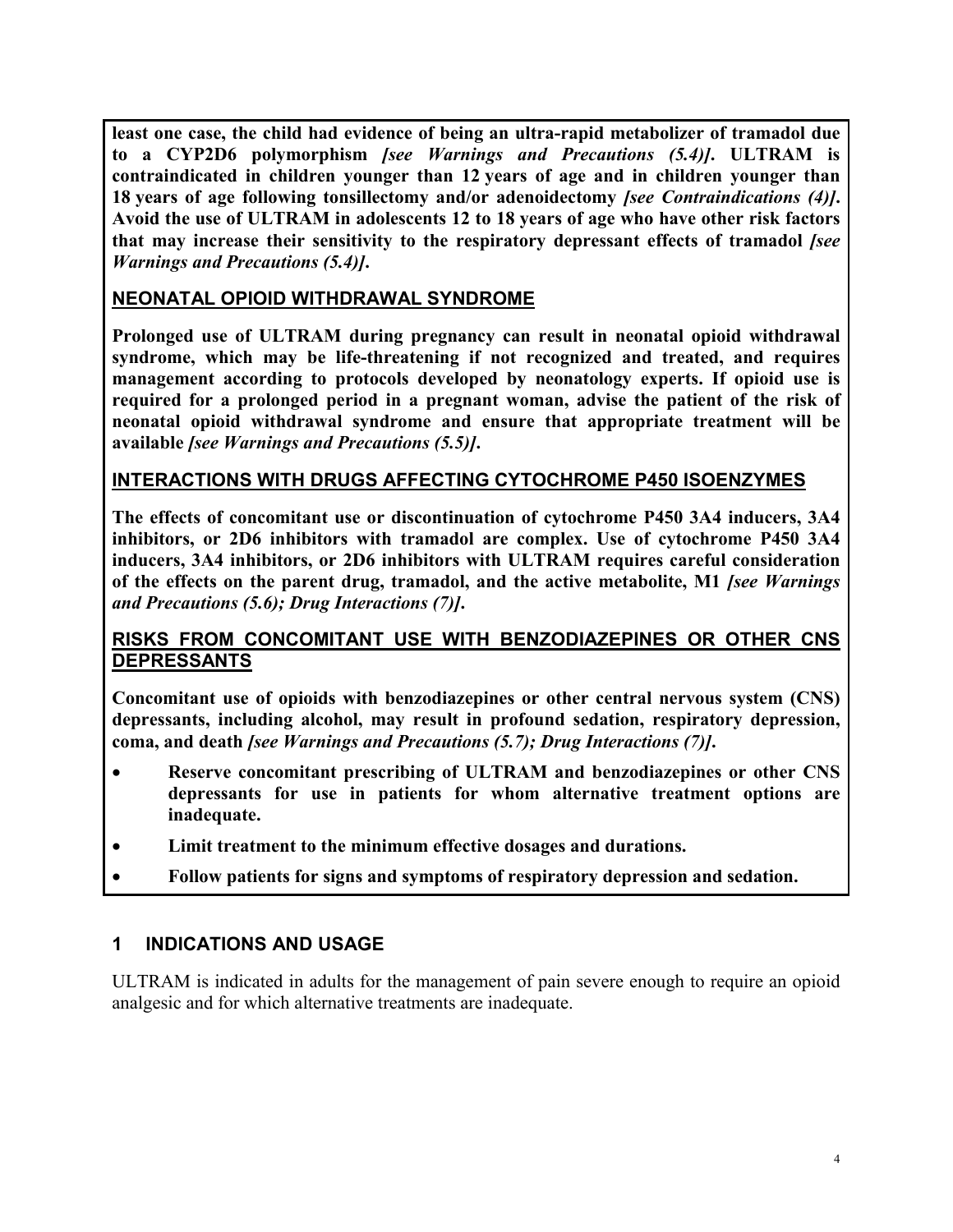#### Limitations of Use

Because of the risks of addiction, abuse, and misuse with opioids, even at recommended doses *[see Warnings and Precautions (5.1)]*, reserve ULTRAM for use in patients for whom alternative treatment options [e.g., non-opioid analgesics]:

- Have not been tolerated or are not expected to be tolerated.
- Have not provided adequate analgesia or are not expected to provide adequate analgesia.

# <span id="page-4-2"></span>**2 DOSAGE AND ADMINISTRATION**

#### <span id="page-4-1"></span>**2.1 Important Dosage and Administration Instructions**

- Do not use ULTRAM concomitantly with other tramadol-containing products.
- Do not administer ULTRAM at a dose exceeding 400 mg per day.
- Use the lowest effective dosage for the shortest duration consistent with individual patient treatment goals *[see Warnings and Precautions (5.1)]*.
- Initiate the dosing regimen for each patient individually, taking into account the patient's severity of pain, patient response, prior analgesic treatment experience, and risk factors for addiction, abuse, and misuse *[see Warnings and Precautions (5.1)]*.
- Monitor patients closely for respiratory depression, especially within the first 24-72 hours of initiating therapy and following dosage increases with ULTRAM and adjust the dosage accordingly *[see Warnings and Precautions (5.3)]*.

# <span id="page-4-0"></span>**2.2 Patient Access to Naloxone for the Emergency Treatment of Opioid Overdose**

Discuss the availability of naloxone for the emergency treatment of opioid overdose with the patient and caregiver and assess the potential need for access to naloxone, both when initiating and renewing treatment with ULTRAM *[see Warnings and Precautions (5.3), Patient Counseling Information (17)]*.

Inform patients and caregivers about the various ways to obtain naloxone as permitted by individual state naloxone dispensing and prescribing requirements or guidelines (e.g., by prescription, directly from a pharmacist, or as part of a community-based program).

Consider prescribing naloxone, based on the patient's risk factors for overdose, such as concomitant use of CNS depressants, a history of opioid use disorder, or prior opioid overdose. However, the presence of risk factors for overdose should not prevent the proper management of pain in any given patient *[see Warnings and Precautions (5.1, 5.3, 5.7)]*.

Consider prescribing naloxone if the patient has household members (including children) or other close contacts at risk for accidental exposure or overdose.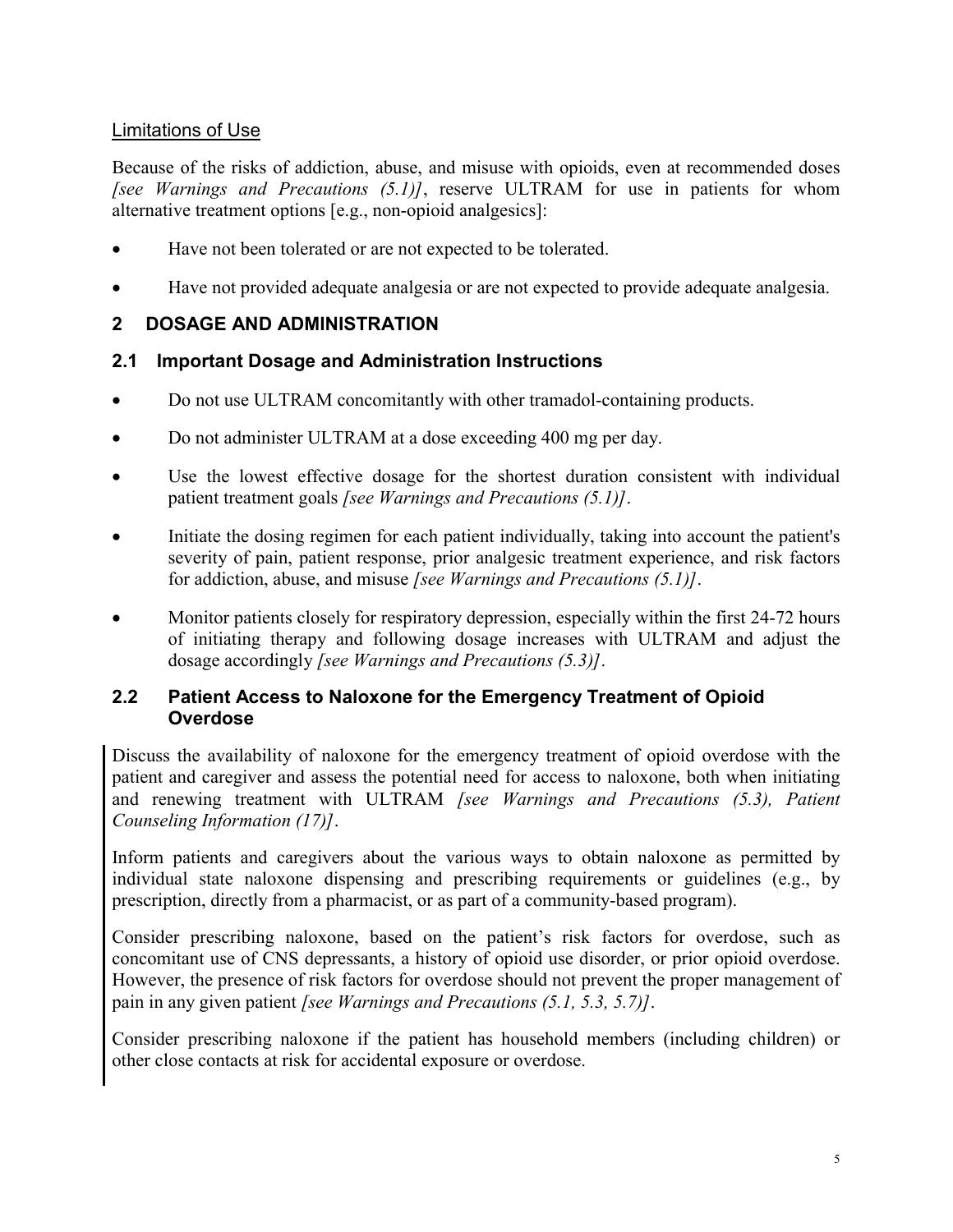# <span id="page-5-1"></span>**2.3 Initial Dosage**

#### Initiating Treatment with ULTRAM

For patients not requiring rapid onset of analgesic effect, the tolerability of ULTRAM can be improved by initiating therapy with the following titration regimen: Start ULTRAM at 25 mg/day and titrated in 25 mg increments as separate doses every 3 days to reach 100 mg/day (25 mg four times a day). Thereafter the total daily dose may be increased by 50 mg as tolerated every 3 days to reach 200 mg/day (50 mg four times a day). After titration, ULTRAM 50 to 100 mg can be administered as needed for pain relief every 4 to 6 hours not to exceed 400 mg/day.

For the subset of patients for whom rapid onset of analgesic effect is required and for whom the benefits outweigh the risk of discontinuation due to adverse events associated with higher initial doses, ULTRAM 50 mg to 100 mg can be administered as needed for pain relief every four to six hours, not to exceed 400 mg per day.

#### Conversion from ULTRAM to Extended-Release Tramadol

The relative bioavailability of ULTRAM compared to extended-release tramadol is unknown, so conversion to extended-release formulations must be accompanied by close observation for signs of excessive sedation and respiratory depression.

#### Dosage Modification in Patients with Hepatic Impairment

The recommended dose for adult patients with severe hepatic impairment is 50 mg every 12 hours.

#### Dosage Modification in Patients with Renal Impairment

In all patients with creatinine clearance less than 30 mL/min, it is recommended that the dosing interval of ULTRAM be increased to 12 hours, with a maximum daily dose of 200 mg. Since only 7% of an administered dose is removed by hemodialysis, dialysis patients can receive their regular dose on the day of dialysis.

#### Dosage Modification in Geriatric Patients

Do not exceed a total dose of 300 mg/day in patients over 75 years old.

# <span id="page-5-0"></span>**2.4 Titration and Maintenance of Therapy**

Individually titrate ULTRAM to a dose that provides adequate analgesia and minimizes adverse reactions. Continually reevaluate patients receiving ULTRAM to assess the maintenance of pain control and the relative incidence of adverse reactions, as well as to monitor for the development of addiction, abuse, or misuse *[see Warnings and Precautions (5.1)]*. Frequent communication is important among the prescriber, other members of the healthcare team, the patient, and the caregiver/family during periods of changing analgesic requirements, including initial titration.

If the level of pain increases after dosage stabilization, attempt to identify the source of increased pain before increasing the ULTRAM dosage. If unacceptable opioid-related adverse reactions are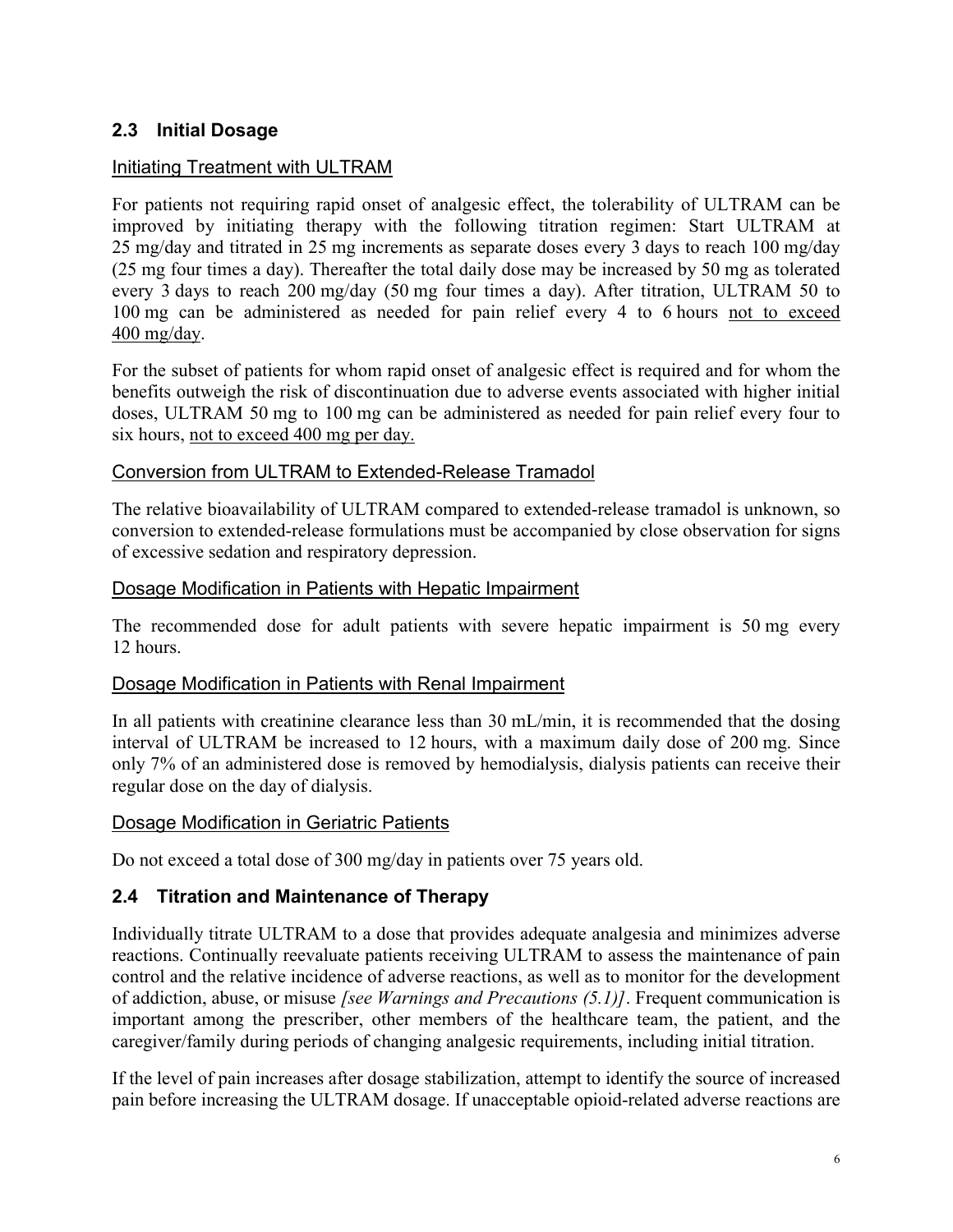observed, consider reducing the dosage. Adjust the dosage to obtain an appropriate balance between management of pain and opioid-related adverse reactions.

# <span id="page-6-0"></span>**2.5 Safe Reduction or Discontinuation of ULTRAM**

Do not abruptly discontinue ULTRAM in patients who may be physically dependent on opioids. Rapid discontinuation of opioid analgesics in patients who are physically dependent on opioids has resulted in serious withdrawal symptoms, uncontrolled pain, and suicide. Rapid discontinuation has also been associated with attempts to find other sources of opioid analgesics, which may be confused with drug-seeking for abuse. Patients may also attempt to treat their pain or withdrawal symptoms with illicit opioids, such as heroin, and other substances.

When a decision has been made to decrease the dose or discontinue therapy in an opioid-dependent patient taking ULTRAM, there are a variety of factors that should be considered, including the dose of ULTRAM the patient has been taking, the duration of treatment, the type of pain being treated, and the physical and psychological attributes of the patient. It is important to ensure ongoing care of the patient and to agree on an appropriate tapering schedule and follow-up plan so that patient and provider goals and expectations are clear and realistic. When opioid analgesics are being discontinued due to a suspected substance use disorder, evaluate and treat the patient, or refer for evaluation and treatment of the substance use disorder. Treatment should include evidence-based approaches, such as medication assisted treatment of opioid use disorder. Complex patients with comorbid pain and substance use disorders may benefit from referral to a specialist.

There are no standard opioid tapering schedules that are suitable for all patients. Good clinical practice dictates a patient-specific plan to taper the dose of the opioid gradually. For patients on ULTRAM who are physically opioid-dependent, initiate the taper by a small enough increment, (e.g., no greater than 10% to 25% of the total daily dose) to avoid withdrawal symptoms, and proceed with dose-lowering at an interval of every 2 to 4 weeks. Patients who have been taking opioids for briefer periods of time may tolerate a more rapid taper.

It may be necessary to provide the patient with a lower dosage strength to accomplish a successful taper. Reassess the patient frequently to manage pain and withdrawal symptoms, should they emerge. Common withdrawal symptoms include restlessness, lacrimation, rhinorrhea, yawning, perspiration, chills, myalgia, and mydriasis. Other signs and symptoms also may develop, including irritability, anxiety, backache, joint pain, weakness, abdominal cramps, insomnia, nausea, anorexia, vomiting, diarrhea, or increased blood pressure, respiratory rate, or heart rate. If withdrawal symptoms arise, it may be necessary to pause the taper for a period of time or raise the dose of the opioid analgesic to the previous dose, and then proceed with a slower taper. In addition, monitor patients for any changes in mood, emergence of suicidal thoughts, or use of other substances.

When managing patients taking opioid analgesics, particularly those who have been treated for a long duration and/or with high doses for chronic pain, ensure that a multimodal approach to pain management, including mental health support (if needed), is in place prior to initiating an opioid analgesic taper. A multimodal approach to pain management may optimize the treatment of chronic pain, as well as assist with the successful tapering of the opioid analgesic *[see Warnings and Precautions (5.17), Drug Abuse and Dependence (9.3)]*.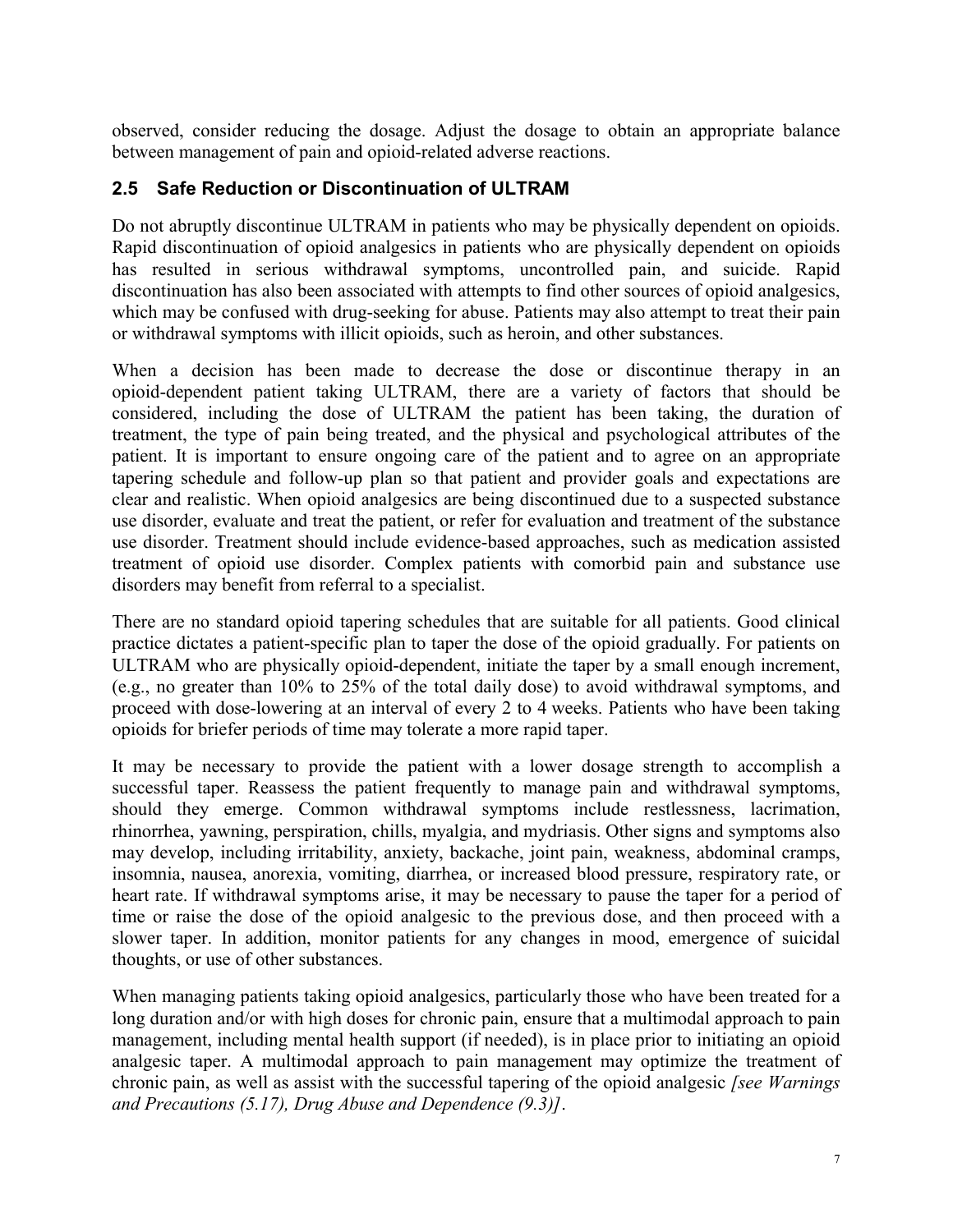# <span id="page-7-3"></span>**3 DOSAGE FORMS AND STRENGTHS**

ULTRAM (tramadol hydrochloride) 50 mg (equivalent to 43.9 mg of tramadol) tablets are white, capsule-shaped, coated, with a functional score. The tablets are imprinted "ULTRAM" on one side and "06 59" on the scored side.

# <span id="page-7-2"></span>**4 CONTRAINDICATIONS**

ULTRAM is contraindicated for:

- all children younger than 12 years of age *[see Warnings and Precautions (5.4)]*.
- postoperative management in children younger than 18 years of age following tonsillectomy and/or adenoidectomy *[see Warnings and Precautions (5.4)]*.

ULTRAM is also contraindicated in patients with:

- Significant respiratory depression *[see Warnings and Precautions (5.3)]*.
- Acute or severe bronchial asthma in an unmonitored setting or in the absence of resuscitative equipment *[see Warnings and Precautions (5.12)]*.
- Known or suspected gastrointestinal obstruction, including paralytic ileus *[see Warnings and Precautions (5.15)]*.
- Hypersensitivity to tramadol, any other component of this product or opioids *[see Warnings and Precautions (5.16)]*.
- Concurrent use of monoamine oxidase inhibitors (MAOIs) or use within the last 14 days *[see Drug Interactions (7)]*.

# <span id="page-7-1"></span>**5 WARNINGS AND PRECAUTIONS**

# <span id="page-7-0"></span>**5.1 Addiction, Abuse and Misuse**

ULTRAM contains tramadol, a Schedule IV controlled substance. As an opioid, ULTRAM exposes users to the risks of addiction, abuse, and misuse *[see Drug Abuse and Dependence (9)]*.

Although the risk of addiction in any individual is unknown, it can occur in patients appropriately prescribed ULTRAM. Addiction can occur at recommended dosages and if the drug is misused or abused.

Assess each patient's risk for opioid addiction, abuse, or misuse prior to prescribing ULTRAM, and monitor all patients receiving ULTRAM for the development of these behaviors and conditions. Risks are increased in patients with a personal or family history of substance abuse (including drug or alcohol abuse or addiction) or mental illness (e.g., major depression). The potential for these risks should not, however, prevent the proper management of pain in any given patient. Patients at increased risk may be prescribed opioids such as ULTRAM, but use in such patients necessitates intensive counseling about the risks and proper use of ULTRAM along with intensive monitoring for signs of addiction, abuse, and misuse. Consider prescribing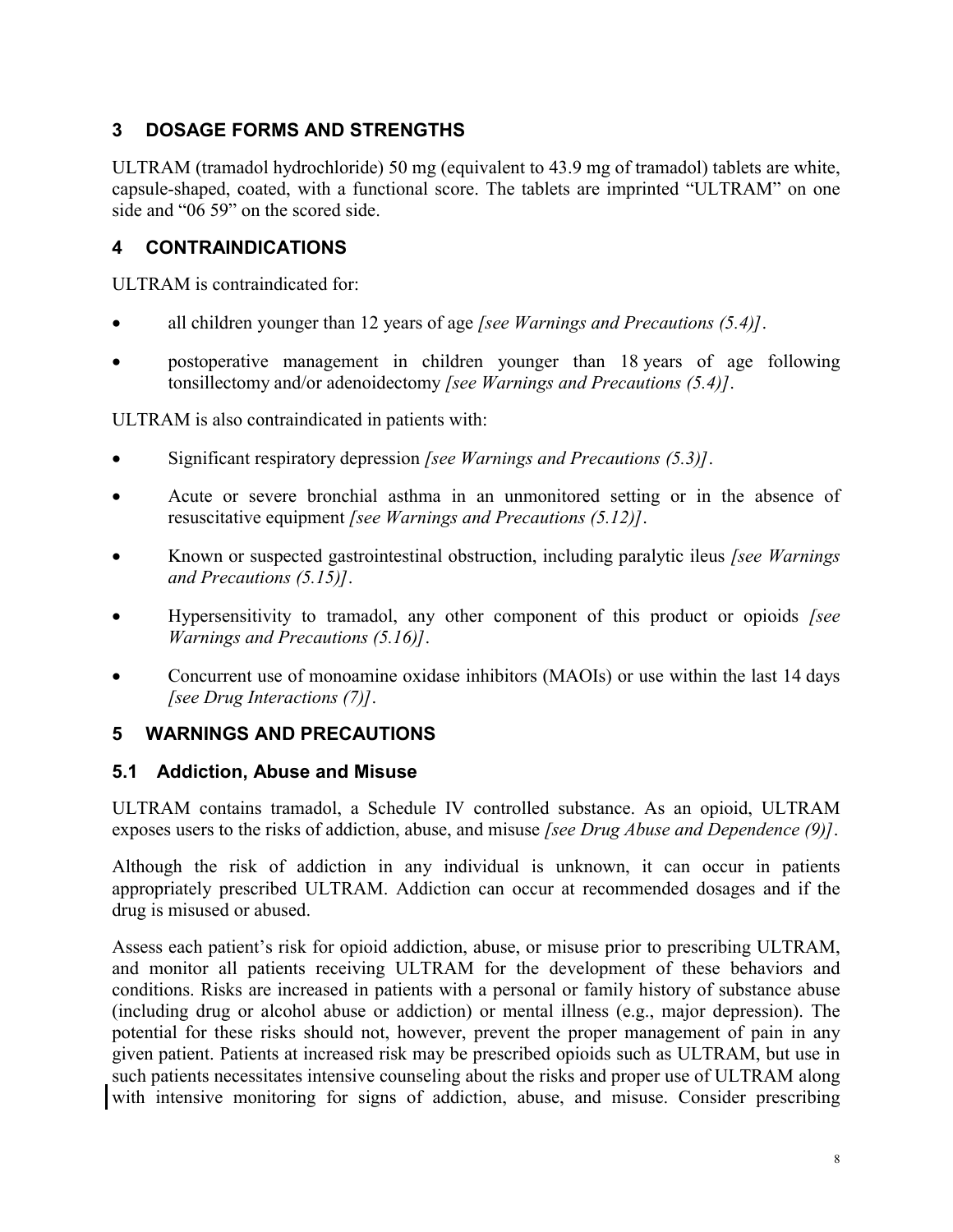naloxone for the emergency treatment of opioid overdose *[see Dosage and Administration (2.2), Warnings and Precautions (5.3)]*.

Opioids are sought by drug abusers and people with addiction disorders and are subject to criminal diversion. Consider these risks when prescribing or dispensing ULTRAM. Strategies to reduce these risks include prescribing the drug in the smallest appropriate quantity and advising the patient on the proper disposal of unused drug *[see Patient Counselling Information (17)]*. Contact local state professional licensing board or state controlled substances authority for information on how to prevent and detect abuse or diversion of this product.

# <span id="page-8-1"></span>**5.2 Opioid Analgesic Risk Evaluation and Mitigation Strategy (REMS)**

To ensure that the benefits of opioid analgesics outweigh the risks of addiction, abuse, and misuse, the Food and Drug Administration (FDA) has required a Risk Evaluation and Mitigation Strategy (REMS) for these products. Under the requirements of the REMS, drug companies with approved opioid analgesic products must make REMS-compliant education programs available to healthcare providers. Healthcare providers are strongly encouraged to do all of the following:

- Complete a REMS-compliant education program offered by an accredited provider of continuing education (CE) or another education program that includes all the elements of the FDA Education Blueprint for Health Care Providers Involved in the Management or Support of Patients with Pain.
- Discuss the safe use, serious risks, and proper storage and disposal of opioid analgesics with patients and/or their caregivers every time these medicines are prescribed. The Patient Counseling Guide (PCG) can be obtained at this link: *www.fda.gov/OpioidAnalgesicREMSPCG*.
- Emphasize to patients and their caregivers the importance of reading the Medication Guide that they will receive from their pharmacist every time an opioid analgesic is dispensed to them.
- Consider using other tools to improve patient, household, and community safety, such as patient-prescriber agreements that reinforce patient-prescriber responsibilities.

To obtain further information on the opioid analgesic REMS and for a list of accredited REMS CME/CE, call 1-800-503-0784, or log on to *www.opioidanalgesicrems.com*. FDA Blueprint can be found at *www.fda.gov/OpioidAnalgesicREMSBlueprint*.

# <span id="page-8-0"></span>**5.3 Life-Threatening Respiratory Depression**

Serious, life-threatening, or fatal respiratory depression has been reported with the use of opioids, even when used as recommended. Respiratory depression, if not immediately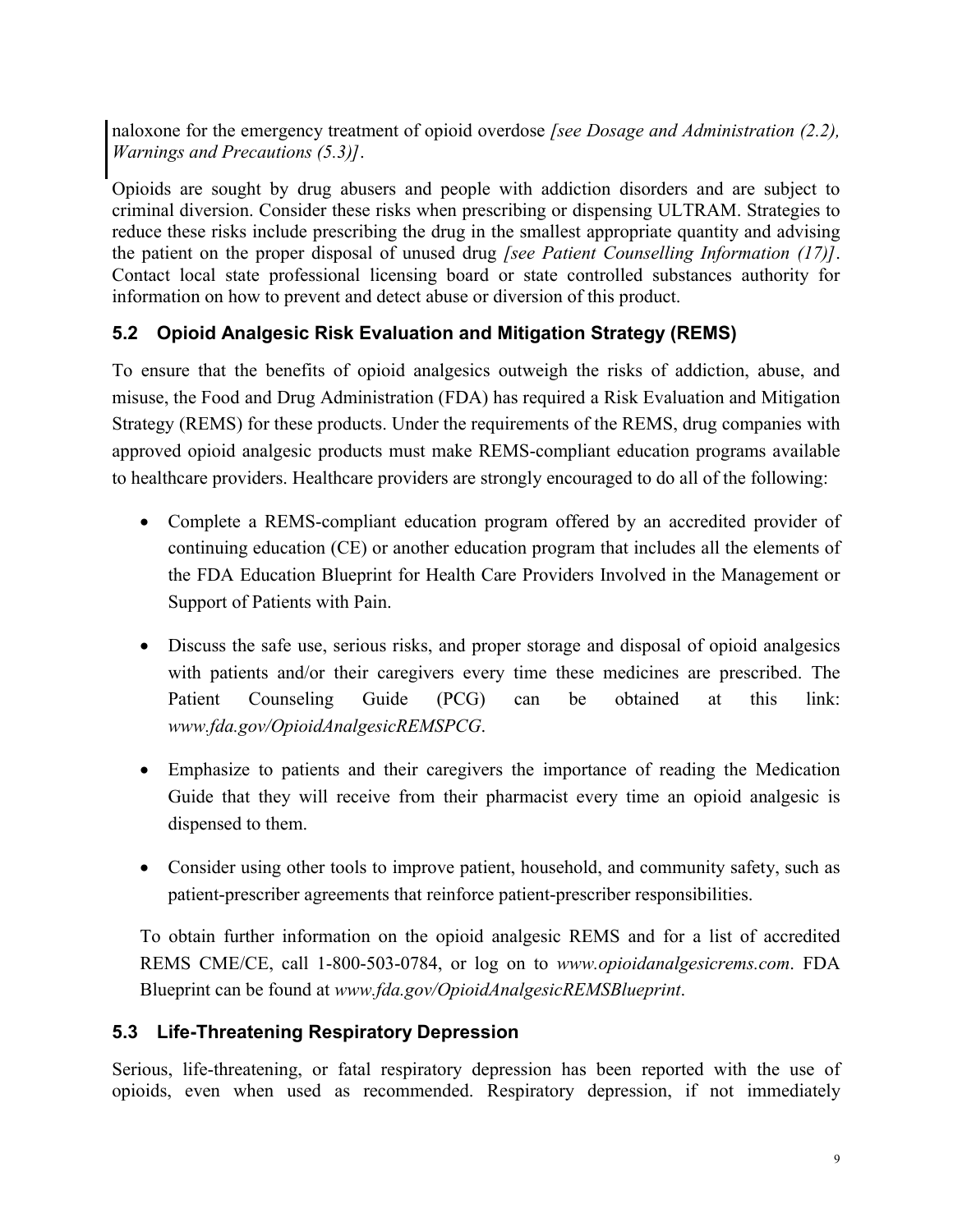recognized and treated, may lead to respiratory arrest and death. Management of respiratory depression may include close observation, supportive measures, and use of opioid antagonists, depending on the patient's clinical status *[see Overdosage (10)]*. Carbon dioxide (CO<sub>2</sub>) retention from opioid-induced respiratory depression can exacerbate the sedating effects of opioids.

While serious, life-threatening, or fatal respiratory depression can occur at any time during the use of ULTRAM, the risk is greatest during the initiation of therapy or following a dosage increase. Monitor patients closely for respiratory depression, especially within the first 24-72 hours of initiating therapy with and following dosage increases of ULTRAM.

To reduce the risk of respiratory depression, proper dosing and titration of ULTRAM are essential *[see Dosage and Administration (2)]*. Overestimating the ULTRAM dosage when converting patients from another opioid product can result in a fatal overdose with the first dose.

Accidental ingestion of even one dose of ULTRAM, especially by children, can result in respiratory depression and death due to an overdose of tramadol.

Educate patients and caregivers on how to recognize respiratory depression and emphasize the importance of calling 911 or getting emergency medical help right away in the event of a known or suspected overdose *[see Patient Counseling Information (17)].*

Opioids can cause sleep-related breathing disorders including central sleep apnea (CSA) and sleep-related hypoxemia. Opioid use increases the risk of CSA in a dose-dependent fashion. In patients who present with CSA, consider decreasing the opioid dosage using best practices for opioid taper *[see Dosage and Administration (2.5)]*.

#### Patient Access to Naloxone for the Emergency Treatment of Opioid Overdose

Discuss the availability of naloxone for the emergency treatment of opioid overdose with the patient and caregiver and assess the potential need for access to naloxone, both when initiating and renewing treatment with ULTRAM. Inform patients and caregivers about the various ways to obtain naloxone as permitted by individual state naloxone dispensing and prescribing requirements or guidelines (e.g., by prescription, directly from a pharmacist, or as part of a community-based program). Educate patients and caregivers on how to recognize respiratory depression and emphasize the importance of calling 911 or getting emergency medical help, even if naloxone is administered *[see Patient Counseling Information (17)]*.

Consider prescribing naloxone, based on the patient's risk factors for overdose, such as concomitant use of CNS depressants, a history of opioid use disorder, or prior opioid overdose. However, the presence of risk factors for overdose should not prevent the proper management of pain in any given patient. Also consider prescribing naloxone if the patient has household members (including children) or other close contacts at risk for accidental exposure or overdose. If naloxone is prescribed, educate patients and caregivers on how to treat with naloxone. *[see Warnings and Precautions (5.1, 5.7), Patient Counseling Information (17)]*.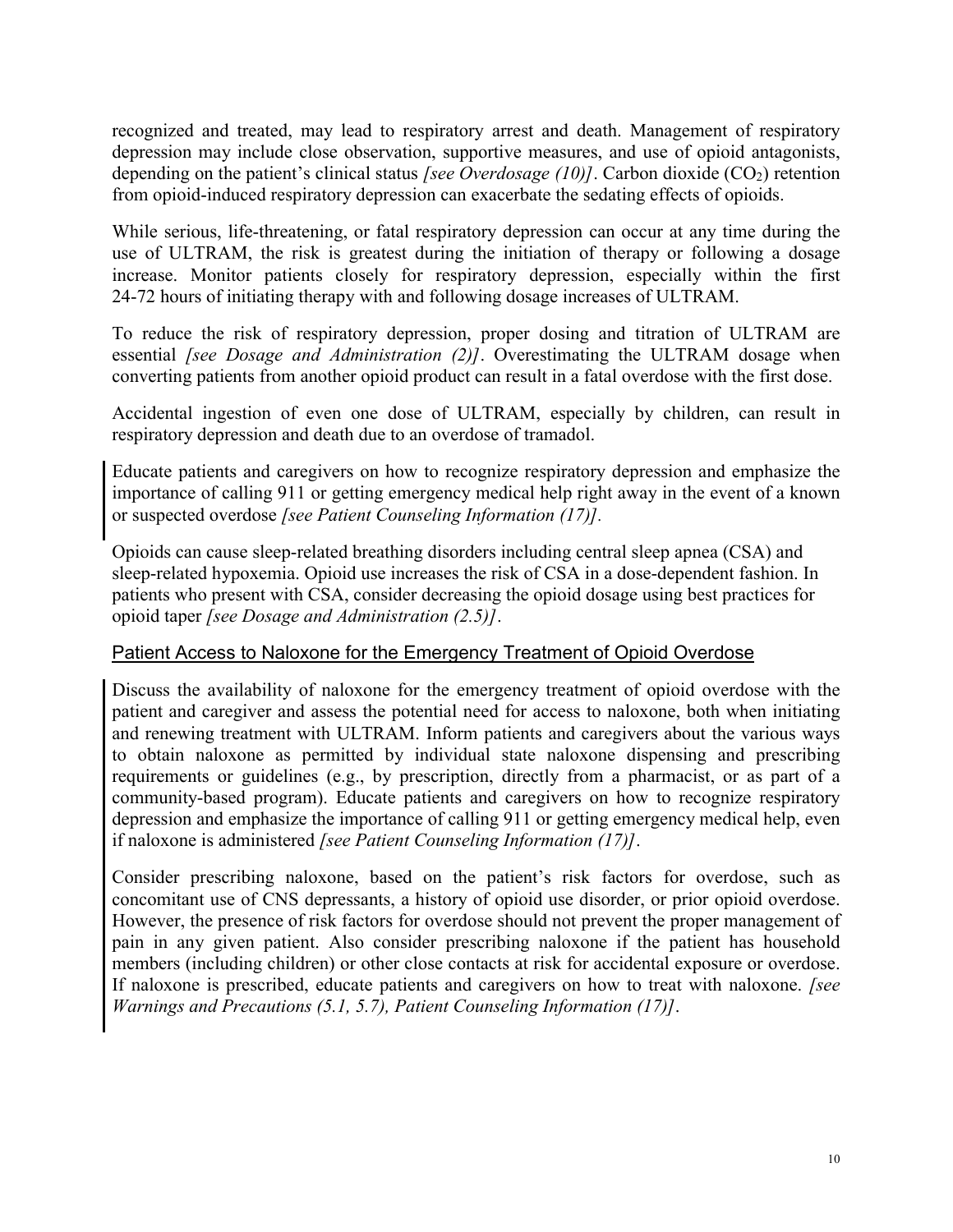# <span id="page-10-0"></span>**5.4 Ultra-Rapid Metabolism of Tramadol and Other Risk Factors for Life-threatening Respiratory Depression in Children**

Life-threatening respiratory depression and death have occurred in children who received tramadol. Tramadol and codeine are subject to variability in metabolism based upon CYP2D6 genotype (described below), which can lead to increased exposure to an active metabolite. Based upon postmarketing reports with tramadol or with codeine, children younger than 12 years of age may be more susceptible to the respiratory depressant effects of tramadol. Furthermore, children with obstructive sleep apnea who are treated with opioids for post-tonsillectomy and/or adenoidectomy pain may be particularly sensitive to their respiratory depressant effect. Because of the risk of life-threatening respiratory depression and death:

- ULTRAM is contraindicated for all children younger than 12 years of age *[see Contraindications (4)]*.
- ULTRAM is contraindicated for postoperative management in pediatric patients younger than 18 years of age following tonsillectomy and/or adenoidectomy *[see Contraindications (4)]*.
- Avoid the use of ULTRAM in adolescents 12 to 18 years of age who have other risk factors that may increase their sensitivity to the respiratory depressant effects of tramadol unless the benefits outweigh the risks. Risk factors include conditions associated with hypoventilation such as postoperative status, obstructive sleep apnea, obesity, severe pulmonary disease, neuromuscular disease, and concomitant use of other medications that cause respiratory depression.
- As with adults, when prescribing opioids for adolescents, healthcare providers should choose the lowest effective dose for the shortest period of time and inform patients and caregivers about these risks and the signs of opioid overdose *[see Use in Specific Populations (8.4), Overdosage (10)]*.

#### Nursing Mothers

Tramadol is subject to the same polymorphic metabolism as codeine, with ultra-rapid metabolizers of CYP2D6 substrates being potentially exposed to life-threatening levels of the active metabolite *O*-desmethyltramadol (M1). At least one death was reported in a nursing infant who was exposed to high levels of morphine in breast milk because the mother was an ultra-rapid metabolizer of codeine. A baby nursing from an ultra-rapid metabolizer mother taking ULTRAM could potentially be exposed to high levels of M1, and experience life-threatening respiratory depression. For this reason, breastfeeding is not recommended during treatment with ULTRAM *[see Use in Specific Populations (8.2)]*.

#### CYP2D6 Genetic Variability: Ultra-rapid Metabolizer

Some individuals may be ultra-rapid metabolizers because of a specific CYP2D6 genotype (e.g., gene duplications denoted as  $*1/*1xN$  or  $*1/*2xN$ ). The prevalence of this CYP2D6 phenotype varies widely and has been estimated at 1 to 10% for Whites (European, North American), 3 to 4% for Blacks (African Americans), 1 to 2% for East Asians (Chinese, Japanese, Korean), and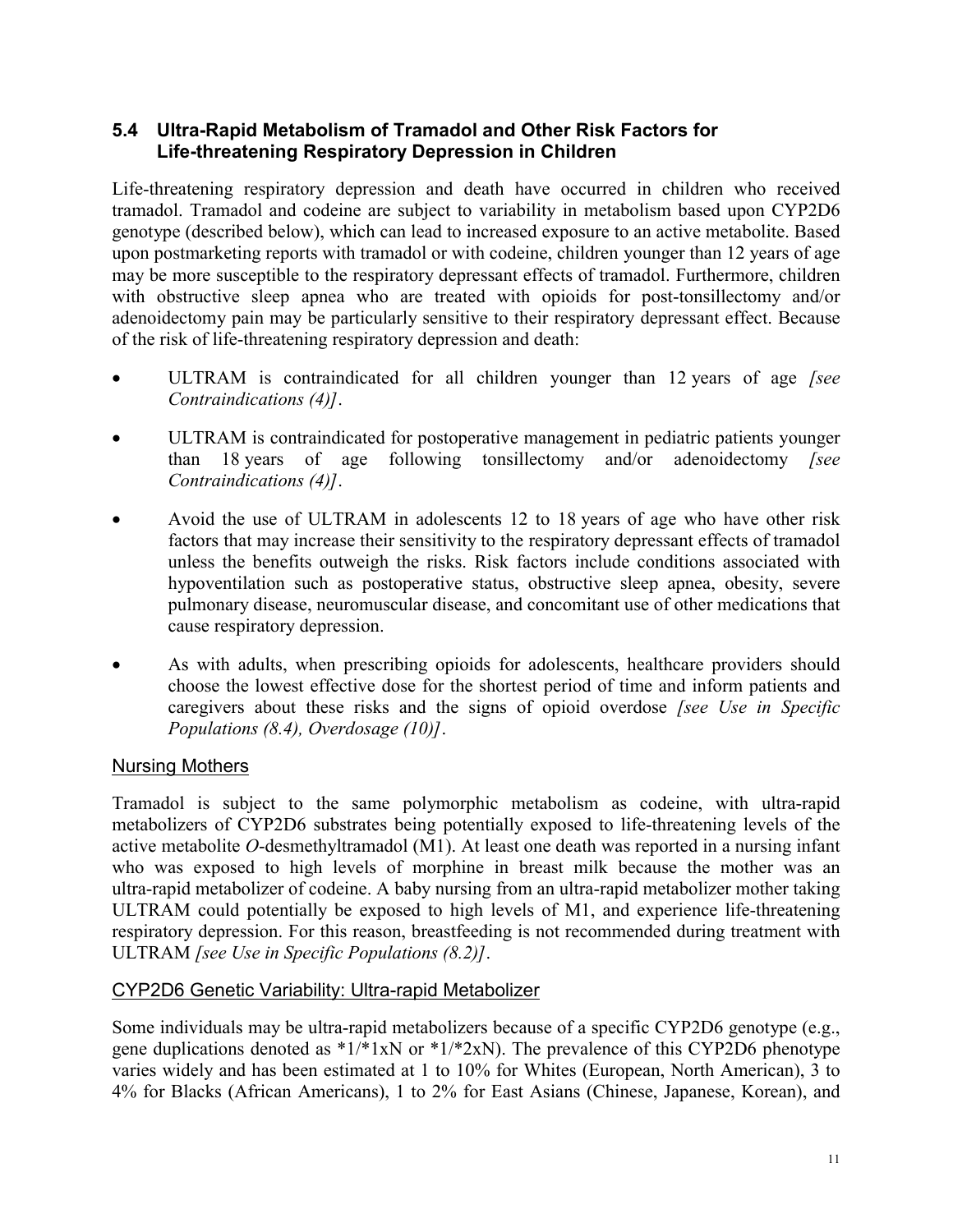may be greater than 10% in certain racial/ethnic groups (i.e., Oceanian, Northern African, Middle Eastern, Ashkenazi Jews, Puerto Rican). These individuals convert tramadol into its active metabolite, *O*-desmethyltramadol (M1), more rapidly and completely than other people. This rapid conversion results in higher than expected serum M1 levels. Even at labeled dosage regimens, individuals who are ultra-rapid metabolizers may have life-threatening or fatal respiratory depression or experience signs of overdose (such as extreme sleepiness, confusion, or shallow breathing) *[see Overdosage (10)]*. Therefore, individuals who are ultra-rapid metabolizers should not use ULTRAM.

# <span id="page-11-1"></span>**5.5 Neonatal Opioid Withdrawal Syndrome**

Prolonged use of ULTRAM during pregnancy can result in withdrawal in the neonate. Neonatal opioid withdrawal syndrome, unlike opioid withdrawal syndrome in adults, may be lifethreatening if not recognized and treated, and requires management according to protocols developed by neonatology experts. Observe newborns for signs of neonatal opioid withdrawal syndrome and manage accordingly. Advise pregnant women using opioids for a prolonged period of the risk of neonatal opioid withdrawal syndrome and ensure that appropriate treatment will be available *[see Use in Specific Populations (8.1) and Patient Counseling Information (17)]*.

# <span id="page-11-0"></span>**5.6 Risks of Interactions with Drugs Affecting Cytochrome P450 Isoenzymes**

The effects of concomitant use or discontinuation of cytochrome P450 3A4 inducers, 3A4 inhibitors, or 2D6 inhibitors on levels of tramadol and M1 from ULTRAM are complex. Use of cytochrome P450 3A4 inducers, 3A4 inhibitors, or 2D6 inhibitors with ULTRAM requires careful consideration of the effects on the parent drug, tramadol which is a weak serotonin and norepinephrine reuptake inhibitor and  $\mu$ -opioid agonist, and the active metabolite, M1, which is more potent than tramadol in µ-opioid receptor binding *[see Drug Interactions (7)]*.

#### Risks of Concomitant Use or Discontinuation of Cytochrome P450 2D6 Inhibitors

The concomitant use of ULTRAM with all cytochrome P450 2D6 inhibitors (e.g., amiodarone, quinidine) may result in an increase in tramadol plasma levels and a decrease in the levels of the active metabolite, M1. A decrease in M1 exposure in patients who have developed physical dependence to tramadol, may result in signs and symptoms of opioid withdrawal and reduced efficacy. The effect of increased tramadol levels may be an increased risk for serious adverse events including seizures and serotonin syndrome.

Discontinuation of a concomitantly used cytochrome P450 2D6 inhibitor may result in a decrease in tramadol plasma levels and an increase in active metabolite M1 levels, which could increase or prolong adverse reactions related to opioid toxicity and may cause potentially fatal respiratory depression.

Follow patients receiving ULTRAM and any CYP2D6 inhibitor for the risk of serious adverse events including seizures and serotonin syndrome, signs and symptoms that may reflect opioid toxicity, and opioid withdrawal when ULTRAM is used in conjunction with inhibitors of CYP2D6 *[see Drug Interactions (7)]*.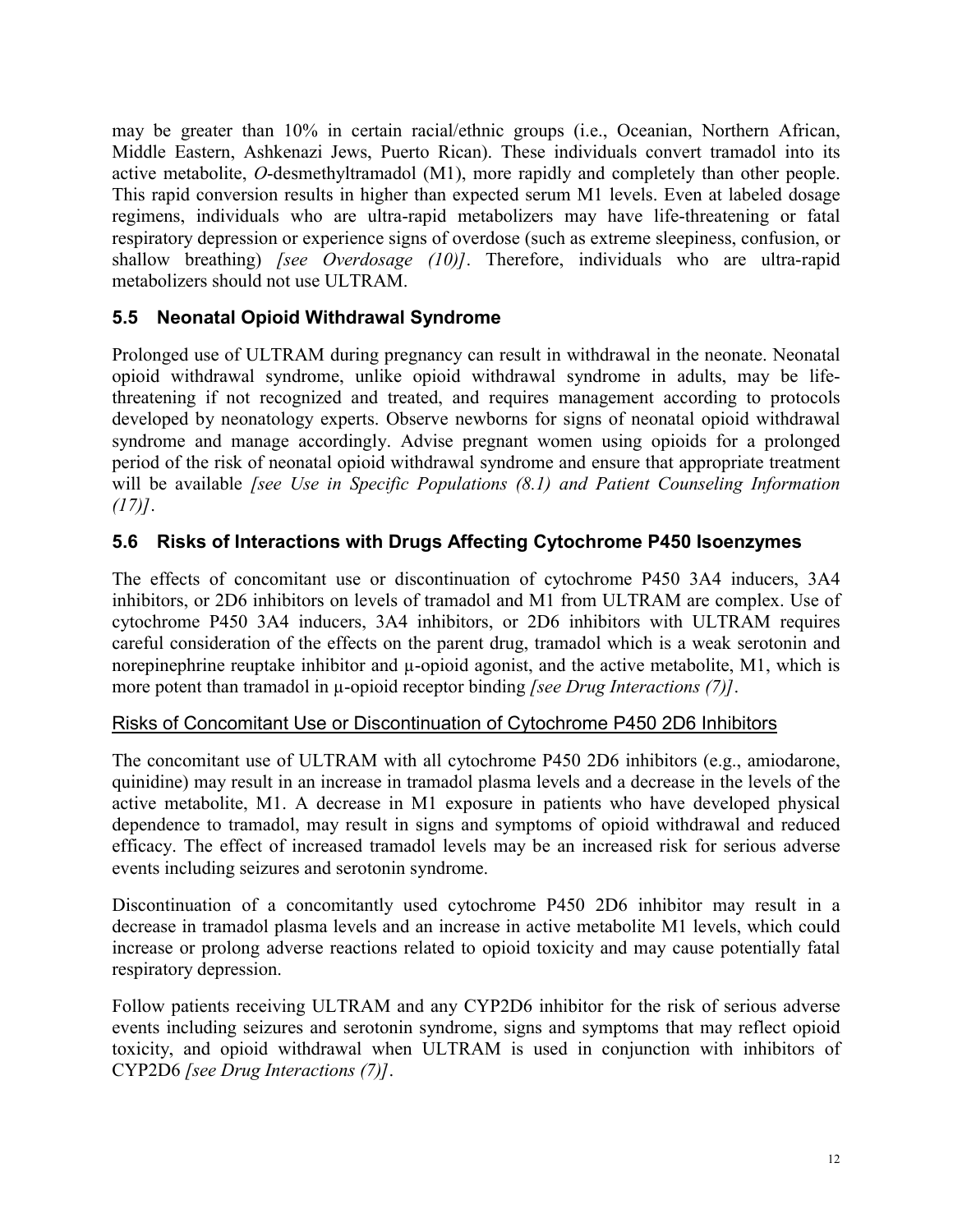#### Cytochrome P450 3A4 Interaction

The concomitant use of ULTRAM with cytochrome P450 3A4 inhibitors, such as macrolide antibiotics (e.g., erythromycin), azole-antifungal agents (e.g., ketoconazole), and protease inhibitors (e.g., ritonavir) or discontinuation of a cytochrome P450 3A4 inducer such as rifampin, carbamazepine, and phenytoin, may result in an increase in tramadol plasma concentrations, which could increase or prolong adverse reactions, increase the risk for serious adverse events including seizures and serotonin syndrome, and may cause potentially fatal respiratory depression.

The concomitant use of ULTRAM with all cytochrome P450 3A4 inducers or discontinuation of a cytochrome P450 3A4 inhibitor may result in lower tramadol levels. This may be associated with a decrease in efficacy, and in some patients, may result in signs and symptoms of opioid withdrawal.

Follow patients receiving ULTRAM and any CYP3A4 inhibitor or inducer for the risk for serious adverse events including seizures and serotonin syndrome, signs and symptoms that may reflect opioid toxicity and opioid withdrawal when ULTRAM is used in conjunction with inhibitors and inducers of CYP3A4 *[see Drug Interactions (7)]*.

#### <span id="page-12-0"></span>**5.7 Risks from Concomitant Use with Benzodiazepines or Other CNS Depressants**

Profound sedation, respiratory depression, coma, and death may result from the concomitant use of ULTRAM with benzodiazepines or other CNS depressants (e.g., non-benzodiazepine sedatives/hypnotics, anxiolytics, tranquilizers, muscle relaxants, general anesthetics, antipsychotics, other opioids, alcohol). Because of these risks, reserve concomitant prescribing of these drugs for use in patients for whom alternative treatment options are inadequate.

Observational studies have demonstrated that concomitant use of opioid analgesics and benzodiazepines increases the risk of drug-related mortality compared to use of opioid analgesics alone. Because of similar pharmacological properties, it is reasonable to expect similar risk with the concomitant use of other CNS depressant drugs with opioid analgesics *[see Drug Interactions (7)]*.

If the decision is made to prescribe a benzodiazepine or other CNS depressant concomitantly with an opioid analgesic, prescribe the lowest effective dosages and minimum durations of concomitant use. In patients already receiving an opioid analgesic, prescribe a lower initial dose of the benzodiazepine or other CNS depressant than indicated in the absence of an opioid, and titrate based on clinical response. If an opioid analgesic is initiated in a patient already taking a benzodiazepine or other CNS depressant, prescribe a lower initial dose of the opioid analgesic, and titrate based on clinical response. Follow patients closely for signs and symptoms of respiratory depression and sedation.

If concomitant use is warranted, consider prescribing naloxone for the emergency treatment of opioid overdose *[see Dosage and Administration (2.2), Warnings and Precautions (5.3)]*.

Advise both patients and caregivers about the risks of respiratory depression and sedation when ULTRAM is used with benzodiazepines or other CNS depressants (including alcohol and illicit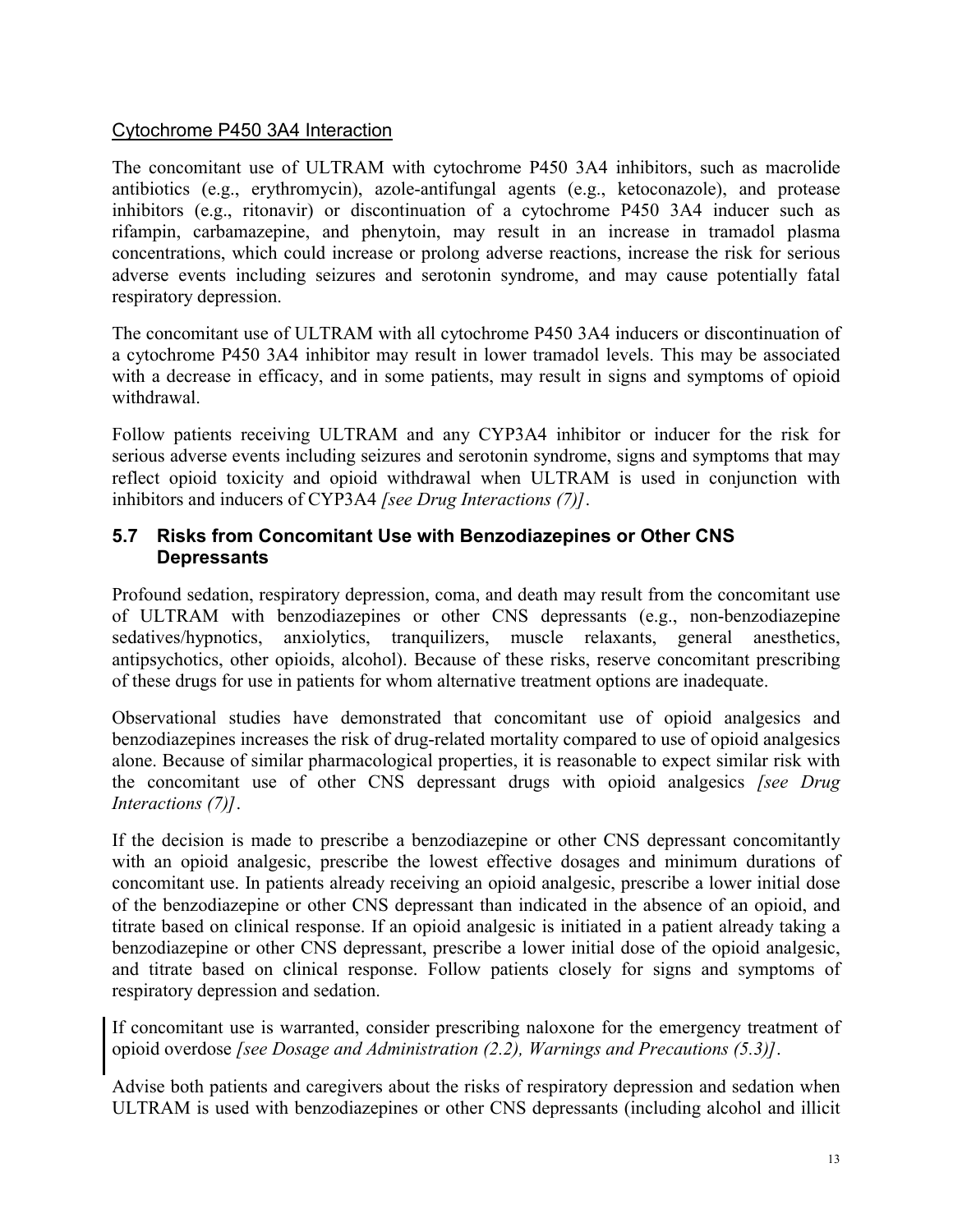drugs). Advise patients not to drive or operate heavy machinery until the effects of concomitant use of the benzodiazepine or other CNS depressant have been determined. Screen patients for risk of substance use disorders, including opioid abuse and misuse, and warn them of the risk for overdose and death associated with the use of additional CNS depressants including alcohol and illicit drugs *[see Drug Interactions (7); and Patient Counseling Information (17)]*.

# <span id="page-13-1"></span>**5.8 Serotonin Syndrome Risk**

Cases of serotonin syndrome, a potentially life-threatening condition, have been reported with the use of tramadol, particularly during concomitant use with serotonergic drugs. Serotonergic drugs include selective serotonin reuptake inhibitors (SSRIs), serotonin and norepinephrine reuptake inhibitors (SNRIs), tricyclic antidepressants (TCAs), triptans, 5-HT3 receptor antagonists, drugs that affect the serotonergic neurotransmitter system (e.g., mirtazapine, trazodone, tramadol), certain muscle relaxants (i.e., cyclobenzaprine, metaxalone), and drugs that impair metabolism of serotonin (including MAO inhibitors, both those intended to treat psychiatric disorders and also others, such as linezolid and intravenous methylene blue) *[see Drug Interactions (7)]*. This may occur within the recommended dosage range.

Serotonin syndrome symptoms may include mental status changes (e.g., agitation, hallucinations, coma), autonomic instability (e.g., tachycardia, labile blood pressure, hyperthermia), neuromuscular aberrations (e.g., hyperreflexia, incoordination, rigidity), and/or gastrointestinal symptoms (e.g., nausea, vomiting, diarrhea). The onset of symptoms generally occurs within several hours to a few days of concomitant use, but may occur later than that. Discontinue ULTRAM if serotonin syndrome is suspected.

# <span id="page-13-0"></span>**5.9 Increased Risk of Seizure**

Seizures have been reported in patients receiving ULTRAM within the recommended dosage range. Spontaneous postmarketing reports indicate that seizure risk is increased with doses of ULTRAM above the recommended range.

Concomitant use of ULTRAM increases the seizure risk in patients taking *[see Drug Interactions (7)]*:

- Selective serotonin re-uptake inhibitors (SSRI antidepressants or anorectics),
- Tricyclic antidepressants (TCAs), and other tricyclic compounds (e.g., cyclobenzaprine, promethazine, etc.),
- Other opioids,
- MAO inhibitors *[see Warnings and Precautions (5.8); Drug Interactions (7)]*.
- Neuroleptics, or
- Other drugs that reduce the seizure threshold.

Risk of seizure may also increase in patients with epilepsy, those with a history of seizures, or in patients with a recognized risk for seizure (such as head trauma, metabolic disorders, alcohol and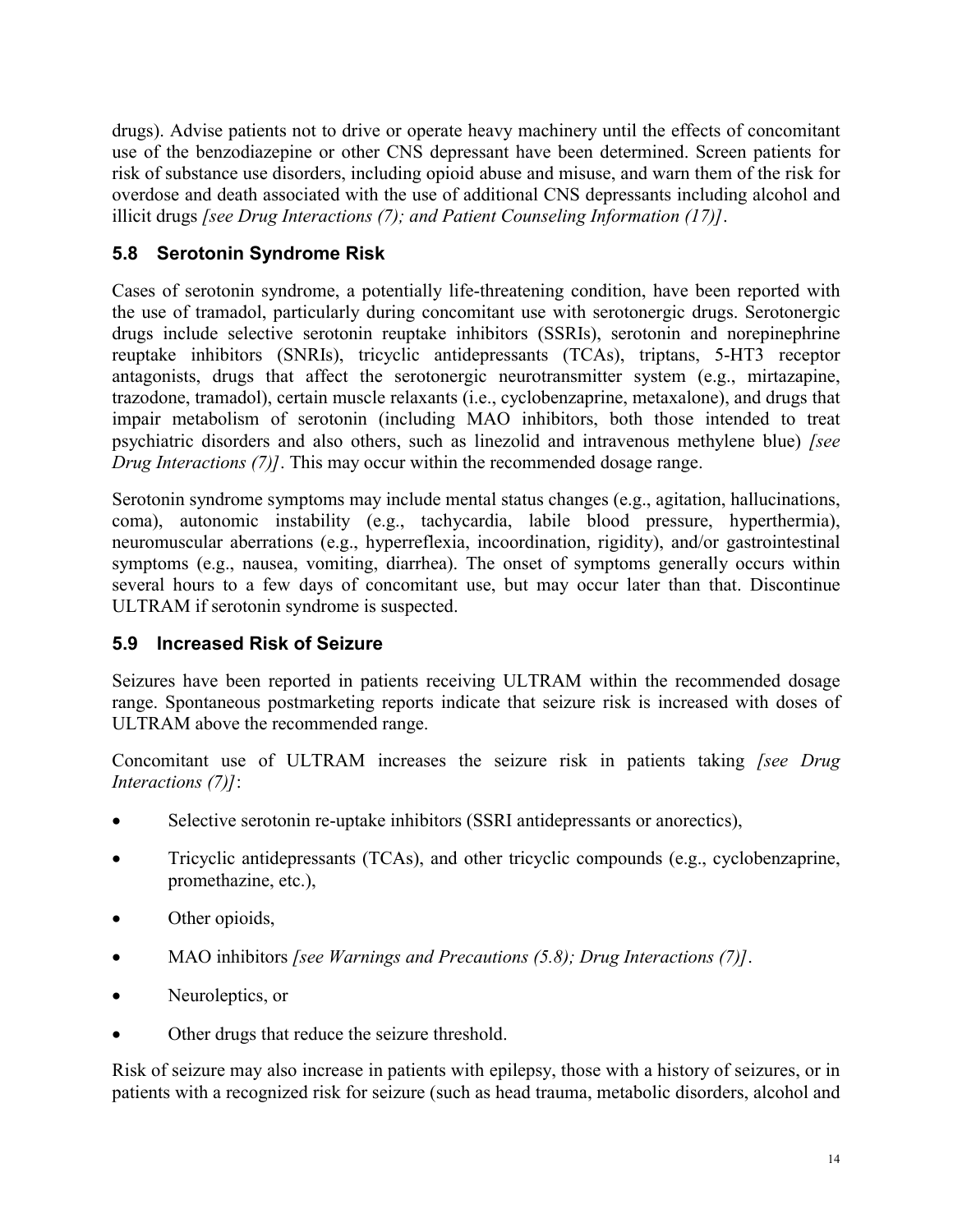drug withdrawal, CNS infections). In ULTRAM overdose, naloxone administration may increase the risk of seizure.

# <span id="page-14-2"></span>**5.10 Suicide Risk**

- Do not prescribe ULTRAM for patients who are suicidal or addiction-prone. Consideration should be given to the use of non-narcotic analgesics in patients who are suicidal or depressed *[see Drug Abuse and Dependence (9)]*.
- Prescribe ULTRAM with caution for patients with a history of misuse and/or are currently taking CNS-active drugs including tranquilizers or antidepressant drugs, alcohol in excess, and patients who suffer from emotional disturbance or depression *[see Drug Interactions (7)]*.
- Inform patients not to exceed the recommended dose and to limit their intake of alcohol *[see Dosage and Administration (2), Warnings and Precautions (5.7)]*.

# <span id="page-14-1"></span>**5.11 Adrenal Insufficiency**

Cases of adrenal insufficiency have been reported with opioid use, more often following greater than one month of use. Presentation of adrenal insufficiency may include non-specific symptoms and signs including nausea, vomiting, anorexia, fatigue, weakness, dizziness, and low blood pressure. If adrenal insufficiency is suspected, confirm the diagnosis with diagnostic testing as soon as possible. If adrenal insufficiency is diagnosed, treat with physiologic replacement doses of corticosteroids. Wean the patient off of the opioid to allow adrenal function to recover and continue corticosteroid treatment until adrenal function recovers. Other opioids may be tried as some cases reported use of a different opioid without recurrence of adrenal insufficiency. The information available does not identify any particular opioids as being more likely to be associated with adrenal insufficiency.

# <span id="page-14-0"></span>**5.12 Life-Threatening Respiratory Depression in Patients with Chronic Pulmonary Disease or in Elderly, Cachectic, or Debilitated Patients**

The use of ULTRAM in patients with acute or severe bronchial asthma in an unmonitored setting or in the absence of resuscitative equipment is contraindicated.

#### Patients with Chronic Pulmonary Disease

ULTRAM -treated patients with significant chronic obstructive pulmonary disease or cor pulmonale, and those with a substantially decreased respiratory reserve, hypoxia, hypercapnia, or pre-existing respiratory depression are at increased risk of decreased respiratory drive including apnea, even at recommended dosages of ULTRAM *[see Warnings and Precautions (5.3)]*.

#### Elderly, Cachectic, or Debilitated Patients

Life-threatening respiratory depression is more likely to occur in elderly, cachectic, or debilitated patients because they may have altered pharmacokinetics or altered clearance compared to younger, healthier patients *[see Warnings and Precautions (5.3)]*.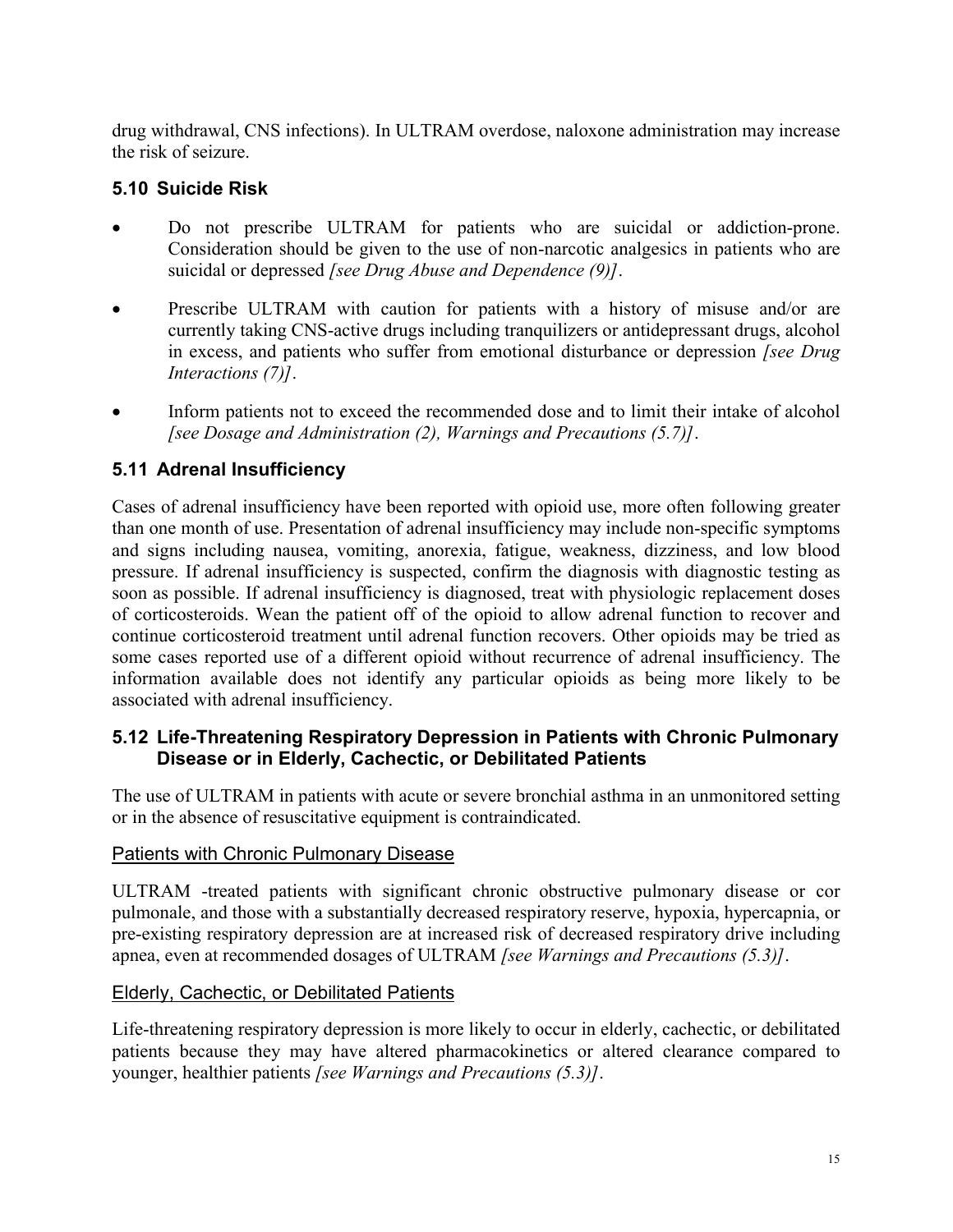Monitor such patients closely, particularly when initiating and titrating ULTRAM and when ULTRAM is given concomitantly with other drugs that depress respiration *[see Warnings and Precautions (5.7); Drug Interactions (7)]*. Alternatively, consider the use of non-opioid analgesics in these patients.

# <span id="page-15-3"></span>**5.13 Severe Hypotension**

ULTRAM may cause severe hypotension including orthostatic hypotension and syncope in ambulatory patients. There is increased risk in patients whose ability to maintain blood pressure has already been compromised by a reduced blood volume or concurrent administration of certain CNS depressant drugs (e.g. phenothiazines or general anesthetics) *[see Drug Interactions (7)]*. Monitor these patients for signs of hypotension after initiating or titrating the dosage of ULTRAM. In patients with circulatory shock, ULTRAM may cause vasodilation that can further reduce cardiac output and blood pressure. Avoid the use of ULTRAM in patients with circulatory shock.

#### <span id="page-15-2"></span>**5.14 Risks of use in Patients with Increased Intracranial Pressure, Brain Tumors, Head Injury, or Impaired Consciousness**

In patients who may be susceptible to the intracranial effects of  $CO<sub>2</sub>$  retention (e.g., those with evidence of increased intracranial pressure or brain tumors), ULTRAM may reduce respiratory drive, and the resultant  $CO<sub>2</sub>$  retention can further increase intracranial pressure. Monitor such patients for signs of sedation and respiratory depression, particularly when initiating therapy with ULTRAM.

Opioids may also obscure the clinical course in a patient with a head injury. Avoid the use of ULTRAM in patients with impaired consciousness or coma.

# <span id="page-15-1"></span>**5.15 Risks of Use in Patients with Gastrointestinal Conditions**

ULTRAM is contraindicated in patients with known or suspected gastrointestinal obstruction, including paralytic ileus *[see Contraindications (4)]*.

The tramadol in ULTRAM may cause spasm of the sphincter of Oddi. Opioids may cause increases in serum amylase. Monitor patients with biliary tract disease, including acute pancreatitis for worsening symptoms.

#### <span id="page-15-0"></span>**5.16 Anaphylaxis and Other Hypersensitivity Reactions**

Serious and rarely fatal anaphylactic reactions have been reported in patients receiving therapy with ULTRAM. When these events do occur it is often following the first dose. Other reported allergic reactions include pruritus, hives, bronchospasm, angioedema, toxic epidermal necrolysis and Stevens-Johnson syndrome. Patients with a history of hypersensitivity reactions to tramadol and other opioids may be at increased risk and therefore should not receive ULTRAM *[see Contraindications (4)]*. If anaphylaxis or other hypersensitivity occurs, stop administration of ULTRAM immediately, discontinue ULTRAM permanently, and do not rechallenge with any formulation of tramadol. Advise patients to seek immediate medical attention if they experience any symptoms of a hypersensitivity reaction. *[see Contraindications (4); Patient Counselling Information (17)]*.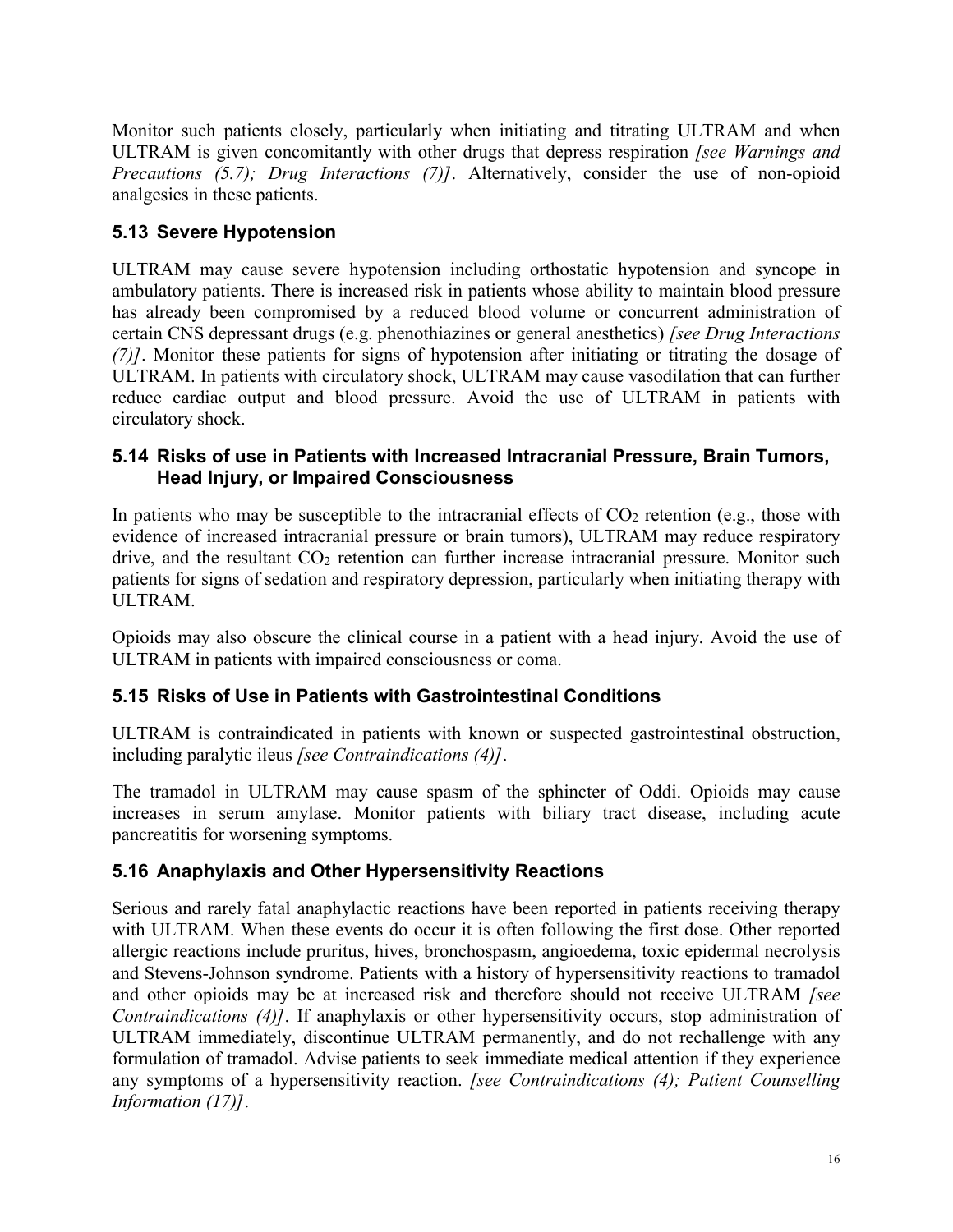# <span id="page-16-4"></span>**5.17 Withdrawal**

Do not abruptly discontinue ULTRAM in a patient physically dependent on opioids. When discontinuing ULTRAM in a physically dependent patient, gradually taper the dosage. Rapid tapering of tramadol in a patient physically dependent on opioids may lead to a withdrawal syndrome and return of pain *[see Dosage and Administration (2.5), Drug Abuse and Dependence (9.3)]*.

Additionally, avoid the use of mixed agonist/antagonist (e.g., pentazocine, nalbuphine, and butorphanol) or partial agonist (e.g., buprenorphine) analgesics in patients who are receiving a full opioid agonist analgesic, including ULTRAM. In these patients, mixed agonist/antagonist and partial agonist analgesics may reduce the analgesic effect and/or precipitate withdrawal symptoms *[see Drug Interactions (7)]*.

# <span id="page-16-3"></span>**5.18 Driving and Operating Machinery**

ULTRAM may impair the mental or physical abilities needed to perform potentially hazardous activities such as driving a car or operating machinery. Warn patients not to drive or operate dangerous machinery unless they are tolerant to the effects of ULTRAM and know how they will react to the medication *[see Patient Counselling Information (17)]*.

# <span id="page-16-2"></span>**5.19 Hyponatremia**

Hyponatremia (serum sodium  $\leq$  135 mmol/L) has been reported with the use of tramadol, and many cases are severe (sodium level < 120 mmol/L). Most cases of hyponatremia occurred in females over the age of 65 and within the first week of therapy. In some reports, hyponatremia resulted from the syndrome of inappropriate antidiuretic hormone secretion (SIADH). Monitor for signs and symptoms of hyponatremia (e.g., confusion, disorientation), during treatment with ULTRAM, especially during initiation of therapy. If signs and symptoms of hyponatremia are present, initiate appropriate treatment (e.g., fluid restriction) and discontinue ULTRAM *[see Dosage and Administration: Safe Reduction or Discontinuation of ULTRAM (2.5)].*

# <span id="page-16-1"></span>**5.20 Hypoglycemia**

Cases of tramadol-associated hypoglycemia have been reported, some resulting in hospitalization. In most cases, patients had predisposing risk factors (e.g. diabetes). If hypoglycemia is suspected, monitor blood glucose levels and consider drug discontinuation as appropriate *[see Dosage and Administration: Safe Reduction or Discontinuation of ULTRAM (2.5)].*

# <span id="page-16-0"></span>**6 ADVERSE REACTIONS**

The following serious adverse reactions are described, or described in greater detail, in other sections:

- Addiction, Abuse, and Misuse *[see Warnings and Precautions (5.1)]*
- Life-Threatening Respiratory Depression *[see Warnings and Precautions (5.3)]*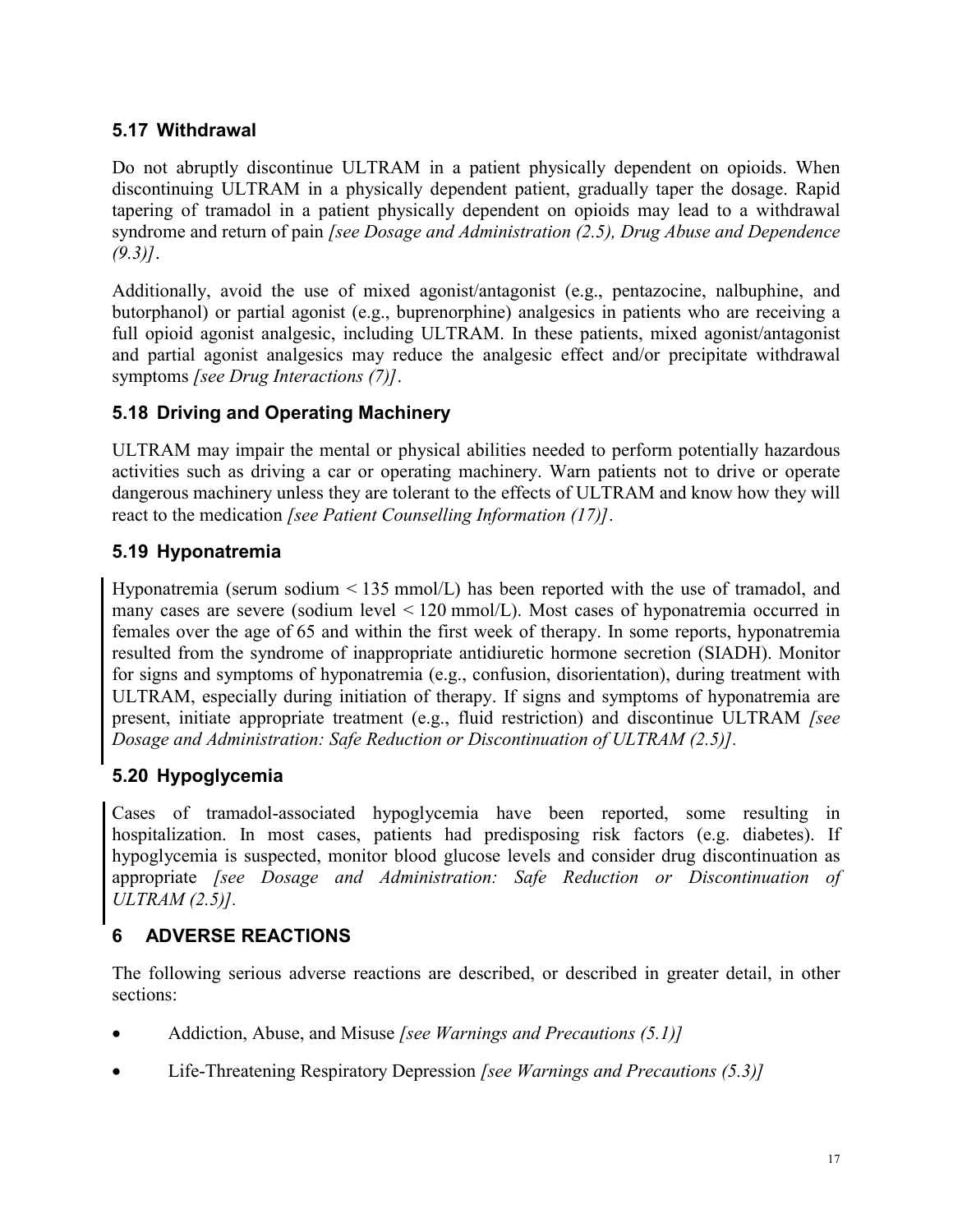- Ultra-Rapid Metabolism of Tramadol and Other Risk Factors for Life-threatening Respiratory Depression in Children *[see Warnings and Precautions (5.4)]*
- Neonatal Opioid Withdrawal Syndrome *[see Warnings and Precautions (5.5)]*
- Interactions with Benzodiazepines or Other CNS Depressants *[see Warnings and Precautions (5.7)]*
- Serotonin Syndrome *[see Warnings and Precautions (5.8)]*
- Seizures *[see Warnings and Precautions (5.9)]*
- Suicide *[see Warnings and Precautions (5.10)]*
- Adrenal Insufficiency *[see Warnings and Precautions (5.11)]*
- Severe Hypotension *[see Warnings and Precautions (5.13)]*
- Gastrointestinal Adverse Reactions *[see Warnings and Precautions (5.15)]*
- Hypersensitivity Reactions *[see Warnings and Precautions (5.16)]*
- Withdrawal *[see Warnings and Precautions (5.17)]*

# <span id="page-17-0"></span>**6.1 Clinical Trials Experience**

Because clinical trials are conducted under widely varying conditions, adverse reaction rates observed in the clinical trials of a drug cannot be directly compared to rates in the clinical trials of another drug and may not reflect the rates observed in practice.

ULTRAM was administered to 550 patients during the double-blind or open-label extension periods in U.S. studies of chronic nonmalignant pain. Of these patients, 375 were 65 years old or older. Table 1 reports the cumulative incidence rate of adverse reactions by 7, 30 and 90 days for the most frequent reactions (5% or more by 7 days). The most frequently reported events were in the central nervous system and gastrointestinal system. Although the reactions listed in the table are felt to be probably related to ULTRAM administration, the reported rates also include some events that may have been due to underlying disease or concomitant medication. The overall incidence rates of adverse experiences in these trials were similar for ULTRAM and the active control groups, TYLENOL with Codeine #3 (acetaminophen 300 mg with codeine phosphate 30 mg), and aspirin 325 mg with codeine phosphate 30 mg, however, the rates of withdrawals due to adverse events appeared to be higher in the ULTRAM groups.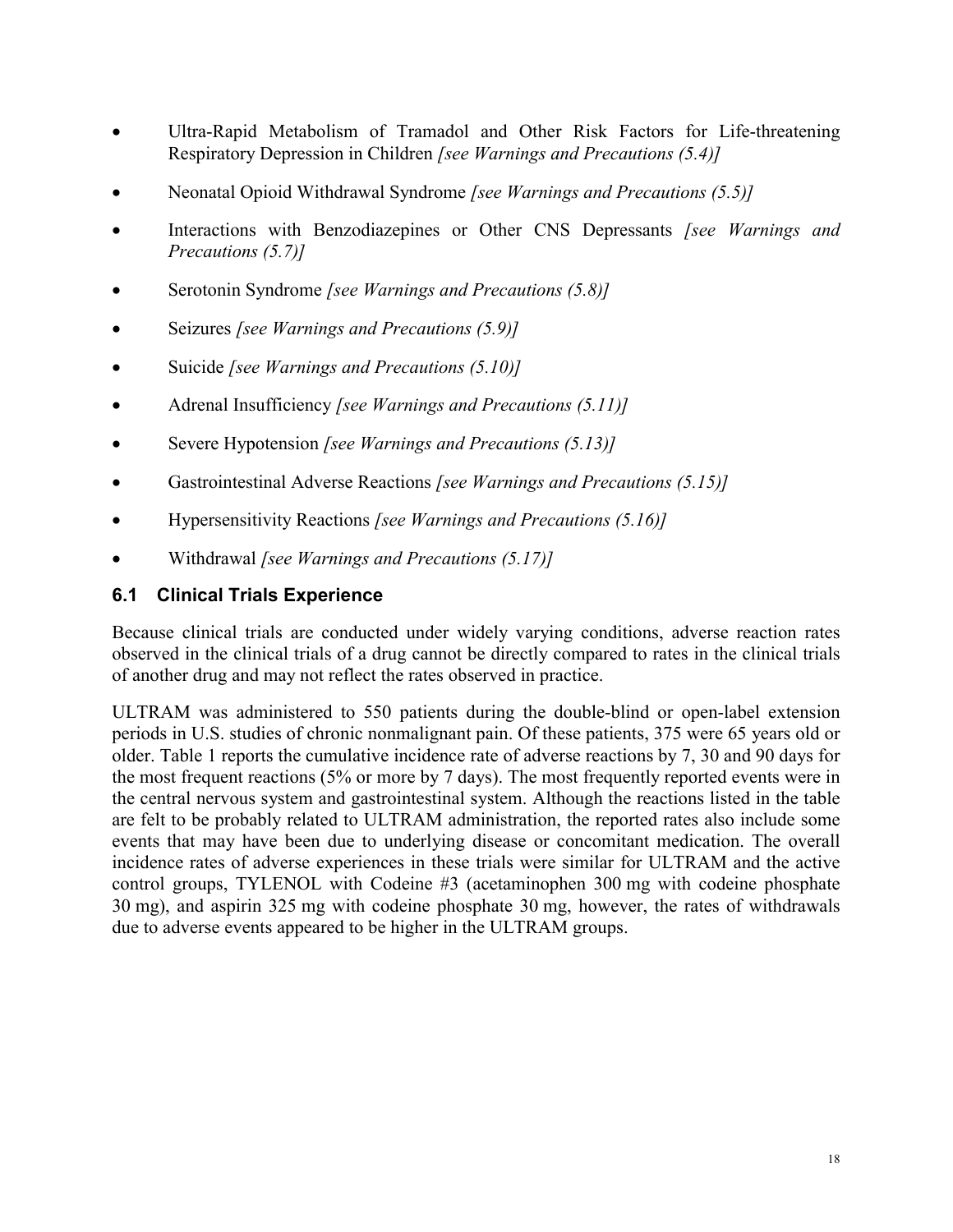|                                | $Up$ to | Up to   | Up to   |
|--------------------------------|---------|---------|---------|
|                                | 7 Days  | 30 Days | 90 Days |
| Dizziness/Vertigo              | 26%     | 31%     | 33%     |
| Nausea                         | 24%     | 34%     | 40%     |
| Constipation                   | 24%     | 38%     | 46%     |
| Headache                       | 18%     | 26%     | 32%     |
| Somnolence                     | 16%     | 23%     | 25%     |
| Vomiting                       | 9%      | 13%     | 17%     |
| Pruritus                       | 8%      | 10%     | 11%     |
| "CNS Stimulation" <sup>1</sup> | $7\%$   | 11%     | 14%     |
| Asthenia                       | 6%      | 11%     | 12%     |
| Sweating                       | 6%      | 7%      | 9%      |
| Dyspepsia                      | $5\%$   | 9%      | 13%     |
| Dry Mouth                      | 5%      | 9%      | 10%     |
| Diarrhea                       | 5%      | 6%      | 10%     |

#### **Table 1: Cumulative Incidence of Adverse Reactions for ULTRAM in Chronic Trials of Nonmalignant Pain (N=427)**

<sup>1</sup> "CNS Stimulation" is a composite of nervousness, anxiety, agitation, tremor, spasticity, euphoria, emotional lability and hallucinations

#### Incidence 1% to Less than 5% Possibly Causally Related

The following lists adverse reactions that occurred with an incidence of 1% to less than 5% in clinical trials, and for which the possibility of a causal relationship with ULTRAM exists.

*Body as a Whole*: Malaise.

*Cardiovascular*: Vasodilation.

*Central Nervous System*: Anxiety, Confusion, Coordination disturbance, Euphoria, Miosis, Nervousness, Sleep disorder.

*Gastrointestinal*: Abdominal pain, Anorexia, Flatulence.

*Musculoskeletal*: Hypertonia.

*Skin*: Rash.

*Special Senses*: Visual disturbance.

*Urogenital*: Menopausal symptoms, Urinary frequency, Urinary retention.

Incidence Less than 1%, Possibly Causally Related

The following lists adverse reactions that occurred with an incidence of less than 1% in clinical trials of tramadol and/or reported in postmarketing experience with tramadol-containing products.

*Body as a Whole*: Accidental injury, Allergic reaction, Anaphylaxis, Death, Suicidal tendency, Weight loss, Serotonin syndrome (mental status change, hyperreflexia, fever, shivering, tremor, agitation, diaphoresis, seizures and coma).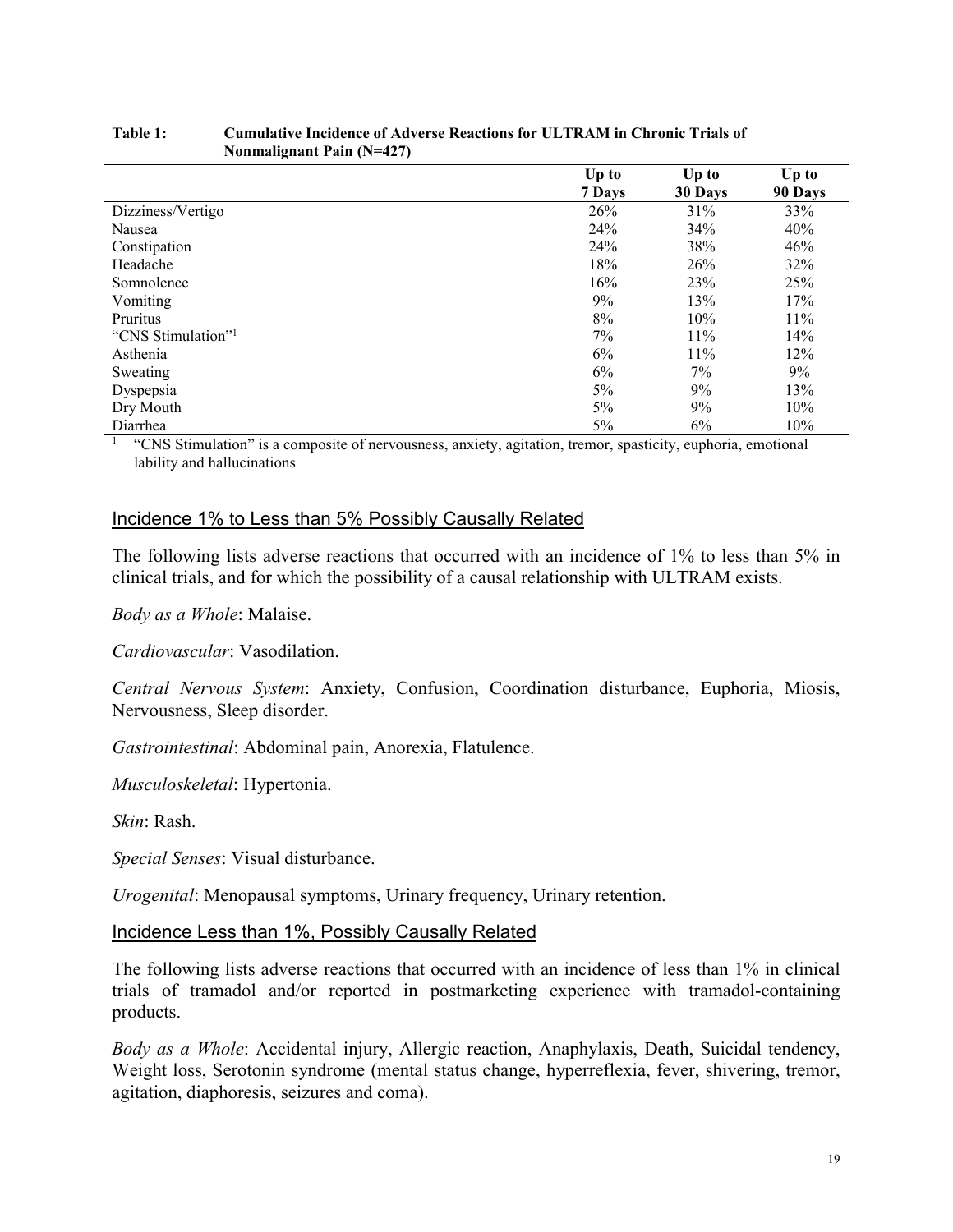*Cardiovascular*: Orthostatic hypotension, Syncope, Tachycardia.

*Central Nervous System*: Abnormal gait, Amnesia, Cognitive dysfunction, Depression, Difficulty in concentration, Hallucinations, Paresthesia, Seizure, Tremor.

*Respiratory*: Dyspnea.

*Skin*: Stevens-Johnson syndrome/Toxic epidermal necrolysis, Urticaria, Vesicles.

*Special Senses*: Dysgeusia.

*Urogenital*: Dysuria, Menstrual disorder.

#### Other Adverse Experiences, Causal Relationship Unknown

A variety of other adverse events were reported infrequently in patients taking ULTRAM during clinical trials and/or reported in postmarketing experience. A causal relationship between ULTRAM and these events has not been determined. However, the most significant events are listed below as alerting information to the physician.

*Cardiovascular*: Abnormal ECG, Hypertension, Hypotension, Myocardial ischemia, Palpitations, Pulmonary edema, Pulmonary embolism.

*Central Nervous System*: Migraine.

*Gastrointestinal*: Gastrointestinal bleeding, Hepatitis, Stomatitis, Liver failure.

*Laboratory Abnormalities*: Creatinine increase, Elevated liver enzymes, Hemoglobin decrease, Proteinuria.

*Sensory*: Cataracts, Deafness, Tinnitus.

#### <span id="page-19-0"></span>**6.2 Postmarketing Experience**

The following adverse reactions have been identified during post-approval use of ULTRAM. Because these reactions are reported voluntarily from a population of uncertain size, it is not always possible to reliably estimate their frequency or establish a causal relationship to drug exposure.

Serotonin syndrome: Cases of serotonin syndrome, a potentially life-threatening condition, have been reported during concomitant use of opioids with serotonergic drugs.

Adrenal insufficiency: Cases of adrenal insufficiency have been reported with opioid use, more often following greater than one month of use.

Androgen deficiency: Cases of androgen deficiency have occurred with chronic use of opioids *[see Clinical Pharmacology (12.2)]*.

QT prolongation/torsade de pointes: Cases of QT prolongation and/or *torsade de pointes* have been reported with tramadol use. Many of these cases were reported in patients taking another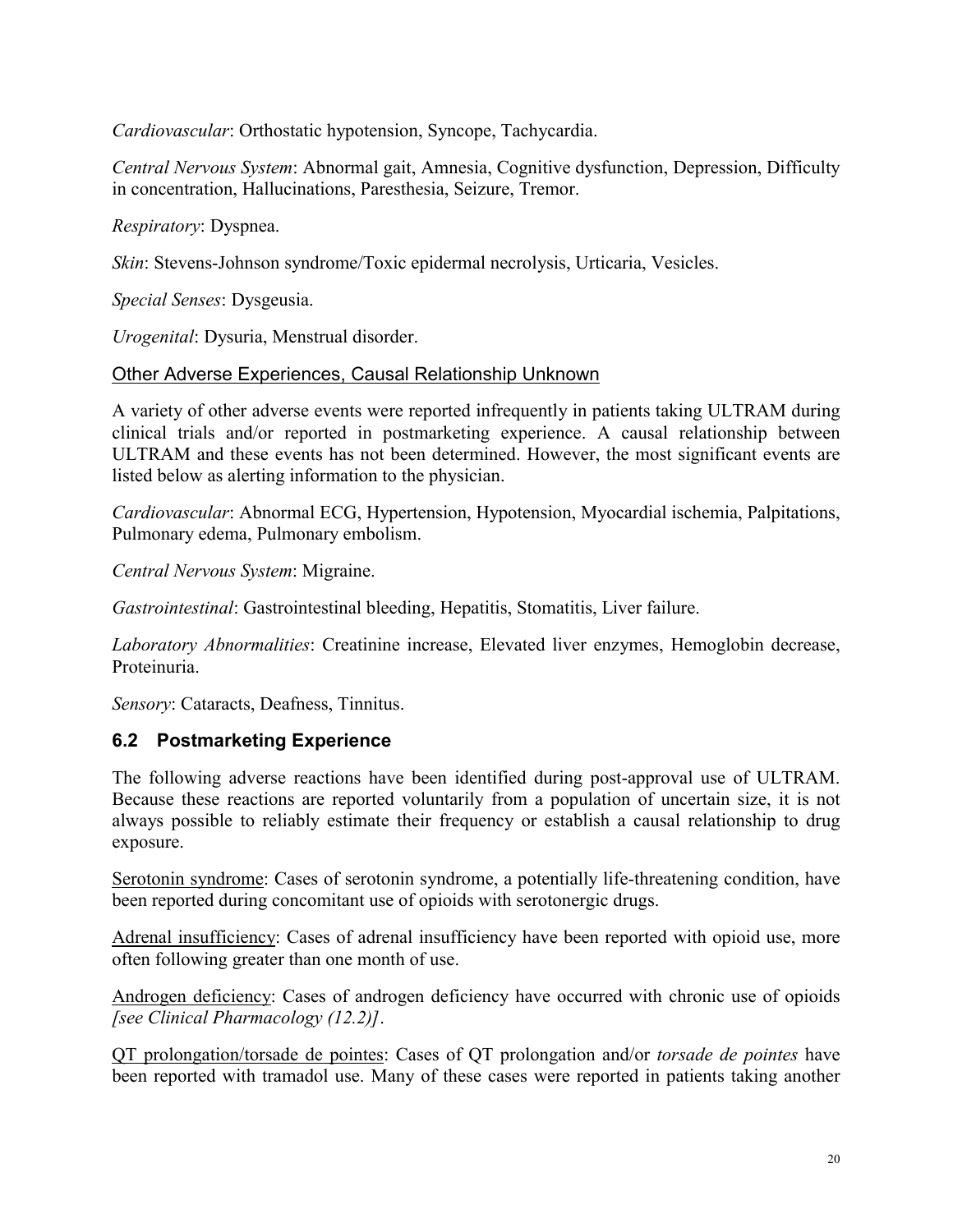drug labeled for QT prolongation, in patients with a risk factor for QT prolongation (e.g., hypokalemia), or in the overdose setting.

#### *Eye disorders* – mydriasis

*Metabolism and nutrition disorders* – Hyponatremia: Cases of severe hyponatremia and/or SIADH have been reported in patients taking tramadol, most often in females over the age of 65, and within the first week of therapy *[see Warnings and Precautions (5.19)]*.

Hypoglycemia: Cases of hypoglycemia have been reported in patients taking tramadol. Most reports were in patients with predisposing risk factors, including diabetes or renal insufficiency, or in elderly patients *[see Warnings and Precautions (5.20)]*.

*Nervous system disorders* – movement disorder, speech disorder

*Psychiatric disorders* – delirium

#### <span id="page-20-0"></span>**7 DRUG INTERACTIONS**

|  | Table 2: | <b>Clinically Significant Drug Interactions with ULTRAM</b> |
|--|----------|-------------------------------------------------------------|
|--|----------|-------------------------------------------------------------|

| <b>Inhibitors of CYP2D6</b>             |                                                                                                                                                                                                                                                                                                                                                                                                                                                                                                                                                                                                                                                                                                                                                                                                                                                                                                                                                                                                                                                                                                                |
|-----------------------------------------|----------------------------------------------------------------------------------------------------------------------------------------------------------------------------------------------------------------------------------------------------------------------------------------------------------------------------------------------------------------------------------------------------------------------------------------------------------------------------------------------------------------------------------------------------------------------------------------------------------------------------------------------------------------------------------------------------------------------------------------------------------------------------------------------------------------------------------------------------------------------------------------------------------------------------------------------------------------------------------------------------------------------------------------------------------------------------------------------------------------|
| Clinical Impact:                        | The concomitant use of ULTRAM and CYP2D6 inhibitors may result in an increase in<br>the plasma concentration of tramadol and a decrease in the plasma concentration of M1,<br>particularly when an inhibitor is added after a stable dose of ULTRAM is achieved.<br>Since M1 is a more potent $\mu$ -opioid agonist, decreased M1 exposure could result in<br>decreased therapeutic effects, and may result in signs and symptoms of opioid<br>withdrawal in patients who had developed physical dependence to tramadol. Increased<br>tramadol exposure can result in increased or prolonged therapeutic effects and<br>increased risk for serious adverse events including seizures and serotonin syndrome.<br>After stopping a CYP2D6 inhibitor, as the effects of the inhibitor decline, the tramadol<br>plasma concentration will decrease and the M1 plasma concentration will increase. This<br>could increase or prolong therapeutic effects but also increase adverse reactions related<br>to opioid toxicity, such as potentially fatal respiratory depression [see Clinical<br>Pharmacology (12.3)]. |
| Intervention:                           | If concomitant use of a CYP2D6 inhibitor is necessary, follow patients closely for<br>adverse reactions including opioid withdrawal, seizures and serotonin syndrome.<br>If a CYP2D6 inhibitor is discontinued, consider lowering ULTRAM dosage until stable<br>drug effects are achieved. Follow patients closely for adverse events including<br>respiratory depression and sedation.<br>Quinidine, fluoxetine, paroxetine and bupropion                                                                                                                                                                                                                                                                                                                                                                                                                                                                                                                                                                                                                                                                     |
| Examples<br><b>Inhibitors of CYP3A4</b> |                                                                                                                                                                                                                                                                                                                                                                                                                                                                                                                                                                                                                                                                                                                                                                                                                                                                                                                                                                                                                                                                                                                |
|                                         |                                                                                                                                                                                                                                                                                                                                                                                                                                                                                                                                                                                                                                                                                                                                                                                                                                                                                                                                                                                                                                                                                                                |
| Clinical Impact:                        | The concomitant use of ULTRAM and CYP3A4 inhibitors can increase the plasma<br>concentration of tramadol and may result in a greater amount of metabolism via<br>CYP2D6 and greater levels of M1. Follow patients closely for increased risk of serious<br>adverse events including seizures and serotonin syndrome, and adverse reactions<br>related to opioid toxicity including potentially fatal respiratory depression, particularly<br>when an inhibitor is added after a stable dose of ULTRAM is achieved.<br>After stopping a CYP3A4 inhibitor, as the effects of the inhibitor decline, the tramadol<br>plasma concentration will decrease <i>[see Clinical Pharmacology <math>(12.3)</math>]</i> , resulting in<br>decreased opioid efficacy or a withdrawal syndrome in patients who had developed<br>physical dependence to tramadol.                                                                                                                                                                                                                                                             |
| Intervention:                           | If concomitant use is necessary, consider dosage reduction of ULTRAM until stable<br>drug effects are achieved. Follow patients closely for seizures and serotonin syndrome,<br>and signs of respiratory depression and sedation at frequent intervals.                                                                                                                                                                                                                                                                                                                                                                                                                                                                                                                                                                                                                                                                                                                                                                                                                                                        |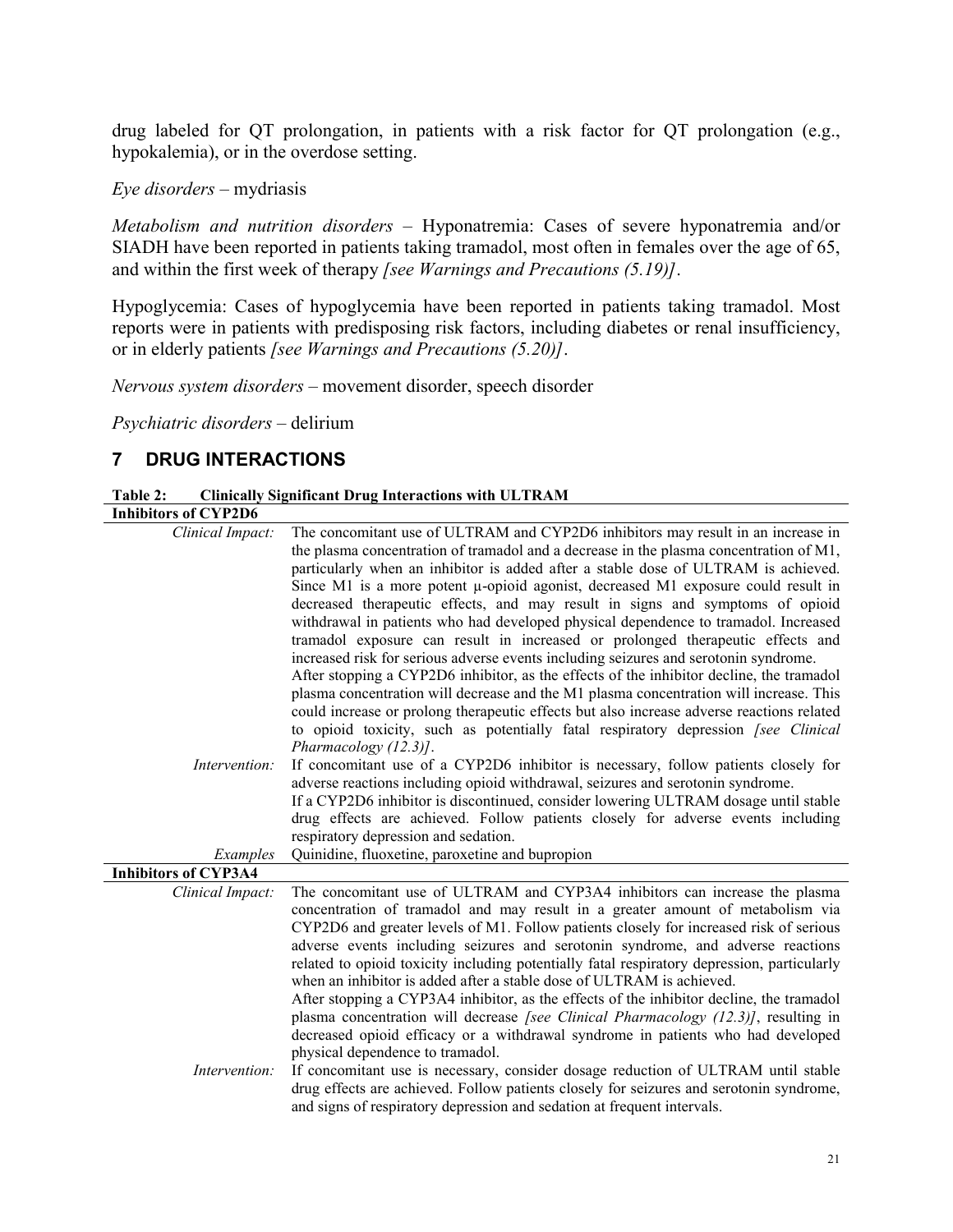|                                             | If a CYP3A4 inhibitor is discontinued, consider increasing the ULTRAM dosage until                                                                                       |
|---------------------------------------------|--------------------------------------------------------------------------------------------------------------------------------------------------------------------------|
|                                             | stable drug effects are achieved and follow patients for signs and symptoms of opioid<br>withdrawal.                                                                     |
| Examples                                    | Macrolide antibiotics (e.g., erythromycin), azole-antifungal agents (e.g. ketoconazole),                                                                                 |
|                                             | protease inhibitors (e.g., ritonavir)                                                                                                                                    |
| <b>CYP3A4 Inducers</b>                      |                                                                                                                                                                          |
| Clinical Impact:                            | The concomitant use of ULTRAM and CYP3A4 inducers can decrease the plasma                                                                                                |
|                                             | concentration of tramadol <i>[see Clinical Pharmacology (12.3)</i> ], resulting in decreased                                                                             |
|                                             | efficacy or onset of a withdrawal syndrome in patients who have developed physical                                                                                       |
|                                             | dependence to tramadol.                                                                                                                                                  |
|                                             | After stopping a CYP3A4 inducer, as the effects of the inducer decline, the tramadol                                                                                     |
|                                             | plasma concentration will increase [see Clinical Pharmacology (12.3)], which could                                                                                       |
|                                             | increase or prolong both the therapeutic effects and adverse reactions, and may cause                                                                                    |
|                                             | seizures, serotonin syndrome, and/or potentially fatal respiratory depression.                                                                                           |
| Intervention:                               | If concomitant use is necessary, consider increasing the ULTRAM dosage until stable                                                                                      |
|                                             | drug effects are achieved. Follow patients for signs of opioid withdrawal.                                                                                               |
|                                             | If a CYP3A4 inducer is discontinued, consider ULTRAM dosage reduction and                                                                                                |
|                                             | monitor for seizures and serotonin syndrome, and signs of sedation and respiratory                                                                                       |
|                                             | depression.                                                                                                                                                              |
|                                             | Patients taking carbamazepine, a CYP3A4 inducer, may have a significantly reduced                                                                                        |
|                                             | analgesic effect of tramadol. Because carbamazepine increases tramadol metabolism                                                                                        |
|                                             | and because of the seizure risk associated with tramadol, concomitant administration of                                                                                  |
|                                             | ULTRAM and carbamazepine is not recommended.                                                                                                                             |
| Examples:                                   | Rifampin, carbamazepine, phenytoin                                                                                                                                       |
|                                             | Benzodiazepines and Other Central Nervous System (CNS) Depressants                                                                                                       |
| Clinical Impact:                            | Due to additive pharmacologic effect, the concomitant use of benzodiazepines or other                                                                                    |
|                                             | CNS depressants, including alcohol, increases the risk of respiratory depression,                                                                                        |
| Intervention:                               | profound sedation, coma, and death.<br>Reserve concomitant prescribing of these drugs for use in patients for whom alternative                                           |
|                                             | treatment options are inadequate. Limit dosages and durations to the minimum                                                                                             |
|                                             | required. Follow patients closely for signs of respiratory depression and sedation [see                                                                                  |
|                                             | Warnings and Precautions (5.7)]. If concomitant use is warranted, consider prescribing                                                                                   |
|                                             | naloxone for the emergency treatment of opioid overdose [see Dosage and                                                                                                  |
|                                             | Administration (2.2), Warnings and Precautions (5.1, 5.3, 5.7)].                                                                                                         |
| Examples:                                   | Benzodiazepines and other sedatives/hypnotics, anxiolytics, tranquilizers, muscle                                                                                        |
|                                             | relaxants, general anesthetics, antipsychotics, other opioids, and alcohol.                                                                                              |
| <b>Serotonergic Drugs</b>                   |                                                                                                                                                                          |
| Clinical Impact:                            | The concomitant use of opioids with other drugs that affect the serotonergic                                                                                             |
|                                             | neurotransmitter system has resulted in serotonin syndrome.                                                                                                              |
| Intervention:                               | If concomitant use is warranted, carefully observe the patient, particularly during                                                                                      |
|                                             | treatment initiation and dose adjustment. Discontinue ULTRAM immediately if                                                                                              |
|                                             | serotonin syndrome is suspected.                                                                                                                                         |
| Examples:                                   | Selective serotonin reuptake inhibitors (SSRIs), serotonin and norepinephrine reuptake<br>inhibitors (SNRIs), tricyclic antidepressants (TCAs), triptans, 5-HT3 receptor |
|                                             | antagonists, drugs that affect the serotonin neurotransmitter system (e.g., mirtazapine,                                                                                 |
|                                             | trazodone, tramadol), certain muscle relaxants (i.e., cyclobenzaprine, metaxalone),                                                                                      |
|                                             | monoamine oxidase (MAO) inhibitors (those intended to treat psychiatric disorders and                                                                                    |
|                                             | also others, such as linezolid and intravenous methylene blue).                                                                                                          |
| <b>Monoamine Oxidase Inhibitors (MAOIs)</b> |                                                                                                                                                                          |
| Clinical Impact:                            | MAOI interactions with opioids may manifest as serotonin syndrome [see Warnings                                                                                          |
|                                             | and Precautions (5.9)] or opioid toxicity (e.g., respiratory depression, coma) [see                                                                                      |
|                                             | Warnings and Precautions (5.3)].                                                                                                                                         |
| Intervention:                               | Do not use ULTRAM in patients taking MAOIs or within 14 days of stopping such                                                                                            |
|                                             | treatment.                                                                                                                                                               |
| Examples:                                   | phenelzine, tranylcypromine, linezolid                                                                                                                                   |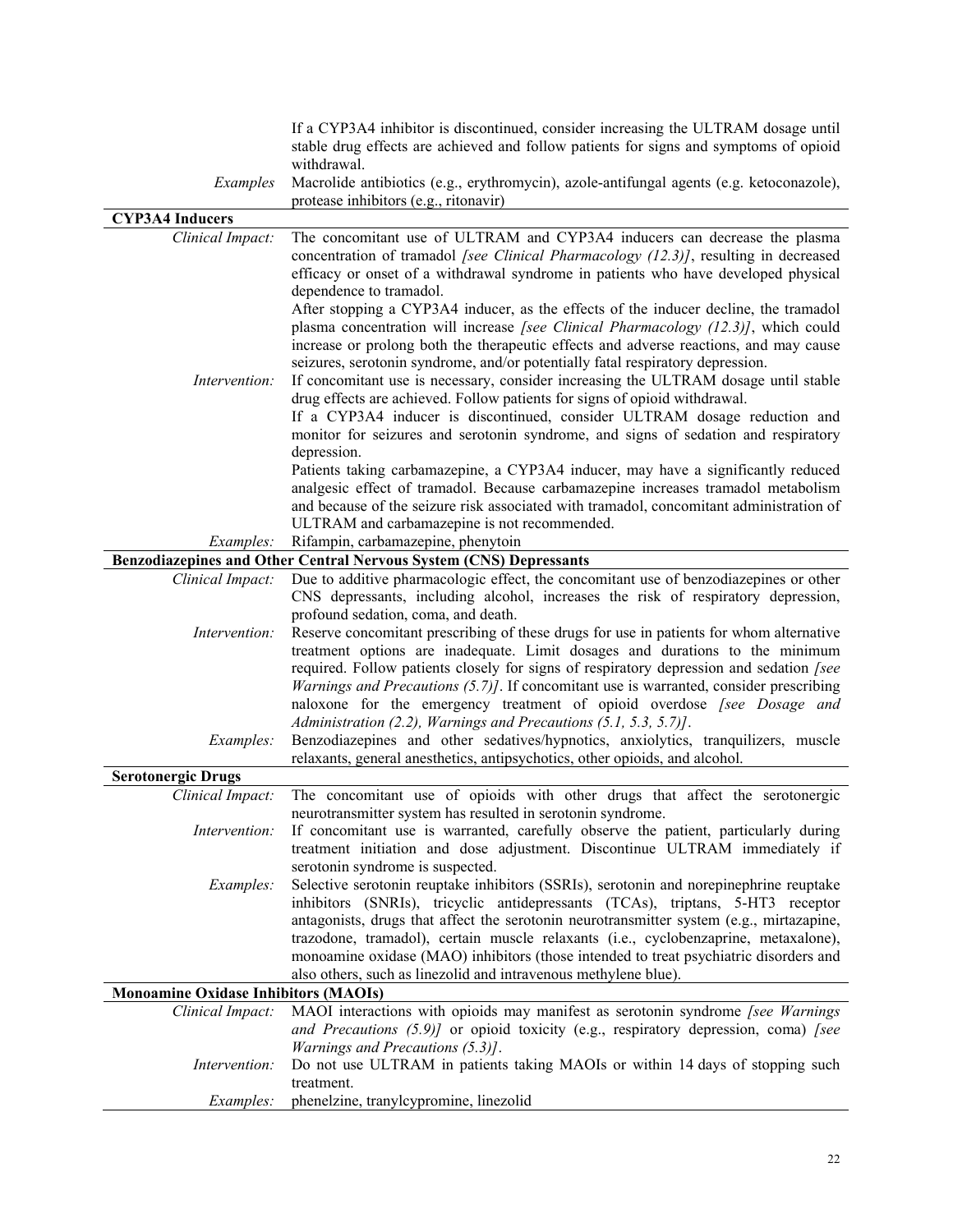|                              | Mixed Agonist/Antagonist and Partial Agonist Opioid Analgesics                                                                                                                                                                                                                                                                                                                                                                                                  |
|------------------------------|-----------------------------------------------------------------------------------------------------------------------------------------------------------------------------------------------------------------------------------------------------------------------------------------------------------------------------------------------------------------------------------------------------------------------------------------------------------------|
| Clinical Impact:             | May reduce the analgesic effect of ULTRAM and/or precipitate withdrawal symptoms.                                                                                                                                                                                                                                                                                                                                                                               |
| Intervention:                | Avoid concomitant use.                                                                                                                                                                                                                                                                                                                                                                                                                                          |
| Examples:                    | butorphanol, nalbuphine, pentazocine, buprenorphine                                                                                                                                                                                                                                                                                                                                                                                                             |
| <b>Muscle Relaxants</b>      |                                                                                                                                                                                                                                                                                                                                                                                                                                                                 |
| Clinical Impact:             | Tramadol may enhance the neuromuscular blocking action of skeletal muscle relaxants<br>and produce an increased degree of respiratory depression.                                                                                                                                                                                                                                                                                                               |
| Intervention:                | Monitor patients for signs of respiratory depression that may be greater than otherwise<br>expected and decrease the dosage of ULTRAM and/or the muscle relaxant as<br>necessary. Due to the risk of respiratory depression with concomitant use of skeletal<br>muscle relaxants and opioids, consider prescribing naloxone for the emergency<br>treatment of opioid overdose [see Dosage and Administration (2.2), Warnings and<br>Precautions $(5.3, 5.7)$ ]. |
| <b>Diuretics</b>             |                                                                                                                                                                                                                                                                                                                                                                                                                                                                 |
| Clinical Impact:             | Opioids can reduce the efficacy of diuretics by inducing the release of antidiuretic<br>hormone.                                                                                                                                                                                                                                                                                                                                                                |
| Intervention:                | Monitor patients for signs of diminished diuresis and/or effects on blood pressure and                                                                                                                                                                                                                                                                                                                                                                          |
|                              | increase the dosage of the diuretic as needed.                                                                                                                                                                                                                                                                                                                                                                                                                  |
| <b>Anticholinergic Drugs</b> |                                                                                                                                                                                                                                                                                                                                                                                                                                                                 |
| Clinical Impact:             | The concomitant use of anticholinergic drugs may increase risk of urinary retention<br>and/or severe constipation, which may lead to paralytic ileus.                                                                                                                                                                                                                                                                                                           |
| Intervention:                | Monitor patients for signs of urinary retention or reduced gastric motility when<br>ULTRAM is used concomitantly with anticholinergic drugs.                                                                                                                                                                                                                                                                                                                    |
| <b>Digoxin</b>               |                                                                                                                                                                                                                                                                                                                                                                                                                                                                 |
| Clinical Impact:             | Postmarketing surveillance of tramadol has revealed rare reports of digoxin toxicity.                                                                                                                                                                                                                                                                                                                                                                           |
| Intervention:                | Follow patients for signs of digoxin toxicity and adjust dosage of digoxin as needed.                                                                                                                                                                                                                                                                                                                                                                           |
| Warfarin                     |                                                                                                                                                                                                                                                                                                                                                                                                                                                                 |
| Clinical Impact:             | Postmarketing surveillance of tramadol has revealed rare reports of alteration of<br>warfarin effect, including elevation of prothrombin times.                                                                                                                                                                                                                                                                                                                 |
| Intervention:                | Monitor the prothrombin time of patients on warfarin for signs of an interaction and<br>adjust the dosage of warfarin as needed.                                                                                                                                                                                                                                                                                                                                |

# <span id="page-22-1"></span>**8 USE IN SPECIFIC POPULATIONS**

#### <span id="page-22-0"></span>**8.1 Pregnancy**

#### Risk Summary

Prolonged use of opioid analgesics during pregnancy may cause neonatal opioid withdrawal syndrome. Available data with ULTRAM in pregnant women are insufficient to inform a drug-associated risk for major birth defects and miscarriage.

In animal reproduction studies, tramadol administration during organogenesis decreased fetal weights and reduced ossification in mice, rats, and rabbits at 1.4, 0.6, and 3.6 times the maximum recommended human daily dosage (MRHD). Tramadol decreased pup body weight and increased pup mortality at 1.2 and 1.9 times the MRHD *[see Data]*. Based on animal data, advise pregnant women of the potential risk to a fetus.

The estimated background risk of major birth defects and miscarriage for the indicated population is unknown. All pregnancies have a background risk of birth defect, loss, or other adverse outcomes. In the U.S. general population, the estimated background risk of major birth defects and miscarriage in clinically recognized pregnancies is 2-4% and 15-20%, respectively.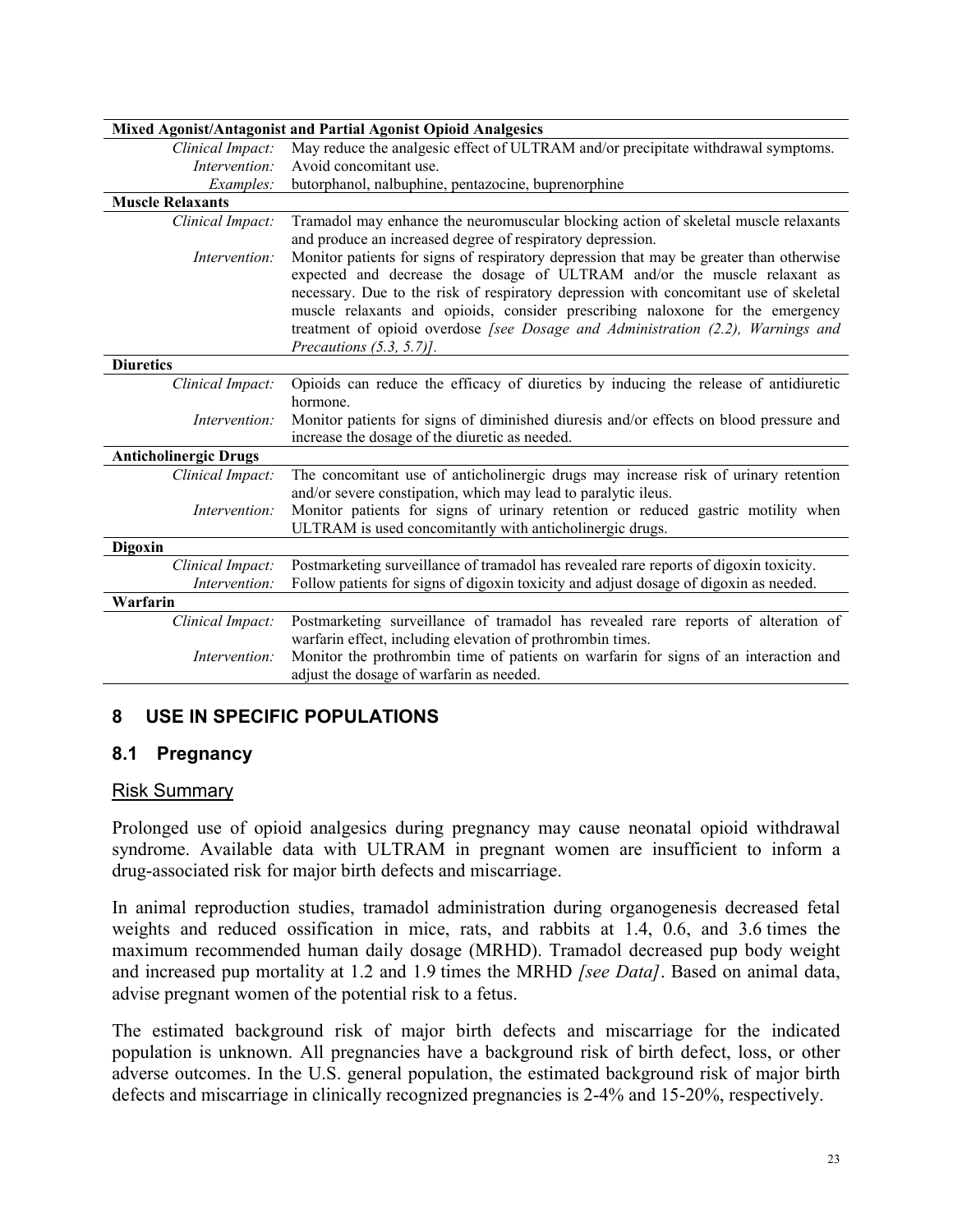#### Clinical Considerations

#### *Fetal/Neonatal Adverse Reactions*

Prolonged use of opioid analgesics during pregnancy for medical or nonmedical purposes can result in respiratory depression and physical dependence in the neonate and neonatal opioid withdrawal syndrome shortly after birth.

Neonatal opioid withdrawal syndrome can present as irritability, hyperactivity and abnormal sleep pattern, high pitched cry, tremor, vomiting, diarrhea and failure to gain weight. The onset, duration, and severity of neonatal opioid withdrawal syndrome vary based on the specific opioid used, duration of use, timing and amount of last maternal use, and rate of elimination of the drug by the newborn. Observe newborns for symptoms and signs of neonatal opioid withdrawal syndrome and manage accordingly *[see Warnings and Precautions (5.5)]*.

Neonatal seizures, neonatal withdrawal syndrome, fetal death and still birth have been reported during postmarketing.

#### *Labor or Delivery*

Opioids cross the placenta and may produce respiratory depression and psycho-physiologic effects in neonates. An opioid antagonist, such as naloxone, must be available for reversal of opioid-induced respiratory depression in the neonate. ULTRAM is not recommended for use in pregnant women during or immediately prior to labor, when other analgesic techniques are more appropriate. Opioid analgesics, including ULTRAM, can prolong labor through actions which temporarily reduce the strength, duration, and frequency of uterine contractions. However, this effect is not consistent and may be offset by an increased rate of cervical dilation, which tends to shorten labor. Monitor neonates exposed to opioid analgesics during labor for signs of excess sedation and respiratory depression.

Tramadol has been shown to cross the placenta. The mean ratio of serum tramadol in the umbilical veins compared to maternal veins was 0.83 for 40 women given tramadol during labor.

The effect of ULTRAM, if any, on the later growth, development, and functional maturation of the child is unknown.

#### Data

#### *Animal Data*

Tramadol has been shown to be embryotoxic and fetotoxic in mice, (120 mg/kg), rats (25 mg/kg) and rabbits (75 mg/kg) at maternally toxic dosages, but was not teratogenic at these dose levels. These doses on a mg/m<sup>2</sup> basis are 1.4, 0.6, and 3.6 times the maximum recommended human daily dosage (MRHD) for mouse, rat and rabbit, respectively.

No drug-related teratogenic effects were observed in progeny of mice (up to 140 mg/kg), rats (up to 80 mg/kg) or rabbits (up to 300 mg/kg) treated with tramadol by various routes. Embryo and fetal toxicity consisted primarily of decreased fetal weights, decreased skeletal ossification and increased supernumerary ribs at maternally toxic dose levels. Transient delays in developmental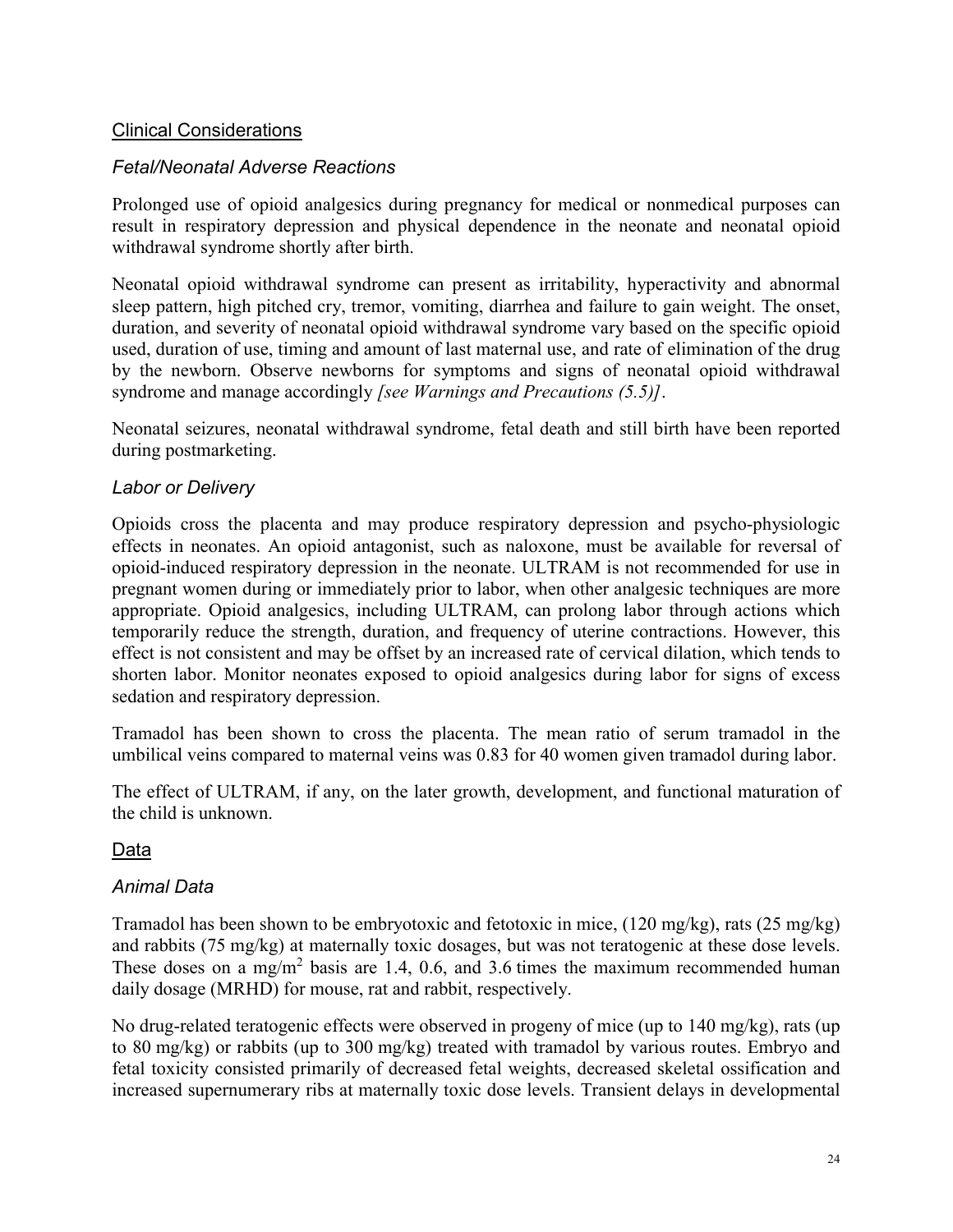or behavioral parameters were also seen in pups from rat dams allowed to deliver. Embryo and fetal lethality were reported only in one rabbit study at 300 mg/kg, a dose that would cause extreme maternal toxicity in the rabbit. The dosages listed for mouse, rat and rabbit are 1.7, 1.9 and 14.6 times the MRHD, respectively.

Tramadol was evaluated in pre- and post-natal studies in rats. Progeny of dams receiving oral (gavage) dose levels of 50 mg/kg 1.2 times the MRHD) or greater had decreased weights, and pup survival was decreased early in lactation at 80 mg/kg (1.9 times the MRHD).

# <span id="page-24-1"></span>**8.2 Lactation**

#### Risk Summary

ULTRAM is not recommended for obstetrical preoperative medication or for post-delivery analgesia in nursing mothers because its safety in infants and newborns has not been studied.

Tramadol and its metabolite, *O*-desmethyltramadol (M1), are present in human milk. There is no information on the effects of the drug on the breastfed infant or the effects of the drug on milk production. The M1 metabolite is more potent than tramadol in mu opioid receptor binding *[see Clinical Pharmacology (12)]*. Published studies have reported tramadol and M1 in colostrum with administration of tramadol to nursing mothers in the early post-partum period. Women who are ultra-rapid metabolizers of tramadol may have higher than expected serum levels of M1, potentially leading to higher levels of M1 in breast milk that can be dangerous in their breastfed infants. In women with normal tramadol metabolism, the amount of tramadol secreted into human milk is low and dose-dependent. Because of the potential for serious adverse reactions, including excess sedation and respiratory depression in a breastfed infant, advise patients that breastfeeding is not recommended during treatment with ULTRAM *[see Warnings and Precautions (5.4)]*.

#### Clinical Considerations

If infants are exposed to ULTRAM through breast milk, they should be monitored for excess sedation and respiratory depression. Withdrawal symptoms can occur in breastfed infants when maternal administration of an opioid analgesic is stopped, or when breast-feeding is stopped.

# Data

Following a single IV 100 mg dose of tramadol, the cumulative excretion in breast milk within 16 hours post dose was 100 mcg of tramadol (0.1% of the maternal dose) and 27 mcg of M1.

# <span id="page-24-0"></span>**8.3 Females and Males of Reproductive Potential**

#### **Infertility**

Chronic use of opioids may cause reduced fertility in females and males of reproductive potential. It is not known whether these effects on fertility are reversible *[see Adverse Reactions (6.2)]*.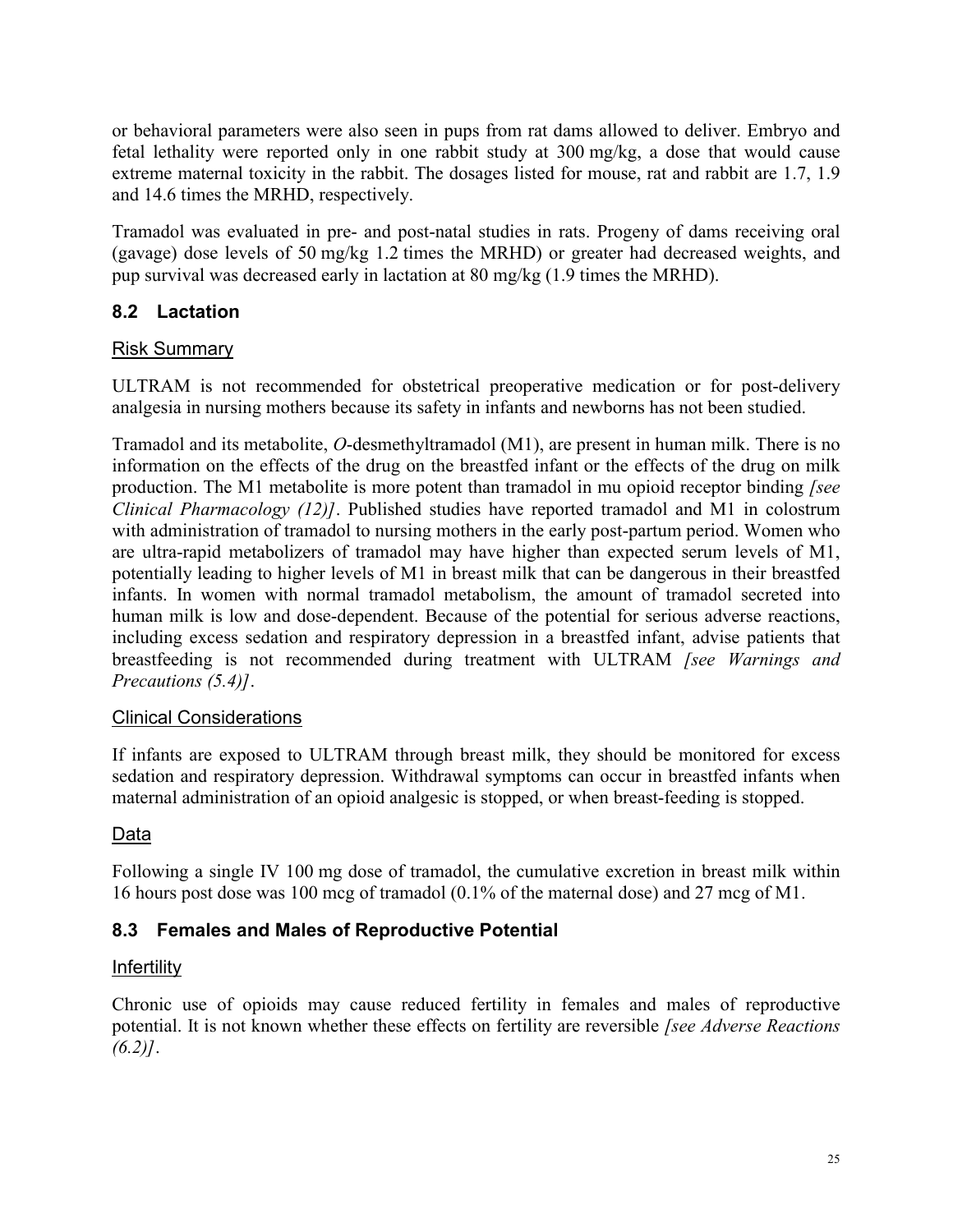# <span id="page-25-1"></span>**8.4 Pediatric Use**

The safety and effectiveness of ULTRAM in pediatric patients have not been established.

Life-threatening respiratory depression and death have occurred in children who received tramadol *[see Warnings and Precautions (5.4)]*. In some of the reported cases, these events followed tonsillectomy and/or adenoidectomy, and one of the children had evidence of being an ultra-rapid metabolizer of tramadol (i.e., multiple copies of the gene for cytochrome P450 isoenzyme 2D6). Children with sleep apnea may be particularly sensitive to the respiratory depressant effects of tramadol. Because of the risk of life-threatening respiratory depression and death:

- ULTRAM is contraindicated for all children younger than 12 years of age *[see Contraindications (4)]*.
- ULTRAM is contraindicated for postoperative management in pediatric patients younger than 18 years of age following tonsillectomy and/or adenoidectomy *[see Contraindications (4)]*.

Avoid the use of ULTRAM in adolescents 12 to 18 years of age who have other risk factors that may increase their sensitivity to the respiratory depressant effects of tramadol unless the benefits outweigh the risks. Risk factors include conditions associated with hypoventilation such as postoperative status, obstructive sleep apnea, obesity, severe pulmonary disease, neuromuscular disease, and concomitant use of other medications that cause respiratory depression.

# <span id="page-25-0"></span>**8.5 Geriatric Use**

A total of 455 elderly (65 years of age or older) subjects were exposed to ULTRAM in controlled clinical trials. Of those, 145 subjects were 75 years of age and older.

In studies including geriatric patients, treatment-limiting adverse events were higher in subjects over 75 years of age compared to those under 65 years of age. Specifically, 30% of those over 75 years of age had gastrointestinal treatment-limiting adverse events compared to 17% of those under 65 years of age. Constipation resulted in discontinuation of treatment in 10% of those over 75.

Respiratory depression is the chief risk for elderly patients treated with opioids, and has occurred after large initial doses were administered to patients who were not opioid-tolerant or when opioids were co-administered with other agents that depress respiration. Titrate the dosage of ULTRAM slowly in geriatric patients starting at the low end of the dosing range and monitor closely for signs of central nervous system and respiratory depression *[see Warnings and Precautions (5.12)]*.

Tramadol is known to be substantially excreted by the kidney, and the risk of adverse reactions to this drug may be greater in patients with impaired renal function. Because elderly patients are more likely to have decreased renal function, care should be taken in dose selection, and it may be useful to monitor renal function.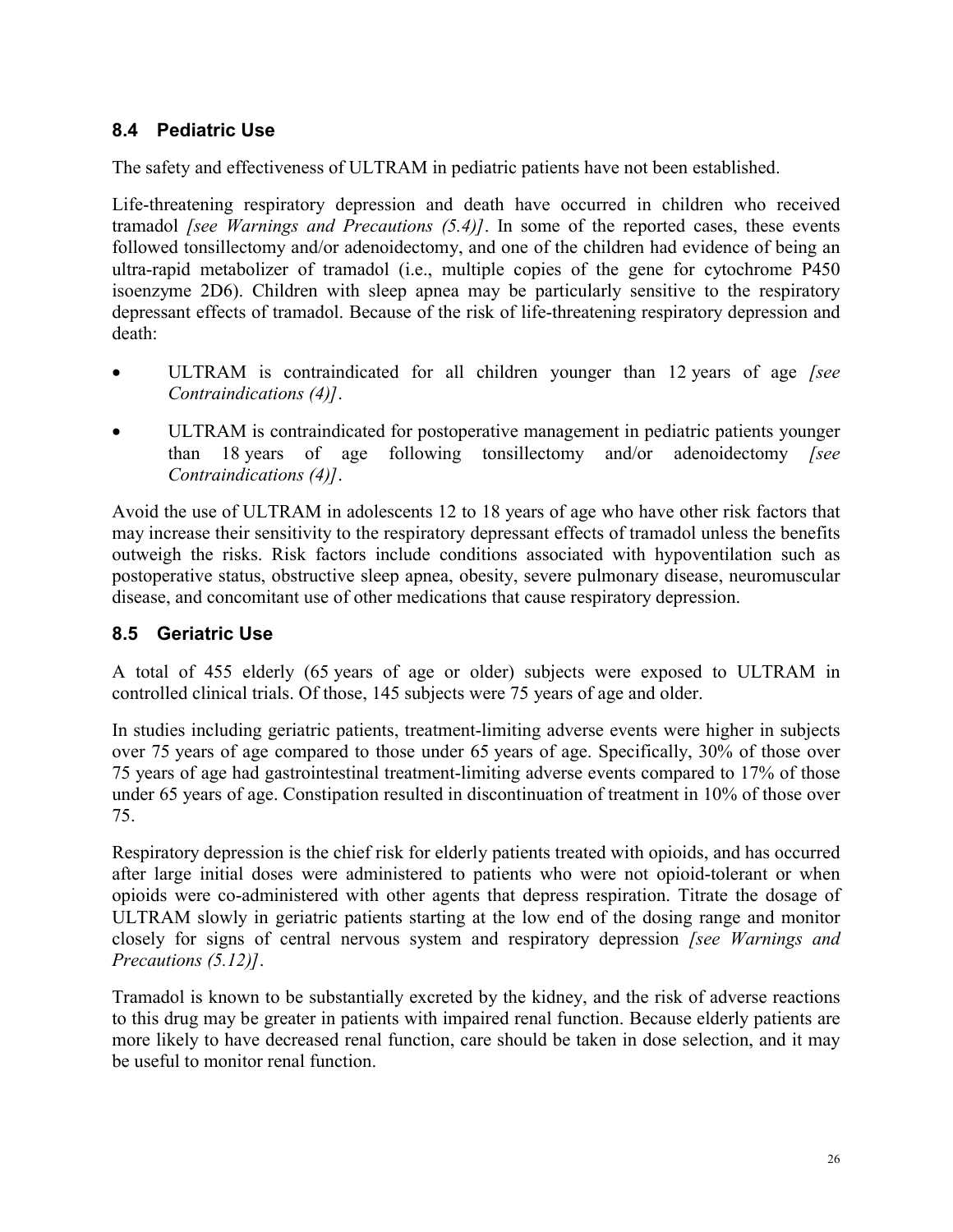# <span id="page-26-3"></span>**8.6 Renal and Hepatic Impairment**

Impaired renal function results in a decreased rate and extent of excretion of tramadol and its active metabolite, M1. In patients with creatinine clearances of less than 30 mL/min, dosing reduction is recommended *[see Dosage and Administration (2.3)]*. Metabolism of tramadol and M1 is reduced in patients with severe hepatic impairment based on a study in patients with advanced cirrhosis of the liver. In patients with severe hepatic impairment, dosing reduction is recommended *[see Dosage and Administration (2.3)]*.

With the prolonged half-life in these conditions, achievement of steady-state is delayed, so that it may take several days for elevated plasma concentrations to develop.

#### <span id="page-26-2"></span>**9 DRUG ABUSE AND DEPENDENCE**

#### <span id="page-26-1"></span>**9.1 Controlled Substance**

ULTRAM (tramadol hydrochloride) contain tramadol, a Schedule IV controlled substance.

#### <span id="page-26-0"></span>**9.2 Abuse**

ULTRAM contains tramadol, a substance with a high potential for abuse similar to other opioids. ULTRAM can be abused and is subject to misuse, addiction, and criminal diversion *[see Warnings and Precautions (5.1)]*.

All patients treated with opioids require careful monitoring for signs of abuse and addiction, because use of opioid analgesic products carries the risk of addiction even under appropriate medical use.

Prescription drug abuse is the intentional non-therapeutic use of a prescription drug, even once, for its rewarding psychological or physiological effects.

Drug addiction is a cluster of behavioral, cognitive, and physiological phenomena that develop after repeated substance use and includes: a strong desire to take the drug, difficulties in controlling its use, persisting in its use despite harmful, or potentially harmful, consequences, a higher priority given to drug use than to other activities and obligations, increased tolerance, and sometimes a physical withdrawal.

"Drug-seeking" behavior is very common in persons with substance use disorders. Drug-seeking tactics include emergency calls or visits near the end of office hours, refusal to undergo appropriate examination, testing or referral, repeated "loss" of prescriptions, tampering with prescriptions and reluctance to provide prior medical records or contact information for other treating physician(s). "Doctor shopping" (visiting multiple prescribers to obtain additional prescriptions) is common among drug abusers and people suffering from untreated addiction. Preoccupation with achieving adequate pain relief can be appropriate behavior in a patient with poor pain control.

Abuse and addiction are separate and distinct from physical dependence and tolerance. Healthcare providers should be aware that addiction may not be accompanied by concurrent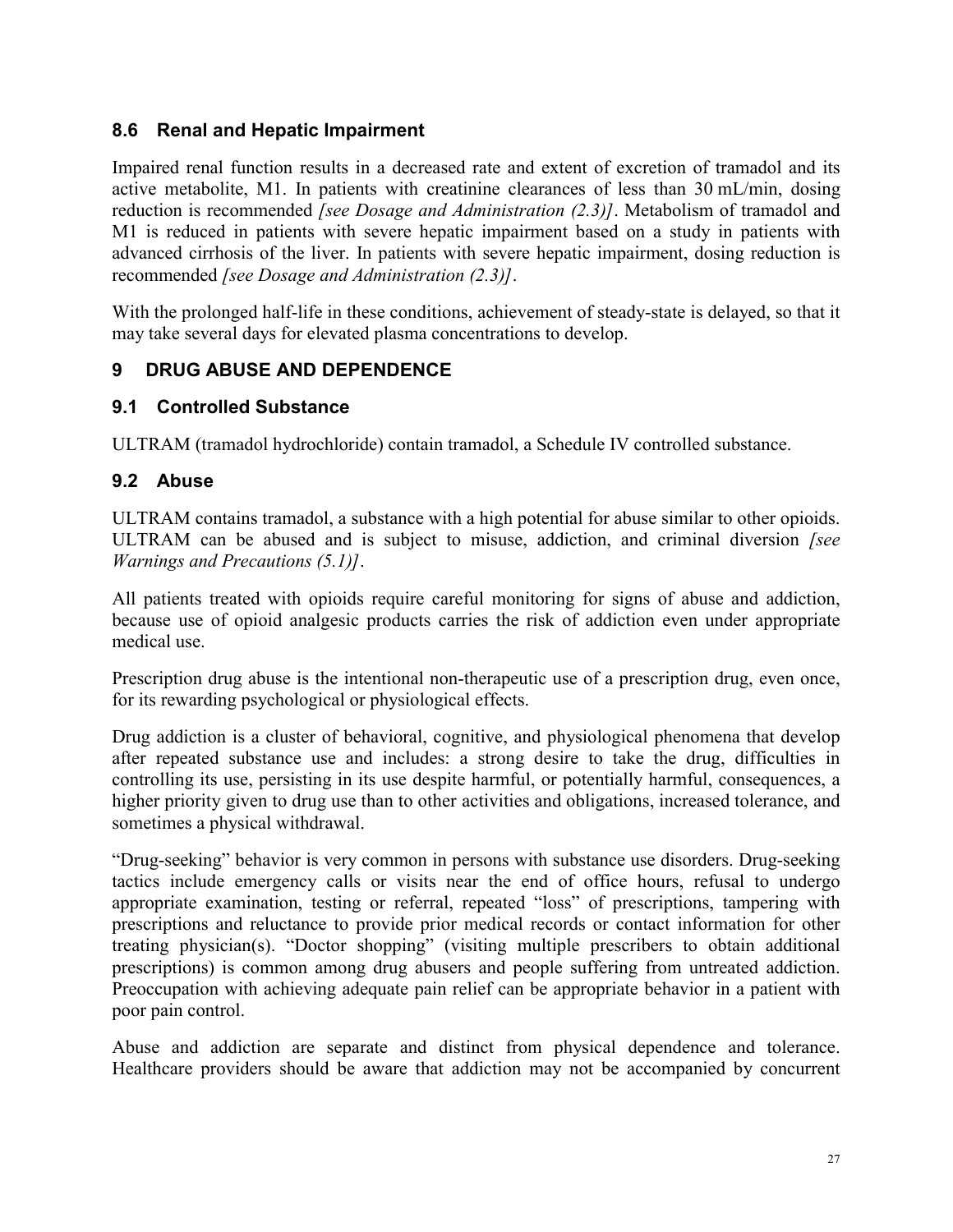tolerance and symptoms of physical dependence in all addicts. In addition, abuse of opioids can occur in the absence of true addiction.

ULTRAM, like other opioids, can be diverted for non-medical use into illicit channels of distribution. Careful record-keeping of prescribing information, including quantity, frequency, and renewal requests, as required by state and federal law, is strongly advised.

Proper assessment of the patient, proper prescribing practices, periodic re-evaluation of therapy, and proper dispensing and storage are appropriate measures that help to limit abuse of opioid drugs.

#### Risks Specific to Abuse of ULTRAM

ULTRAM is intended for oral use only. Abuse of ULTRAM poses a risk of overdose and death. The risk is increased with concurrent abuse of ULTRAM with alcohol and other central nervous system depressants.

Parenteral drug abuse is commonly associated with transmission of infectious diseases such as hepatitis and HIV.

#### <span id="page-27-0"></span>**9.3 Dependence**

Both tolerance and physical dependence can develop during chronic opioid therapy. Tolerance is the need for increasing doses of drugs to maintain a defined effect such as analgesia (in the absence of disease progression or other external factors). Tolerance may occur to both the desired and undesired effects of drugs, and may develop at different rates for different effects.

Physical dependence is a physiological state in which the body adapts to the drug after a period of regular exposure, resulting in withdrawal symptoms after abrupt discontinuation or a significant dosage reduction of a drug. Withdrawal also may be precipitated through the administration of drugs with opioid antagonist activity (e.g., naloxone, nalmefene), mixed agonist/antagonist analgesics (pentazocine, butorphanol, nalbuphine), or partial agonists (buprenorphine). Physical dependence may not occur to a clinically significant degree until after several days to weeks of continued opioid usage.

Do not abruptly discontinue ULTRAM in a patient physically dependent on opioids. Rapid tapering of ULTRAM in a patient physically dependent on opioids may lead to serious withdrawal symptoms, uncontrolled pain and suicide. Rapid discontinuation has also been associated with attempts to find other sources of opioid analgesics, which may be confused with drug-seeking for abuse.

When discontinuing ULTRAM, gradually taper the dosage using a patient-specific plan that considers the following: the dose of ULTRAM the patient has been taking, the duration of treatment, and the physical and psychological attributes of the patient. To improve the likelihood of a successful taper and minimize withdrawal symptoms, it is important that the opioid tapering schedule is agreed upon by the patient. In patients taking opioids for a long duration at high doses, ensure that a multimodal approach to pain management, including mental health support (if needed), is in place prior to initiating an opioid analgesic taper *[see Dosage and Administration (2.5), Warnings and Precautions (5.17)]*.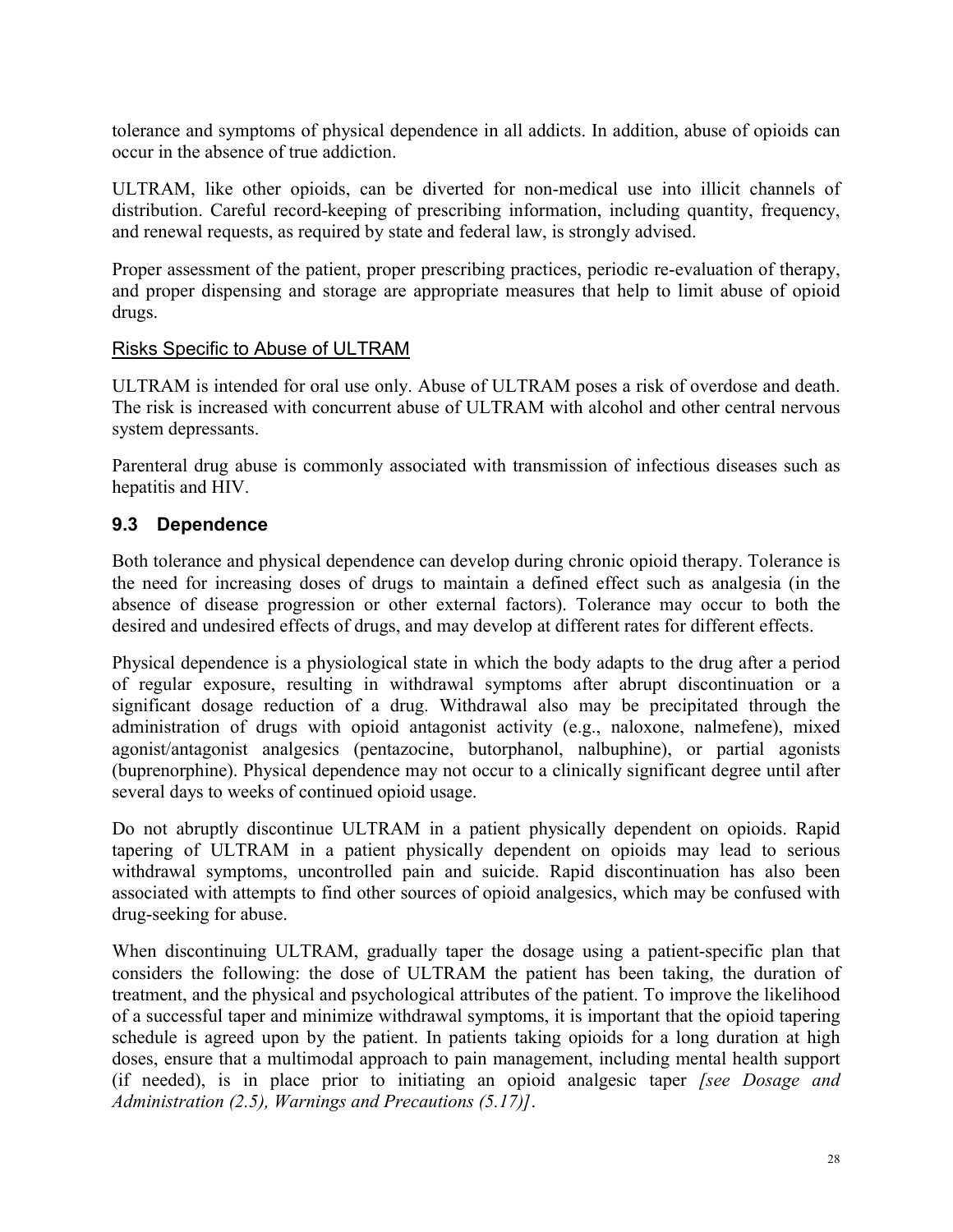Infants born to mothers physically dependent on opioids will also be physically dependent and may exhibit respiratory difficulties and withdrawal signs *[see Use in Specific Populations (8.1)]*.

# <span id="page-28-0"></span>**10 OVERDOSAGE**

#### Clinical Presentation

Acute overdosage with ULTRAM can be manifested by respiratory depression, somnolence progressing to stupor or coma, skeletal muscle flaccidity, cold and clammy skin, constricted pupils, and, in some cases, pulmonary edema, bradycardia, QT prolongation, hypotension, partial or complete airway obstruction, atypical snoring, seizures, and death. Marked mydriasis rather than miosis may be seen with hypoxia in overdose situations.

Deaths due to overdose have been reported with abuse and misuse of tramadol *[see Warnings and Precautions (5.1); Drug Abuse and Dependence (9.2)]*. Review of case reports has indicated that the risk of fatal overdose is further increased when tramadol is abused concurrently with alcohol or other CNS depressants, including other opioids.

#### Treatment of Overdose

In case of overdose, priorities are the re-establishment of a patent and protected airway and institution of assisted or controlled ventilation, if needed. Employ other supportive measures (including oxygen and vasopressors) in the management of circulatory shock and pulmonary edema as indicated. Cardiac arrest or serious arrhythmias will require advanced life-supporting measures.

Opioid antagonists, such as naloxone, are specific antidotes to respiratory depression resulting from opioid overdose. For clinically significant respiratory or circulatory depression secondary to opioid overdose, administer an opioid antagonist.

While naloxone will reverse some, but not all, symptoms caused by overdosage with tramadol, the risk of seizures is also increased with naloxone administration. In animals, convulsions following the administration of toxic doses of ULTRAM could be suppressed with barbiturates or benzodiazepines but were increased with naloxone. Naloxone administration did not change the lethality of an overdose in mice. Hemodialysis is not expected to be helpful in an overdose because it removes less than 7% of the administered dose in a 4-hour dialysis period.

Because the duration of opioid reversal is expected to be less than the duration of action of tramadol in ULTRAM, carefully monitor the patient until spontaneous respiration is reliably reestablished. If the response to an opioid antagonist is suboptimal or only brief in nature, administer additional antagonist as directed by the product's prescribing information.

In an individual physically dependent on opioids, administration of the recommended usual dosage of the antagonist will precipitate an acute withdrawal syndrome. The severity of the withdrawal symptoms experienced will depend on the degree of physical dependence and the dose of the antagonist administered. If a decision is made to treat serious respiratory depression in the physically dependent patient, administration of the antagonist should be begun with care and by titration with smaller than usual doses of the antagonist.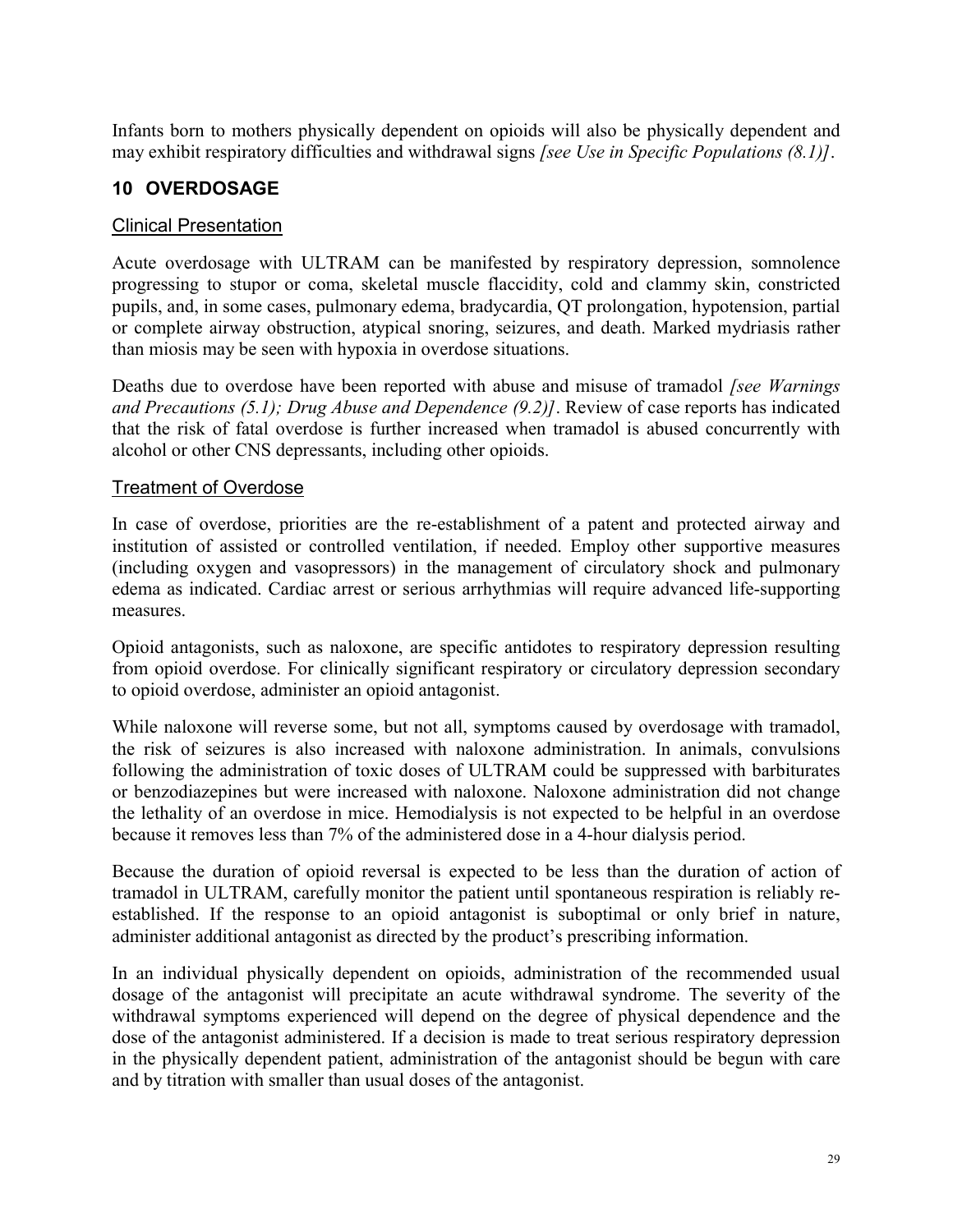#### <span id="page-29-2"></span>**11 DESCRIPTION**

ULTRAM® (tramadol hydrochloride) tablets, for oral use, are an opioid agonist. The chemical name for tramadol hydrochloride is (±)*cis*-2-[(dimethylamino)methyl]-1-(3-methoxyphenyl) cyclohexanol hydrochloride. The structural formula is:



The molecular weight of tramadol hydrochloride is 299.8. Tramadol hydrochloride is a white, bitter, crystalline and odorless powder. It is readily soluble in water and ethanol and has a pKa of 9.41. The n-octanol/water log partition coefficient (logP) is 1.35 at pH 7. ULTRAM tablets contain 50 mg of tramadol hydrochloride (equivalent to 43.9 mg of tramadol) and are white in color. Inactive ingredients in the tablet are pregelatinized corn starch, modified starch (corn), hypromellose, lactose, magnesium stearate, microcrystalline cellulose, polyethylene glycol, polysorbate 80, sodium starch glycolate, titanium dioxide and carnauba wax.

#### <span id="page-29-1"></span>**12 CLINICAL PHARMACOLOGY**

#### <span id="page-29-0"></span>**12.1 Mechanism of Action**

ULTRAM contains tramadol, an opioid agonist and inhibitor of norepinephrine and serotonin reuptake. Although the mode of action is not completely understood, the analgesic effect of tramadol is believed to be due to both binding to µ-opioid receptors and weak inhibition of reuptake of norepinephrine and serotonin.

Opioid activity is due to both low affinity binding of the parent compound and higher affinity binding of the *O*-demethylated metabolite M1 to µ-opioid receptors. In animal models, M1 is up to 6 times more potent than tramadol in producing analgesia and 200 times more potent in µopioid binding. Tramadol-induced analgesia is only partially antagonized by the opioid antagonist naloxone in several animal tests. The relative contribution of both tramadol and M1 to human analgesia is dependent upon the plasma concentrations of each compound *[see Clinical Pharmacology (12.2)]*.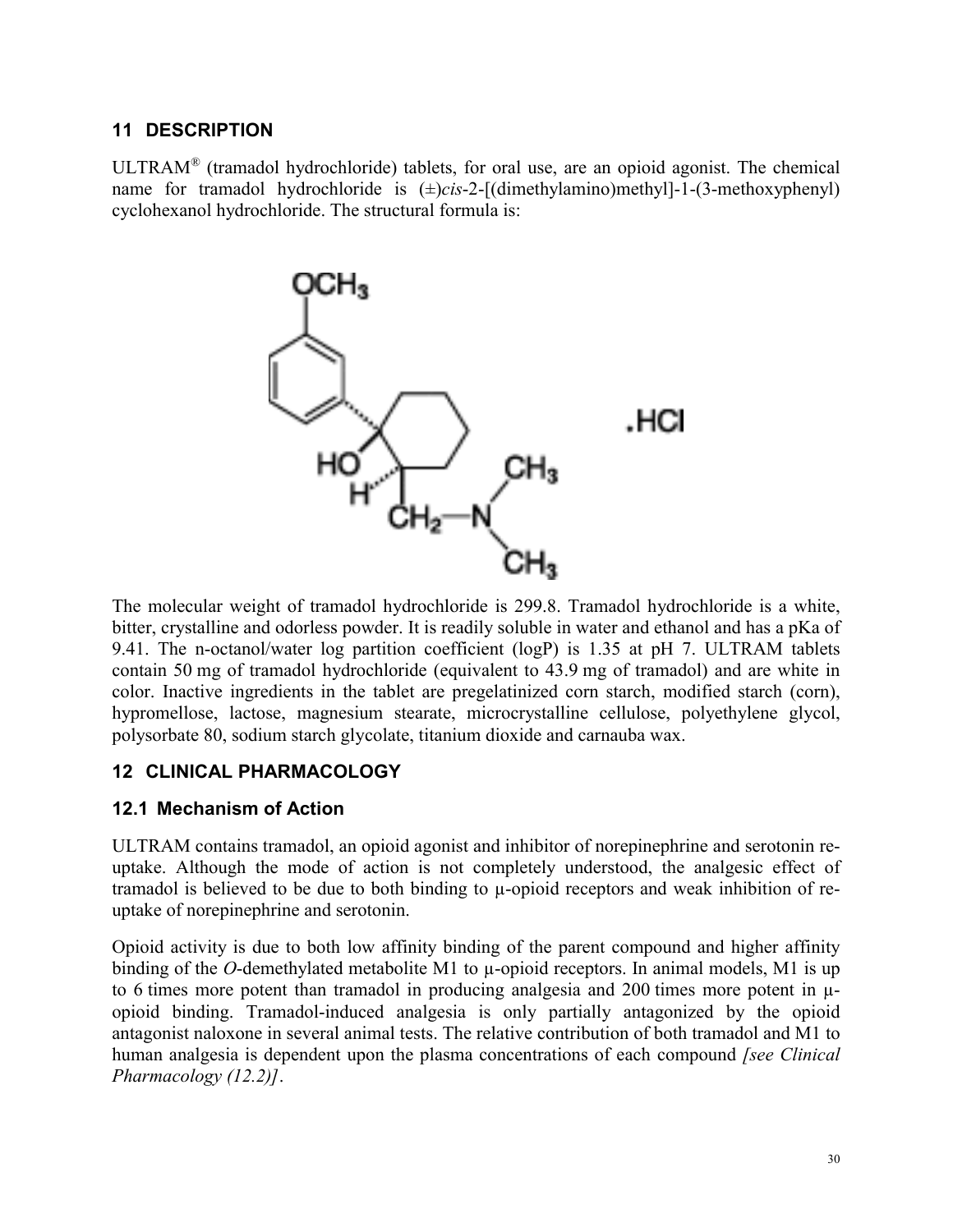Analgesia in humans begins approximately within one hour after administration and reaches a peak in approximately two to three hours.

#### <span id="page-30-0"></span>**12.2 Pharmacodynamics**

#### Effects on the Central Nervous System

Tramadol produces respiratory depression by direct action on brain stem respiratory centers. The respiratory depression involves a reduction in the responsiveness of the brain stem respiratory centers to both increases in carbon dioxide tension and electrical stimulation.

Tramadol administration may produce a constellation of symptoms including nausea and vomiting, dizziness, and somnolence.

Tramadol causes miosis, even in total darkness. Pinpoint pupils are a sign of opioid overdose but are not pathognomonic (e.g., pontine lesions of hemorrhagic or ischemic origins may produce similar findings). Marked mydriasis rather than miosis may be seen due to hypoxia in overdose situations.

#### Effects on the Gastrointestinal Tract and Other Smooth Muscle

Tramadol causes a reduction in motility associated with an increase in smooth muscle tone in the antrum of the stomach and duodenum. Digestion of food in the small intestine is delayed and propulsive contractions are decreased. Propulsive peristaltic waves in the colon are decreased, while tone may be increased to the point of spasm resulting in constipation. Other opioidinduced effects may include a reduction in biliary and pancreatic secretions, spasm of sphincter of Oddi, and transient elevations in serum amylase.

#### Effects on the Cardiovascular System

Tramadol produces peripheral vasodilation, which may result in orthostatic hypotension or syncope. Manifestations of peripheral vasodilation may include pruritus, flushing, red eyes, sweating and/or orthostatic hypotension.

The effect of oral tramadol on the QTcF interval was evaluated in a double-blind, randomized, four-way crossover, placebo- and positive- (moxifloxacin) controlled study in 68 adult male and female healthy subjects. At a 600 mg/day dose (1.5-fold the maximum immediate-release daily dose), the study demonstrated no significant effect on the QTcF interval.

#### Effects on the Endocrine System

Opioids inhibit the secretion of adrenocorticotropic hormone (ACTH), cortisol, and luteinizing hormone (LH) in humans. They also stimulate prolactin, growth hormone (GH) secretion, and pancreatic secretion of insulin and glucagon *[see Warnings and Precautions (5.11); Adverse Reactions (6)]*.

Chronic use of opioids may influence the hypothalamic-pituitary-gonadal axis, leading to androgen deficiency that may manifest as low libido, impotence, erectile dysfunction, amenorrhea, or infertility. The causal role of opioids in the clinical syndrome of hypogonadism is unknown because the various medical, physical, lifestyle, and psychological stressors that may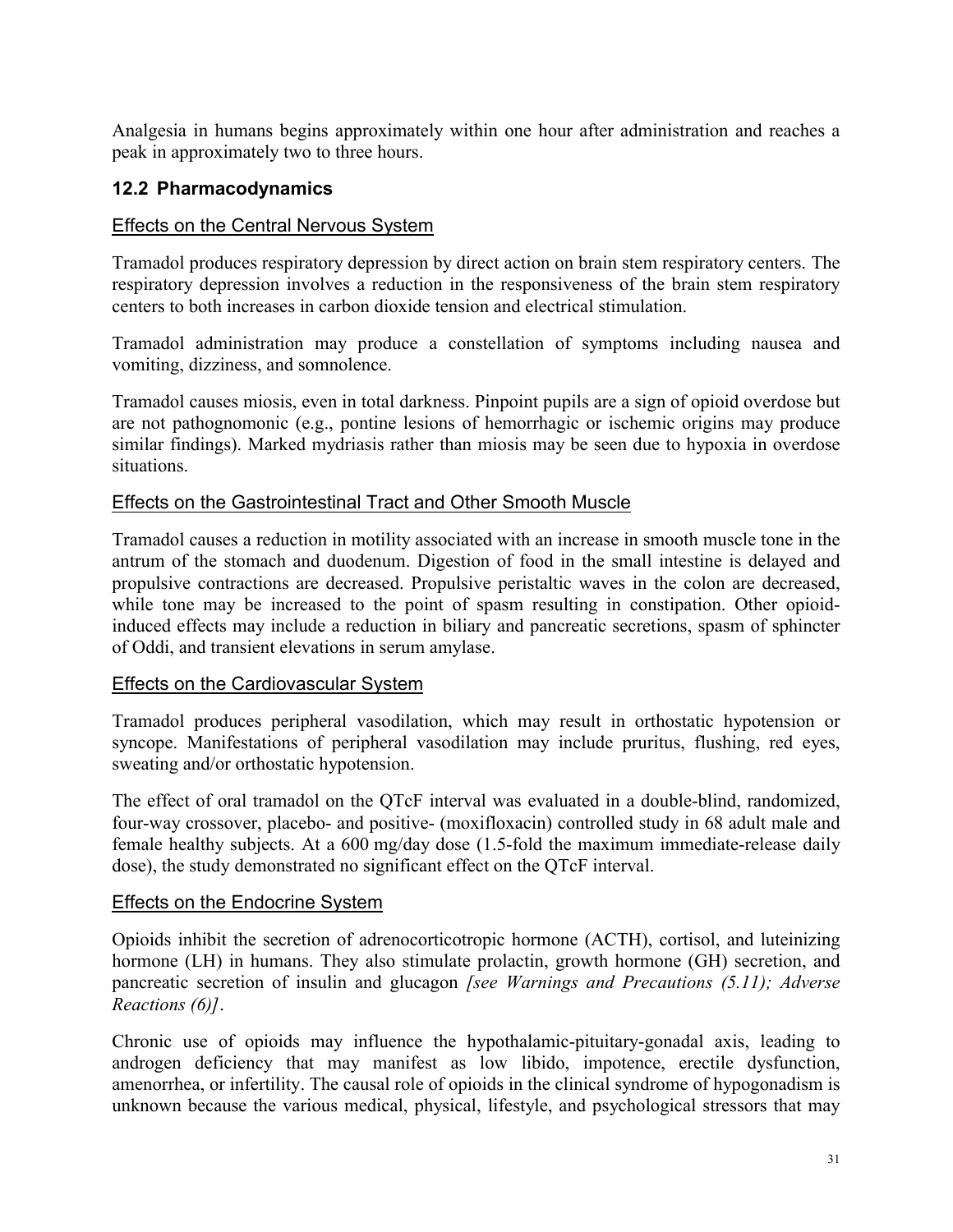influence gonadal hormone levels have not been adequately controlled for in studies conducted to date *[see Adverse Reactions (6)]*.

#### Effects on the Immune System

Opioids have been shown to have a variety of effects on components of the immune system in *in vitro* and animal models. The clinical significance of these findings is unknown. Overall, the effects of opioids appear to be modestly immunosuppressive.

#### Concentration–Efficacy Relationships

The minimum effective analgesic concentration will vary widely among patients, especially among patients who have been previously treated with potent opioid agonists. The minimum effective analgesic concentration of tramadol for any individual patient may increase over time due to an increase in pain, the development of a new pain syndrome and/or the development of analgesic tolerance *[see Dosage and Administration (2)]*.

#### Concentration–Adverse Reaction Relationships

There is a relationship between increasing tramadol plasma concentration and increasing frequency of dose-related opioid adverse reactions such as nausea, vomiting, CNS effects, and respiratory depression. In opioid-tolerant patients, the situation may be altered by the development of tolerance to opioid-related adverse reactions *[see Dosage and Administration (2)]*.

#### <span id="page-31-0"></span>**12.3 Pharmacokinetics**

The analgesic activity of ULTRAM is due to both parent drug and the M1 metabolite *[see Clinical Pharmacology (12.1, 12.2)]*. Tramadol is administered as a racemate and both the [-] and [+] forms of both tramadol and M1 are detected in the circulation. Linear pharmacokinetics have been observed following multiple doses of 50 and 100 mg to steady-state.

# Absorption

The mean absolute bioavailability of a 100 mg oral dose is approximately 75%. The mean peak plasma concentration of racemic tramadol and M1 occurs at two and three hours, respectively, after administration in healthy adults. In general, both enantiomers of tramadol and M1 follow a parallel time course in the body following single and multiple doses although small differences  $(\sim 10\%)$  exist in the absolute amount of each enantiomer present.

Steady-state plasma concentrations of both tramadol and M1 are achieved within two days with four times per day dosing. There is no evidence of self-induction (see Figure 1 and Table 3 below).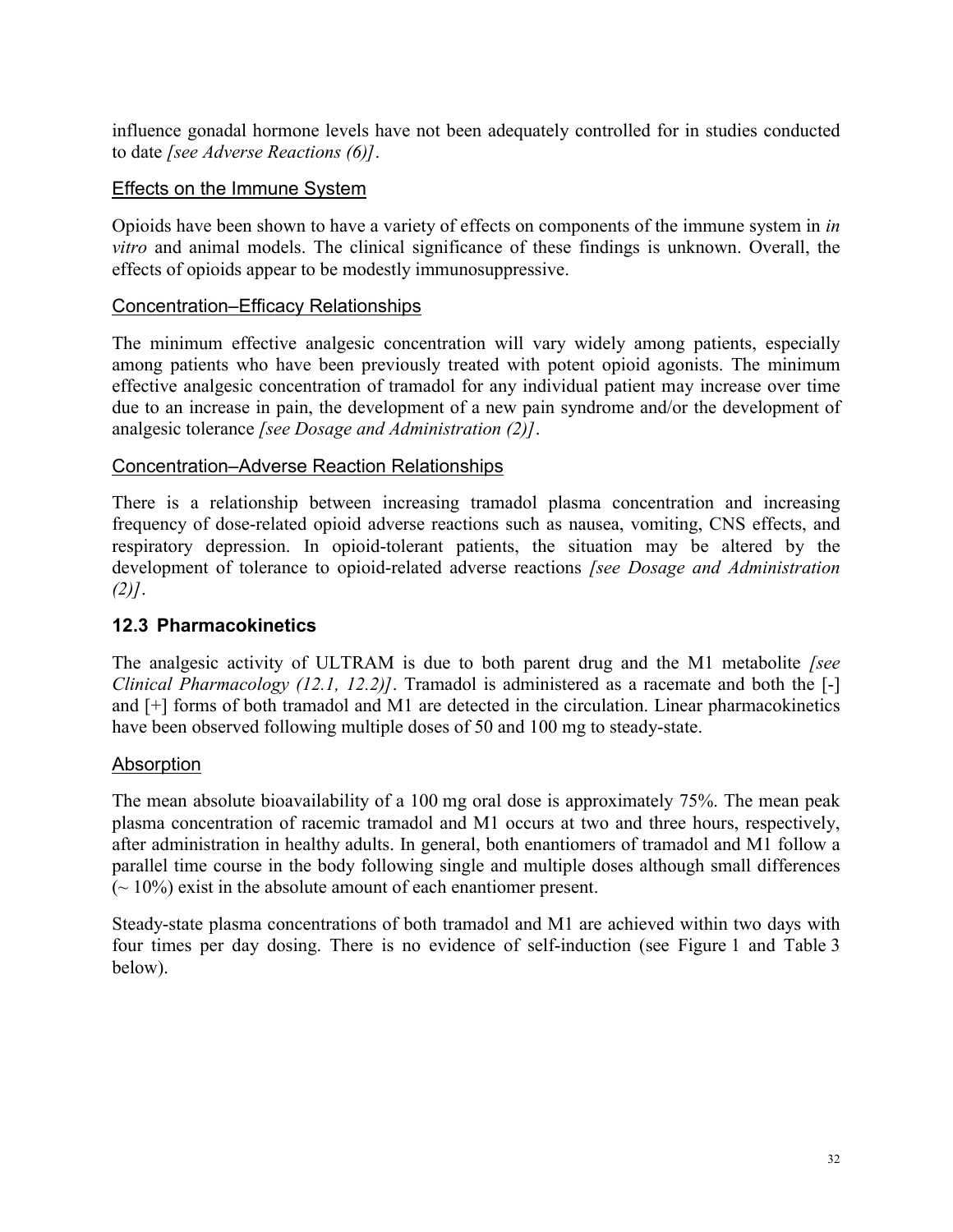**Figure 1: Mean Tramadol and M1 Plasma Concentration Profiles after a Single 100 mg Oral Dose and after Twenty-Nine 100 mg Oral Doses of Tramadol HCl given four times per day.**



**Table 3: Mean (%CV) Pharmacokinetic Parameters for Racemic Tramadol and M1 Metabolite**

| <b>Population/Dosage</b>    | Parent Drug/      |                   | <b>Time to Peak</b> | Clearance/F <sup>b</sup> |                 |
|-----------------------------|-------------------|-------------------|---------------------|--------------------------|-----------------|
| <b>Regimen</b> <sup>a</sup> | <b>Metabolite</b> | Peak Conc.(ng/mL) | (hrs)               | (mL/min/Kg)              | $t_{1/2}$ (hrs) |
| Healthy Adults,             | Tramadol          | 592 (30)          | 2.3(61)             | $5.90(25)$ <sup>c</sup>  | 6.7(15)         |
| 100 mg qid, MD p.o.         | M1                | 110(29)           | 2.4(46)             |                          | 7.0(14)         |
| Healthy Adults,             | Tramadol          | 308(25)           | 1.6(63)             | $8.50(31)^c$             | 5.6(20)         |
| 100 mg SD p.o.              | M1                | 55.0 (36)         | 3.0(51)             |                          | 6.7(16)         |
| Geriatric, (>75 yrs)        | Tramadol          | $208(31)^d$       | $2.1(19)^d$         | $6.89(25)$ <sup>c</sup>  | $(2.3)^d$       |
| 50 mg SD p.o.               | M1                |                   |                     |                          |                 |
| Hepatic Impaired,           | Tramadol          | 217(11)           | 1.9(16)             | 4.23 $(56)^{\circ}$      | 13.3(11)        |
| 50 mg SD p.o.               | M1                | 19.4 (12)         | 9.8(20)             |                          | 18.5(15)        |
| Renal Impaired,             | Tramadol          | $\mathbf c$       | $\mathbf{c}$        | $4.23(54)^{\circ}$       | 10.6(31)        |
| $CLcr10-30$ mL/min          | M1                | $\mathbf{c}$      | $\mathbf{c}$        |                          | 11.5(40)        |
| $100 \text{ mg SD i.v.}$    |                   |                   |                     |                          |                 |
| Renal Impaired,             | Tramadol          | $\mathbf c$       | $\mathbf c$         | $3.73(17)^e$             | 11.0(29)        |
| $C_{Lcr}$ mL/min            | M1                | $\mathbf c$       | $\mathbf c$         |                          | 16.9(18)        |
| $100 \text{ mg SD}$ i.v.    |                   |                   |                     |                          |                 |

<sup>a</sup> SD = Single dose, MD = Multiple dose, p.o.= Oral administration, i.v.= Intravenous administration, q.i.d. = Four times daily

 $\frac{b}{c}$  F represents the oral bioavailability of tramadol

 $\frac{c}{d}$  Not applicable

Not measured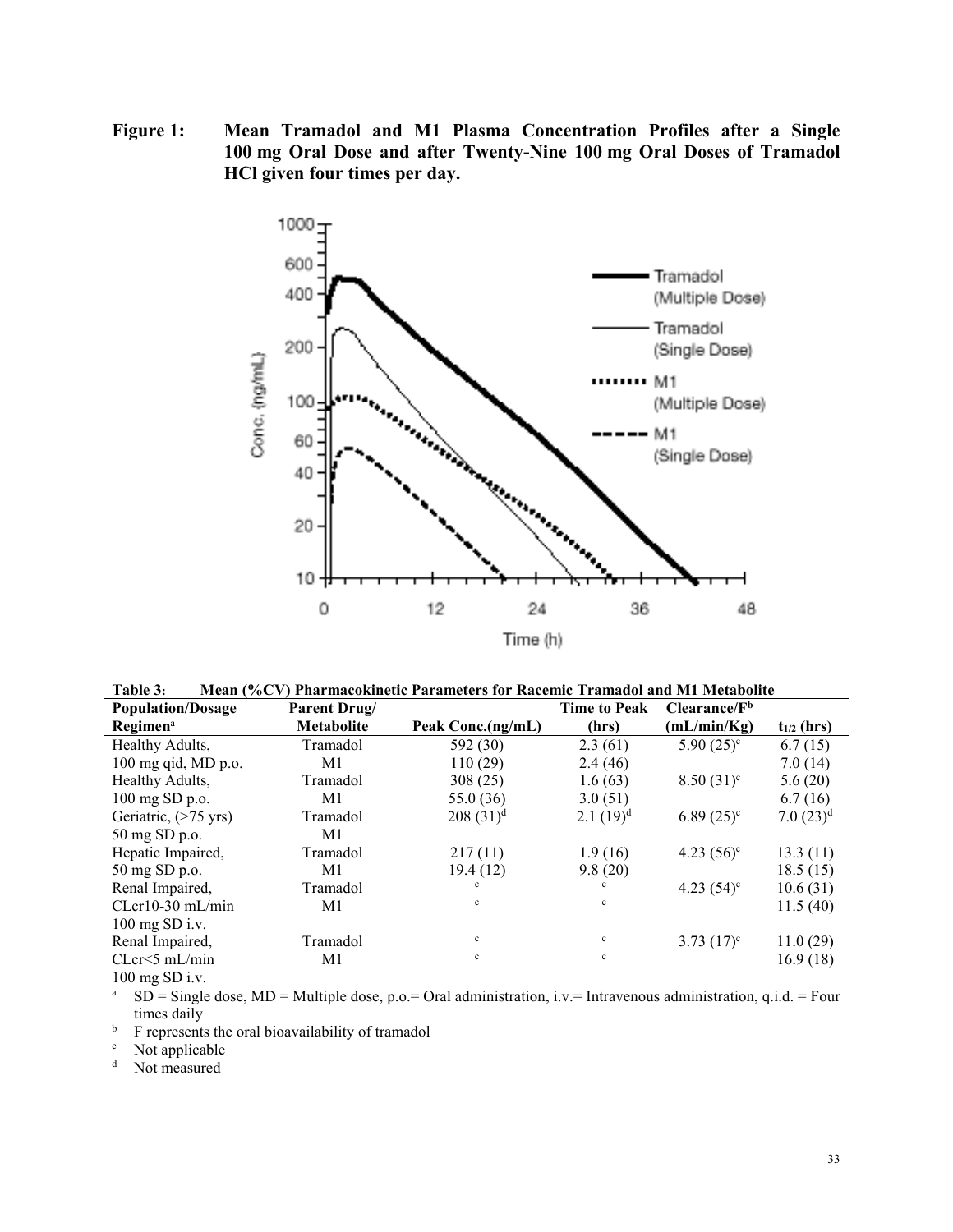#### Food Effects

Oral administration of ULTRAM with food does not significantly affect its rate or extent of absorption, therefore, ULTRAM can be administered without regard to food.

#### **Distribution**

The volume of distribution of tramadol was 2.6 and 2.9 liters/kg in male and female subjects, respectively, following a 100 mg intravenous dose. The binding of tramadol to human plasma proteins is approximately 20% and binding also appears to be independent of concentration up to 10 mcg/mL. Saturation of plasma protein binding occurs only at concentrations outside the clinically relevant range.

#### **Elimination**

Tramadol is eliminated primarily through metabolism by the liver and the metabolites are eliminated primarily by the kidneys. The mean (%CV) apparent total clearance of tramadol after a single 100 mg oral dose is 8.50 (31) mL/min/kg. The mean terminal plasma elimination halflives of racemic tramadol and racemic M1 are  $6.3 \pm 1.4$  and  $7.4 \pm 1.4$  hours, respectively. The plasma elimination half-life of racemic tramadol increased from approximately six hours to seven hours upon multiple dosing.

#### *Metabolism*

Tramadol is extensively metabolized after oral administration by a number of pathways, including CYP2D6 and CYP3A4, as well as by conjugation of parent and metabolites. Approximately 30% of the dose is excreted in the urine as unchanged drug, whereas 60% of the dose is excreted as metabolites. The remainder is excreted either as unidentified or as unextractable metabolites. The major metabolic pathways appear to be *N*- and *O-*demethylation and glucuronidation or sulfation in the liver. One metabolite (*O*-desmethyltramadol, denoted M1) is pharmacologically active in animal models. Formation of M1 is dependent on CYP2D6 and as such is subject to inhibition, which may affect the therapeutic response *[Warnings and Precautions (5.4); Drug Interactions (7)]*.

Approximately 7% of the population has reduced activity of the CYP2D6 isoenzyme of cytochrome P-450. These individuals are "poor metabolizers" of debrisoquine, dextromethorphan, tricyclic antidepressants, among other drugs. Based on a population PK analysis of Phase 1 studies in healthy subjects, concentrations of tramadol were approximately 20% higher in "poor metabolizers" versus "extensive metabolizers", while M1 concentrations were 40% lower. Concomitant therapy with inhibitors of CYP2D6 such as fluoxetine, paroxetine and quinidine could result in significant drug interactions. *In vitro* drug interaction studies in human liver microsomes indicate that inhibitors of CYP2D6 such as fluoxetine and its metabolite norfluoxetine, amitriptyline and quinidine inhibit the metabolism of tramadol to various degrees, suggesting that concomitant administration of these compounds could result in increases in tramadol concentrations and decreased concentrations of M1. The full pharmacological impact of these alterations in terms of either efficacy or safety is unknown. Concomitant use of serotonin re-uptake inhibitors and MAO inhibitors may enhance the risk of adverse events, including seizure and serotonin syndrome *[see Warnings and Precautions (5.8) and Drug Interactions (7)]*.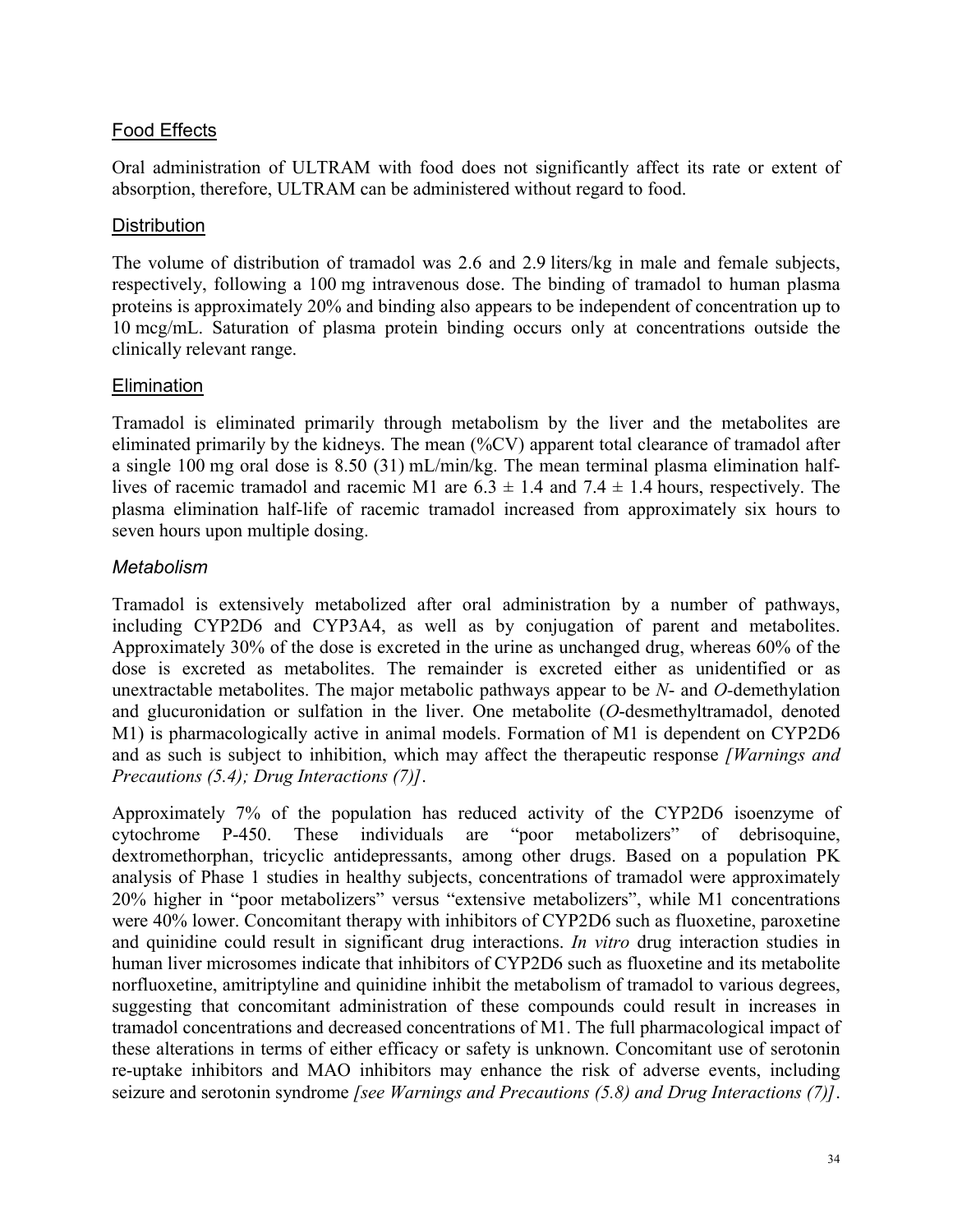# *Excretion*

Tramadol metabolites are eliminated primarily by the kidneys. Approximately 30% of the dose is excreted in the urine as unchanged drug, whereas 60% of the dose is excreted as metabolites. The remainder is excreted either as unidentified or as unextractable metabolites.

#### Special Populations

#### *Hepatic Impairment*

Metabolism of tramadol and M1 is reduced in patients with severe hepatic impairment based on a study in patients with advanced cirrhosis of the liver, resulting in both a larger area under the concentration time curve for tramadol and longer tramadol and M1 elimination half-lives (13 hrs. for tramadol and 19 hrs. for M1). In patients with severe hepatic impairment, adjustment of the dosing regimen is recommended *[see Dosage and Administration (2)]*.

#### *Renal Impairment*

Impaired renal function results in a decreased rate and extent of excretion of tramadol and its active metabolite, M1. In patients with creatinine clearances of less than 30 mL/min, adjustment of the dosing regimen is recommended *[see Dosage and Administration (2)]*. The total amount of tramadol and M1 removed during a 4-hour dialysis period is less than 7% of the administered dose.

#### *Age: Geriatric*

Healthy elderly subjects aged 65 to 75 years have plasma tramadol concentrations and elimination half-lives comparable to those observed in healthy subjects less than 65 years of age. In subjects over 75 years, maximum serum concentrations are elevated (208 vs. 162 ng/mL) and the elimination half-life is prolonged (7 vs. 6 hours) compared to subjects 65 to 75 years of age. Adjustment of the daily dose is recommended for patients older than 75 years *[see Dosage and Administration (2.3)]*.

#### *Sex*

The absolute bioavailability of tramadol was 73% in males and 79% in females. The plasma clearance was 6.4 mL/min/kg in males and 5.7 mL/min/kg in females following a 100 mg IV dose of tramadol. Following a single oral dose, and after adjusting for body weight, females had a 12% higher peak tramadol concentration and a 35% higher area under the concentration-time curve compared to males. The clinical significance of this difference is unknown.

# *Poor / Extensive Metabolizers, CYP2D6*

The formation of the active metabolite, M1, is mediated by CYP2D6, a polymorphic enzyme. Approximately 7% of the population has reduced activity of the CYP2D6 isoenzyme of cytochrome P450 metabolizing enzyme system. These individuals are "poor metabolizers" of debrisoquine, dextromethorphan and tricyclic antidepressants, among other drugs. Based on a population PK analysis of Phase 1 studies with IR tablets in healthy subjects, concentrations of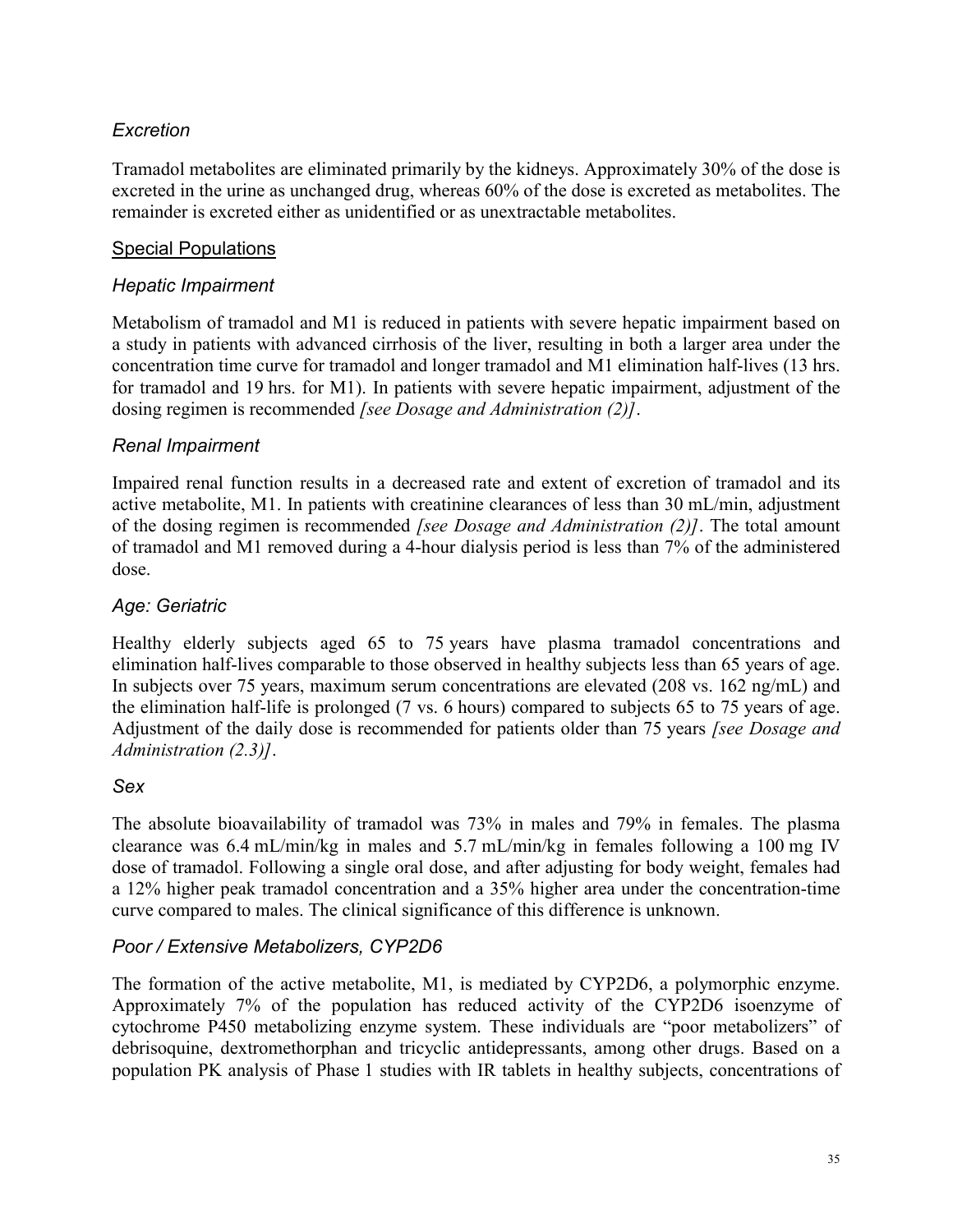tramadol were approximately 20% higher in "poor metabolizers" versus "extensive metabolizers," while M1 concentrations were 40% lower.

# <span id="page-35-2"></span>**13 NONCLINICAL TOXICOLOGY**

#### <span id="page-35-1"></span>**13.1 Carcinogenesis, Mutagenesis, Impairment of Fertility**

#### Carcinogenesis

A slight, but statistically significant, increase in two common murine tumors, pulmonary and hepatic, was observed in an NMRI mouse carcinogenicity study, particularly in aged mice. Mice were dosed orally up to 30 mg/kg in the drinking water (0.36 times the MRHD) for approximately two years, although the study was not done with the Maximum Tolerated Dose. This finding is not believed to suggest risk in humans. No evidence of carcinogenicity was noted in a rat 2-year carcinogenicity study testing oral doses of up to 30 mg/kg in the drinking water, 0.73 times the MRHD.

#### **Mutagenesis**

Tramadol was mutagenic in the presence of metabolic activation in the mouse lymphoma assay. Tramadol was not mutagenic in the *in vitro* bacterial reverse mutation assay using *Salmonella* and *E. coli* (Ames), the mouse lymphoma assay in the absence of metabolic activation, the *in vitro* chromosomal aberration assay, or the *in vivo* micronucleus assay in bone marrow.

#### Impairment of Fertility

No effects on fertility were observed for tramadol at oral dose levels up to 50 mg/kg in male rats and 75 mg/kg in female rats. These dosages are 1.2 and 1.8 times the maximum recommended human daily dose based on body surface area, respectively.

# <span id="page-35-0"></span>**14 CLINICAL STUDIES**

ULTRAM has been given in single oral doses of 50, 75 and 100 mg to patients with pain following surgical procedures and pain following oral surgery (extraction of impacted molars).

In single-dose models of pain following oral surgery, pain relief was demonstrated in some patients at doses of 50 mg and 75 mg. A dose of 100 mg ULTRAM tended to provide analgesia superior to codeine sulfate 60 mg, but it was not as effective as the combination of aspirin 650 mg with codeine phosphate 60 mg.

ULTRAM has been studied in three long-term controlled trials involving a total of 820 patients, with 530 patients receiving ULTRAM. Patients with a variety of chronic painful conditions were studied in double-blind trials of one to three months duration. Average daily doses of approximately 250 mg of ULTRAM in divided doses were generally comparable to five doses of acetaminophen 300 mg with codeine phosphate 30 mg (TYLENOL with Codeine #3) daily, five doses of aspirin 325 mg with codeine phosphate 30 mg daily, or two to three doses of acetaminophen 500 mg with oxycodone hydrochloride 5 mg (TYLOX) daily.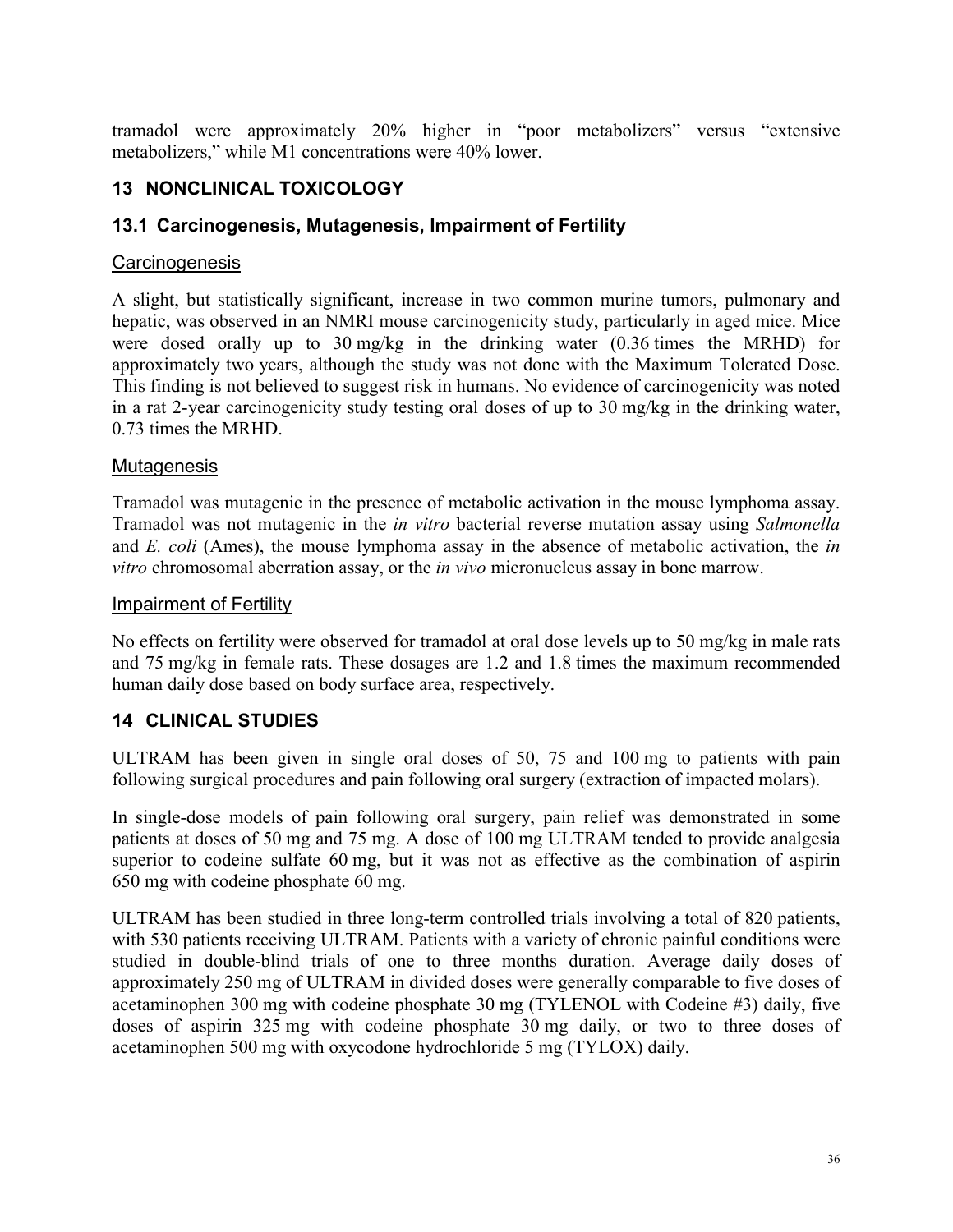#### Titration Trials

In a randomized, blinded clinical study with 129 to 132 patients per group, a 10-day titration to a daily ULTRAM dose of 200 mg (50 mg four times per day), attained in 50 mg increments every 3 days, was found to result in fewer discontinuations due to dizziness or vertigo than titration over only 4 days or no titration. In a second study with 54 to 59 patients per group, patients who had nausea or vomiting when titrated over 4 days were randomized to re-initiate ULTRAM therapy using slower titration rates.

A 16-day titration schedule, starting with 25 mg every morning and using additional doses in 25 mg increments every third day to 100 mg/day (25 mg four times per day), followed by 50 mg increments in the total daily dose every third day to 200 mg/day (50 mg four times per day), resulted in fewer discontinuations due to nausea or vomiting and fewer discontinuations due to any cause than did a 10-day titration schedule.



#### **Figure 2:**

#### <span id="page-36-0"></span>**16 HOW SUPPLIED/STORAGE AND HANDLING**

ULTRAM® (tramadol hydrochloride) 50 mg tablets are white, capsule-shaped, coated, with a functional score. The tablets are imprinted "ULTRAM" on one side and "06 59" on the scored side.

Bottle of 100 tablets: NDC 50458-659-60

Dispense in a tight container. Store at 20 $\degree$ C to 25 $\degree$ C (68 $\degree$ F to 77 $\degree$ F); excursions permitted to 15°C to 30°C (59°F to 86°F). [see USP Controlled Room Temperature].

Store ULTRAM securely and dispose of properly *[see Patient Counseling Information (17)]*.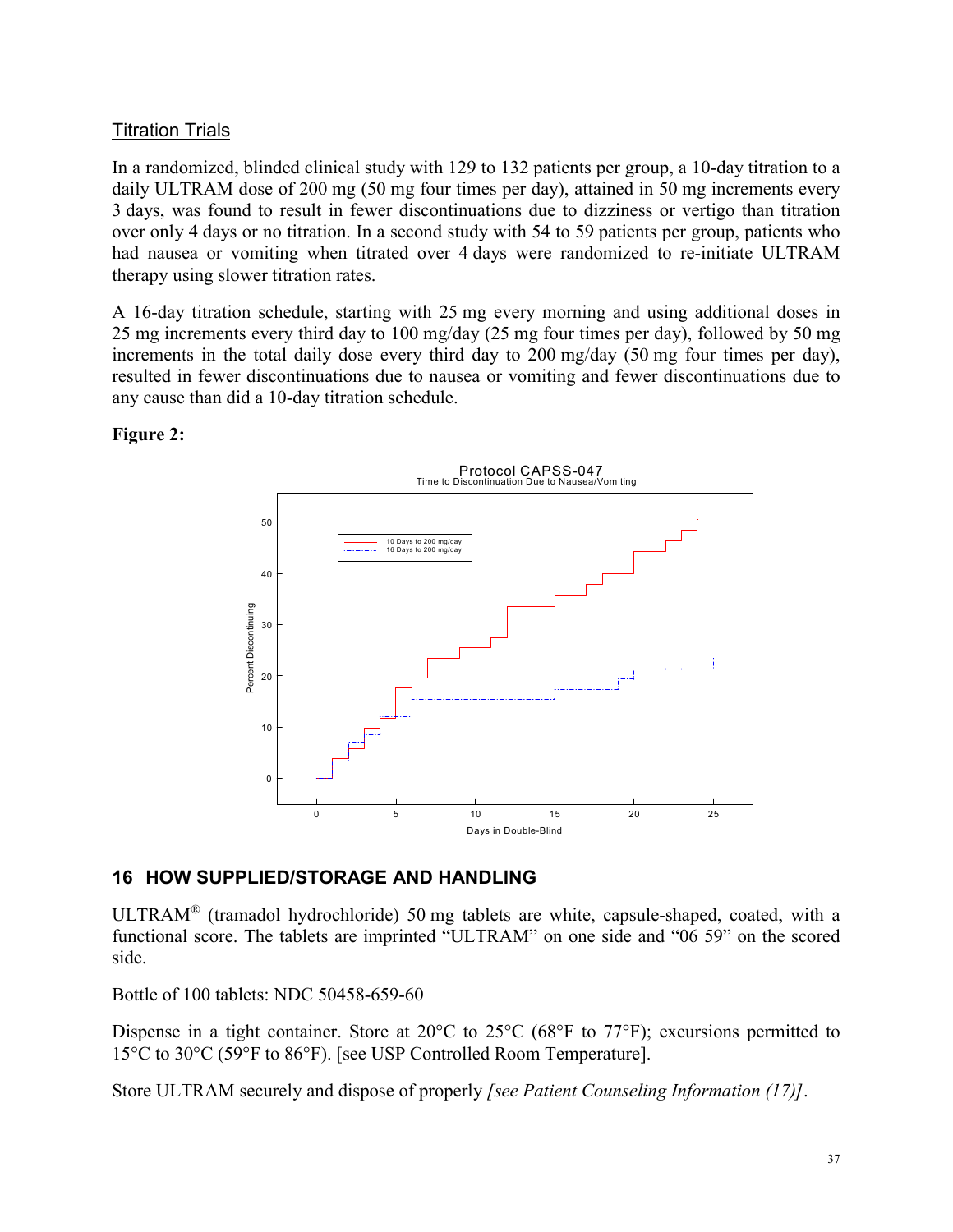# <span id="page-37-0"></span>**17 PATIENT COUNSELING INFORMATION**

Advise the patient to read the FDA-approved patient labeling (Medication Guide).

#### Storage and Disposal

Because of the risks associated with accidental ingestion, misuse, and abuse, advise patients to store ULTRAM securely, out of sight and reach of children, and in a location not accessible by others, including visitors to the home *[see Warnings and Precautions (5.1, 5.17), Drug Abuse and Dependence (9.2)]*. Inform patients that leaving ULTRAM unsecured can pose a deadly risk to others in the home.

Advise patients and caregivers that when medicines are no longer needed, they should be disposed of promptly. Inform patients that medicine take-back options are the preferred way to safely dispose of most types of unneeded medicines. If no take back programs or Drug Enforcement Administration (DEA)-registered collectors are available, instruct patients to dispose of ULTRAM by following these four steps:

- Mix ULTRAM (do not crush) with an unpalatable substance such as dirt, cat litter, or used coffee grounds;
- Place the mixture in a container such as a sealed plastic bag;
- Throw the container in the household trash:
- Delete all personal information on the prescription label of the empty bottle.

Inform patients that they can visit www.fda.gov/drugdisposal for additional information on disposal of unused medicines.

#### Addiction, Abuse, and Misuse

Inform patients that the use of ULTRAM, even when taken as recommended, can result in addiction, abuse, and misuse, which can lead to overdose and death *[see Warnings and Precautions (5.1)]*. Instruct patients not to share ULTRAM with others and to take steps to protect ULTRAM from theft or misuse.

#### Life-Threatening Respiratory Depression

Inform patients of the risk of life-threatening respiratory depression, including information that the risk is greatest when starting ULTRAM or when the dosage is increased, and that it can occur even at recommended dosages.

Educate patients and caregivers on how to recognize respiratory depression and emphasize the importance of calling 911 or getting emergency medical help right away in the event of a known or suspected overdose *[see Warnings and Precautions (5.3)]*.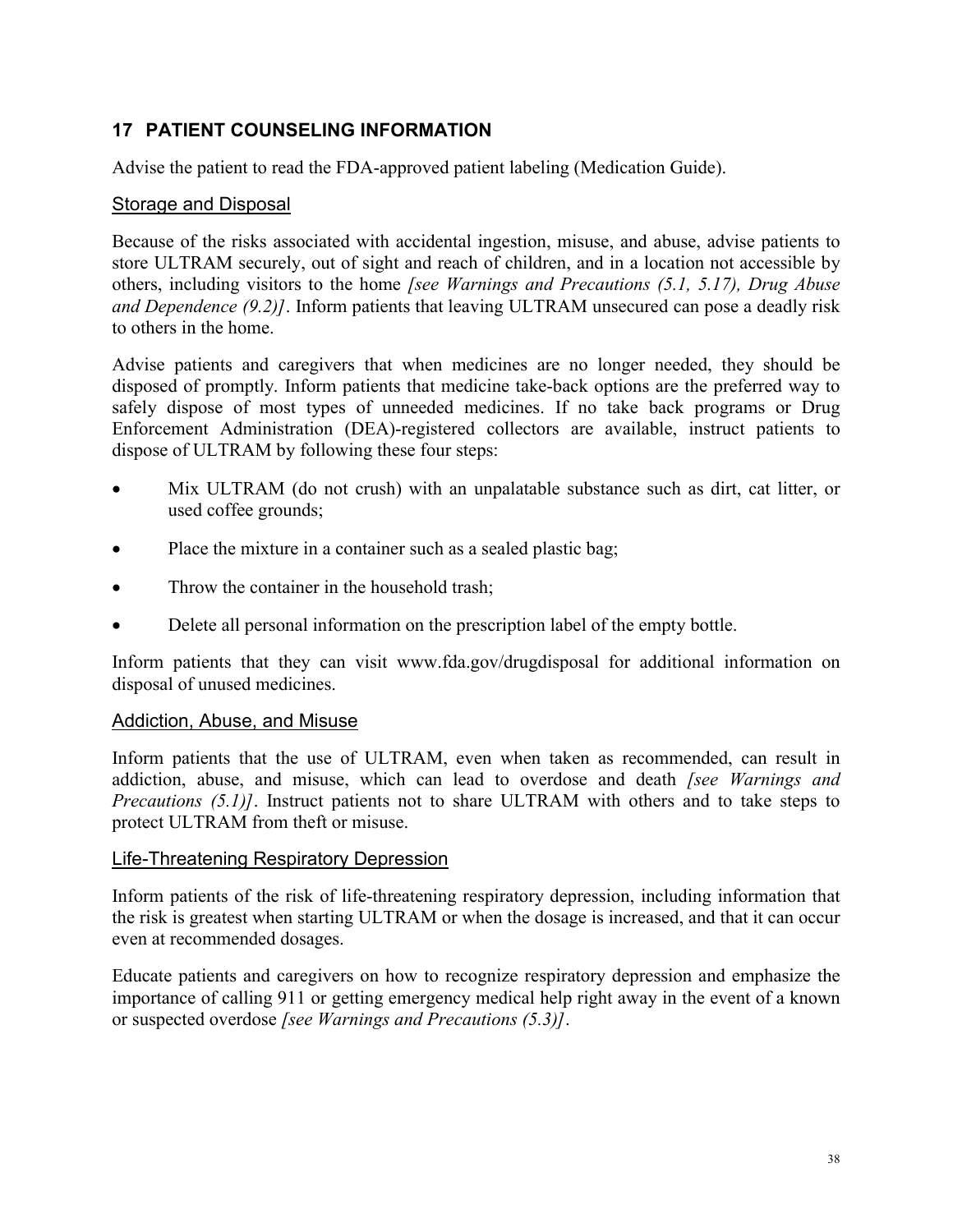#### Patient Access to Naloxone for the Emergency Treatment of Opioid Overdose

Discuss with the patient and caregiver the availability of naloxone for the emergency treatment of opioid overdose, both when initiating and renewing treatment with ULTRAM. Inform patients and caregivers about the various ways to obtain naloxone as permitted by individual state naloxone dispensing and prescribing requirements or guidelines (e.g., by prescription, directly from a pharmacist, or as part of a community-based program) *[see Dosage and Administration (2.2), Warnings and Precautions (5.3)]*.

Educate patients and caregivers on how to recognize the signs and symptoms of an overdose.

Explain to patients and caregivers that naloxone's effects are temporary, and that they must call 911 or get emergency medical help right away in all cases of known or suspected opioid overdose, even if naloxone is administered *[see Overdosage (10)].*

If naloxone is prescribed, also advise patients and caregivers:

- How to treat with naloxone in the event of an opioid overdose
- To tell family and friends about their naloxone and to keep it in a place where family and friends can access it in an emergency
- To read the Patient Information (or other educational material) that will come with their naloxone. Emphasize the importance of doing this before an opioid emergency happens, so the patient and caregiver will know what to do.

#### Accidental Ingestion

Inform patients that accidental ingestion, especially by children, may result in respiratory depression or death *[see Warnings and Precautions (5.3)]*.

#### Ultra-Rapid Metabolism of Tramadol and Other Risk Factors for Life-threatening Respiratory Depression in Children

Advise caregivers that ULTRAM is contraindicated in children younger than 12 years of age and in children younger than 18 years of age following tonsillectomy and/or adenoidectomy. Advise caregivers of children ages 12 to 18 years of age receiving ULTRAM to monitor for signs of respiratory depression *[see Warnings and Precautions (5.4)]*.

#### Interactions with Benzodiazepines and Other CNS Depressants

Inform patients and caregivers that potentially fatal additive effects may occur if ULTRAM is used with benzodiazepines, CNS depressants, including alcohol, or some illicit drugs and not to use these concomitantly unless supervised by a healthcare provider *[see Warnings and Precautions (5.7); Drug Interactions (7)]*.

#### Serotonin Syndrome

Inform patients that opioids could cause a rare but potentially life-threatening condition resulting from concomitant administration of serotonergic drugs. Warn patients of the symptoms of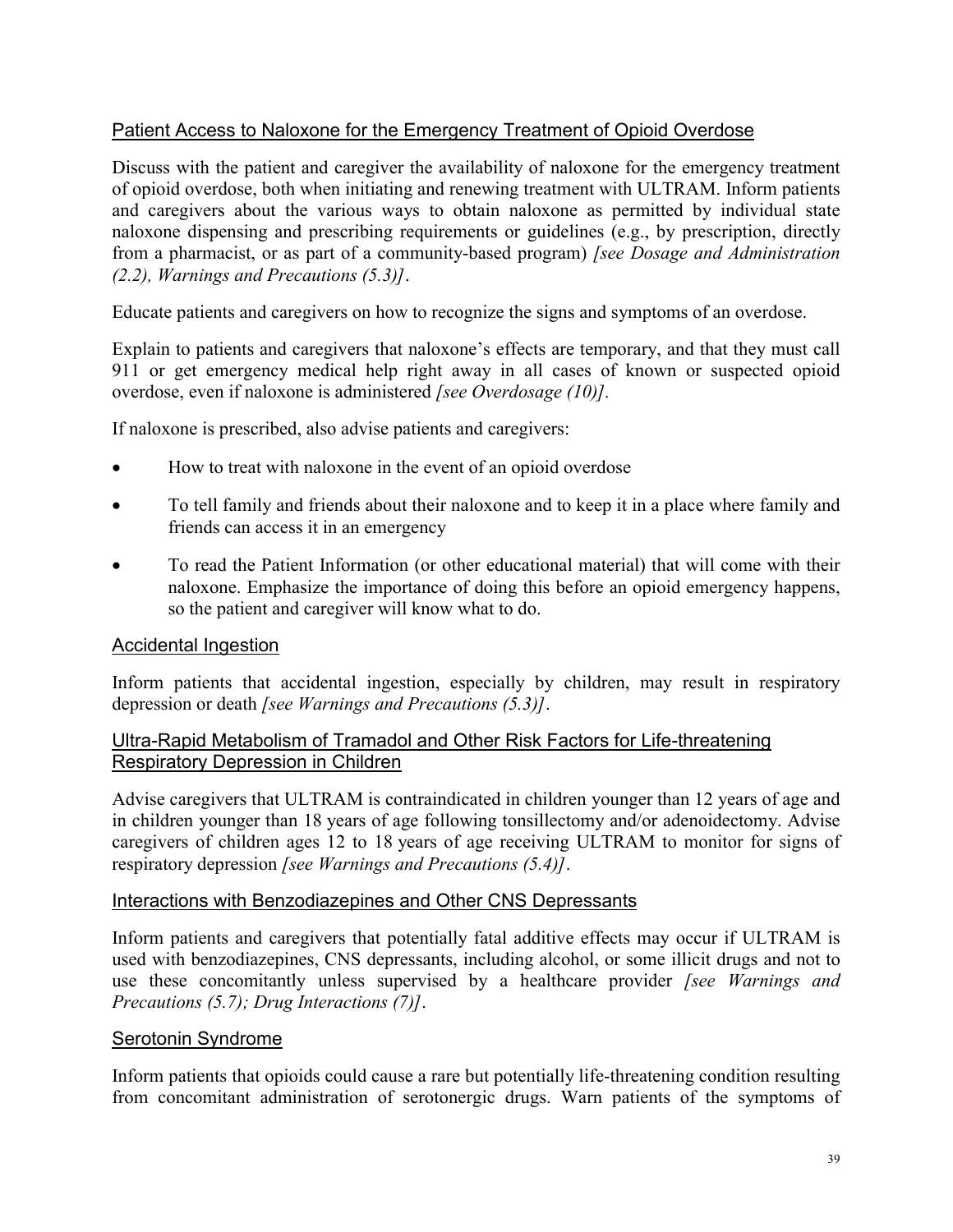serotonin syndrome, and to seek medical attention right away if symptoms develop. Instruct patients to inform their healthcare provider if they are taking, or plan to take serotonergic medications *[see Warnings and Precautions (5.8)]*.

#### **Seizures**

Inform patients that ULTRAM may cause seizures with concomitant use of serotonergic agents (including SSRIs, SNRIs, and triptans) or drugs that significantly reduce the metabolic clearance of tramadol *[see Warnings and Precautions (5.9)]*.

#### MAOI Interaction

Inform patients not to take ULTRAM while using any drugs that inhibit monoamine oxidase. Patients should not start MAOIs while taking ULTRAM *[see Drug Interactions (7)]*.

#### Adrenal Insufficiency

Inform patients that opioids could cause adrenal insufficiency, a potentially life-threatening condition. Adrenal insufficiency may present with non-specific symptoms and signs such as nausea, vomiting, anorexia, fatigue, weakness, dizziness, and low blood pressure. Advise patients to seek medical attention if they experience a constellation of these symptoms *[see Warnings and Precautions (5.11)]*.

#### Important Administration Instructions

- Instruct patients how to properly take ULTRAM. *[see Dosage and Administration (2)]*.
- Advise patients not to adjust the dose of ULTRAM without consulting with a physician or other healthcare professional.

#### Important Discontinuation Instructions

 In order to avoid developing withdrawal symptoms, instruct patients not to discontinue ULTRAM without first discussing a tapering plan with the prescriber *[see Dosage and Administration (2.5)]*.

#### Hypotension

Inform patients that ULTRAM may cause orthostatic hypotension and syncope. Instruct patients how to recognize symptoms of low blood pressure and how to reduce the risk of serious consequences should hypotension occur (e.g., sit or lie down, carefully rise from a sitting or lying position) *[see Warnings and Precautions (5.13)]*.

#### Anaphylaxis

Inform patients that anaphylaxis has been reported with ingredients contained in ULTRAM. Advise patients how to recognize such a reaction and when to seek medical attention *[see Contraindications (4); Warnings and Precautions (5.16); Adverse Reactions (6)]*.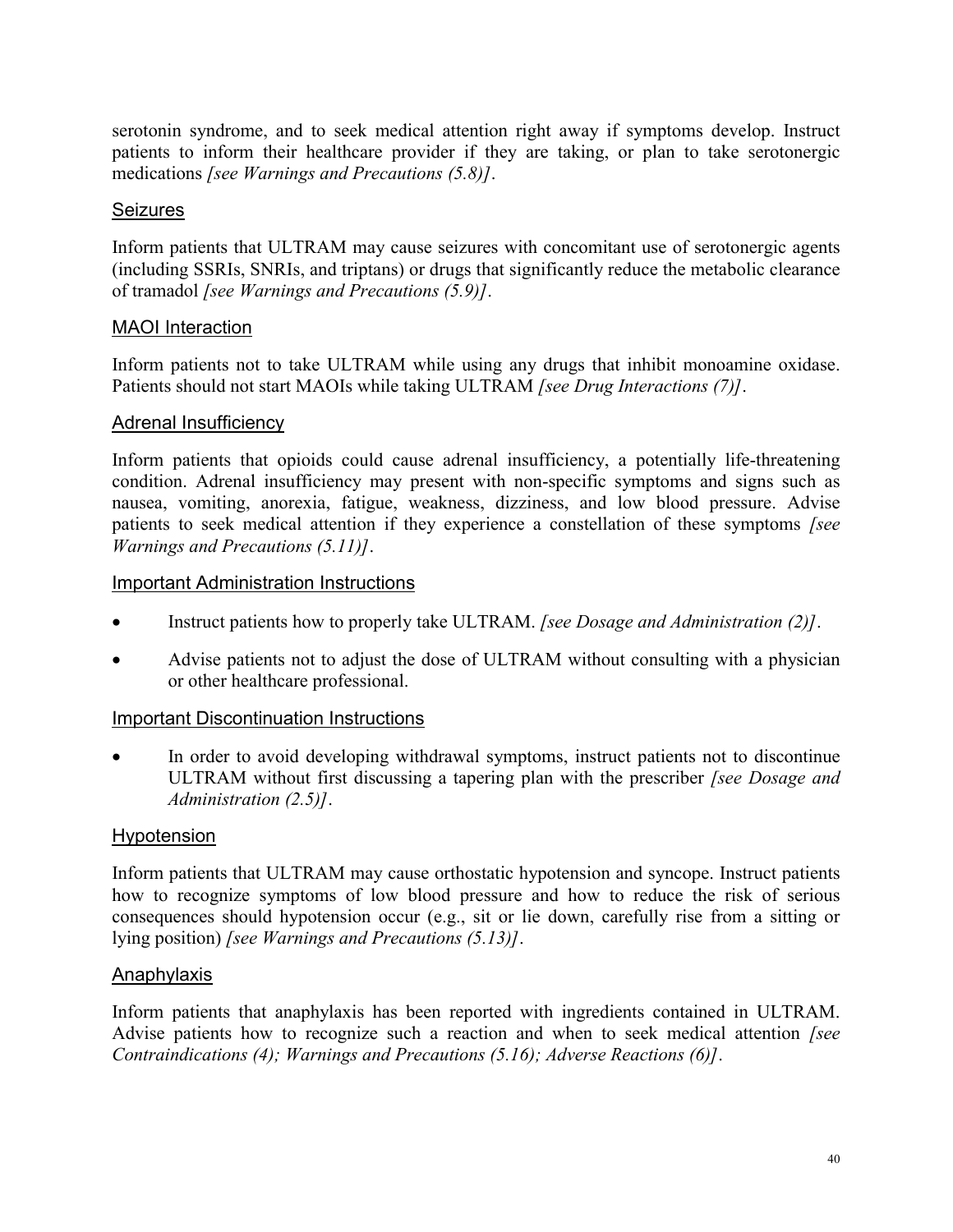#### **Pregnancy**

#### *Neonatal Opioid Withdrawal Syndrome*

Inform female patients of reproductive potential that prolonged use of ULTRAM during pregnancy can result in neonatal opioid withdrawal syndrome, which may be life-threatening if not recognized and treated and that the patient should inform their healthcare provider if they have used opioids at any time during their pregnancy, especially near the time of birth. *[see Warnings and Precautions (5.5); Use in Specific Populations (8.1)]*.

#### *Embryo-Fetal Toxicity*

Inform female patients of reproductive potential that ULTRAM may cause fetal harm and to inform the healthcare provider of a known or suspected pregnancy *[see Use in Specific Populations (8.1)]*.

#### Lactation

Advise women that breastfeeding is not recommended during treatment with ULTRAM *[see Warnings and Precautions (5.4); Use in Specific Populations (8.2)]*.

#### Infertility

Inform patients that chronic use of opioids may cause reduced fertility. It is not known whether these effects on fertility are reversible *[see Use in Specific Populations (8.3)]*.

#### Driving or Operating Heavy Machinery

Inform patients that ULTRAM may impair the ability to perform potentially hazardous activities such as driving a car or operating heavy machinery. Advise patients not to perform such tasks until they know how they will react to the medication *[see Warnings and Precautions (5.18)]*.

#### **Constipation**

Advise patients of the potential for severe constipation, including management instructions and when to seek medical attention *[see Adverse Reactions (6)]*.

#### Maximum single-dose and 24-hour dose

Advise patients not to exceed the single-dose and 24-hour dose limit and the time interval between doses, since exceeding these recommendations can result in respiratory depression, seizures and death *[see Dosage and Administration (2); Warnings and Precautions (5.3)]*.

Product of Switzerland

Manufactured by:

Janssen Ortho LLC Gurabo, Puerto Rico 00778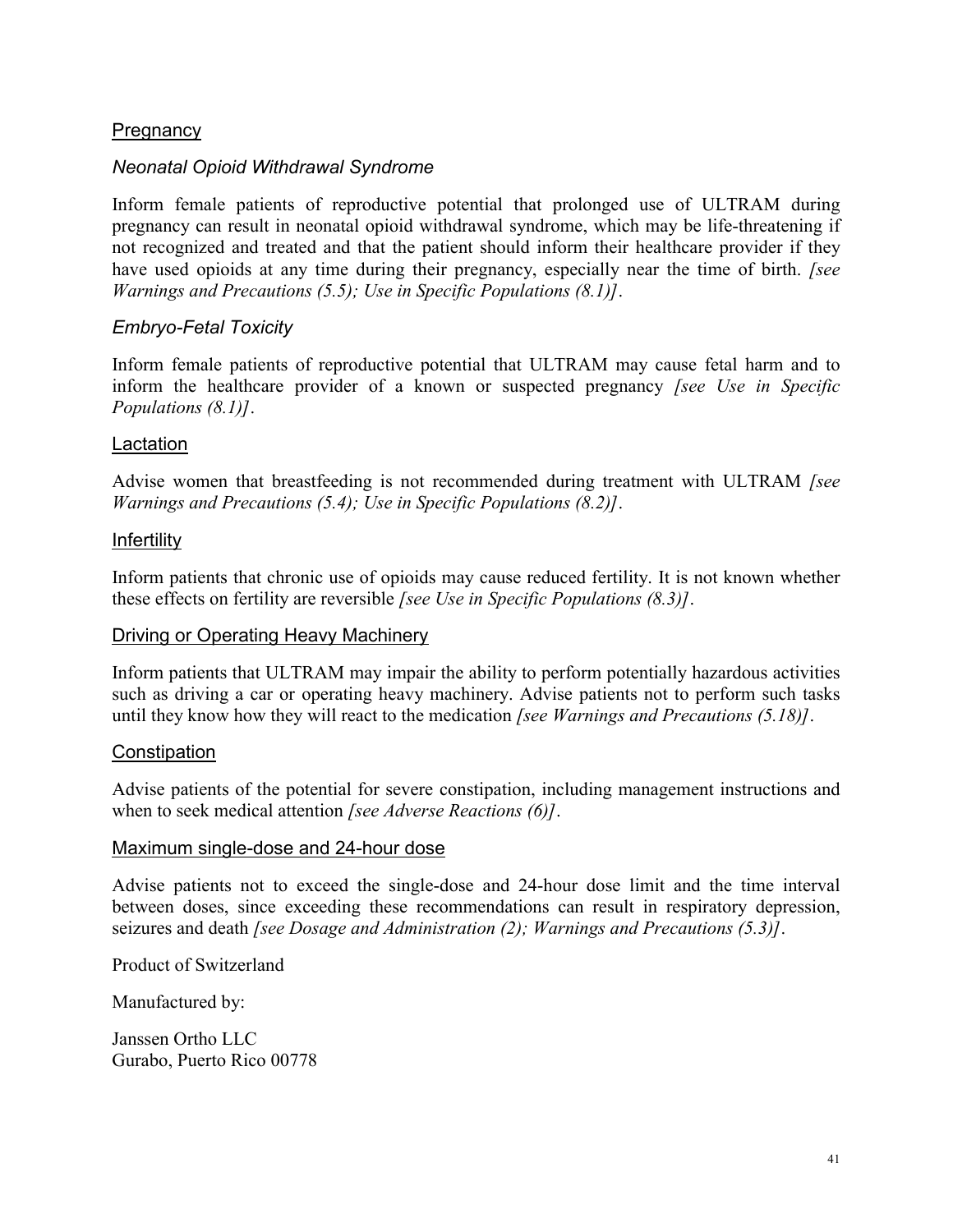Manufactured for:

Janssen Pharmaceuticals, Inc. Titusville, New Jersey 08560

© 2003, 2019 Janssen Pharmaceutical Companies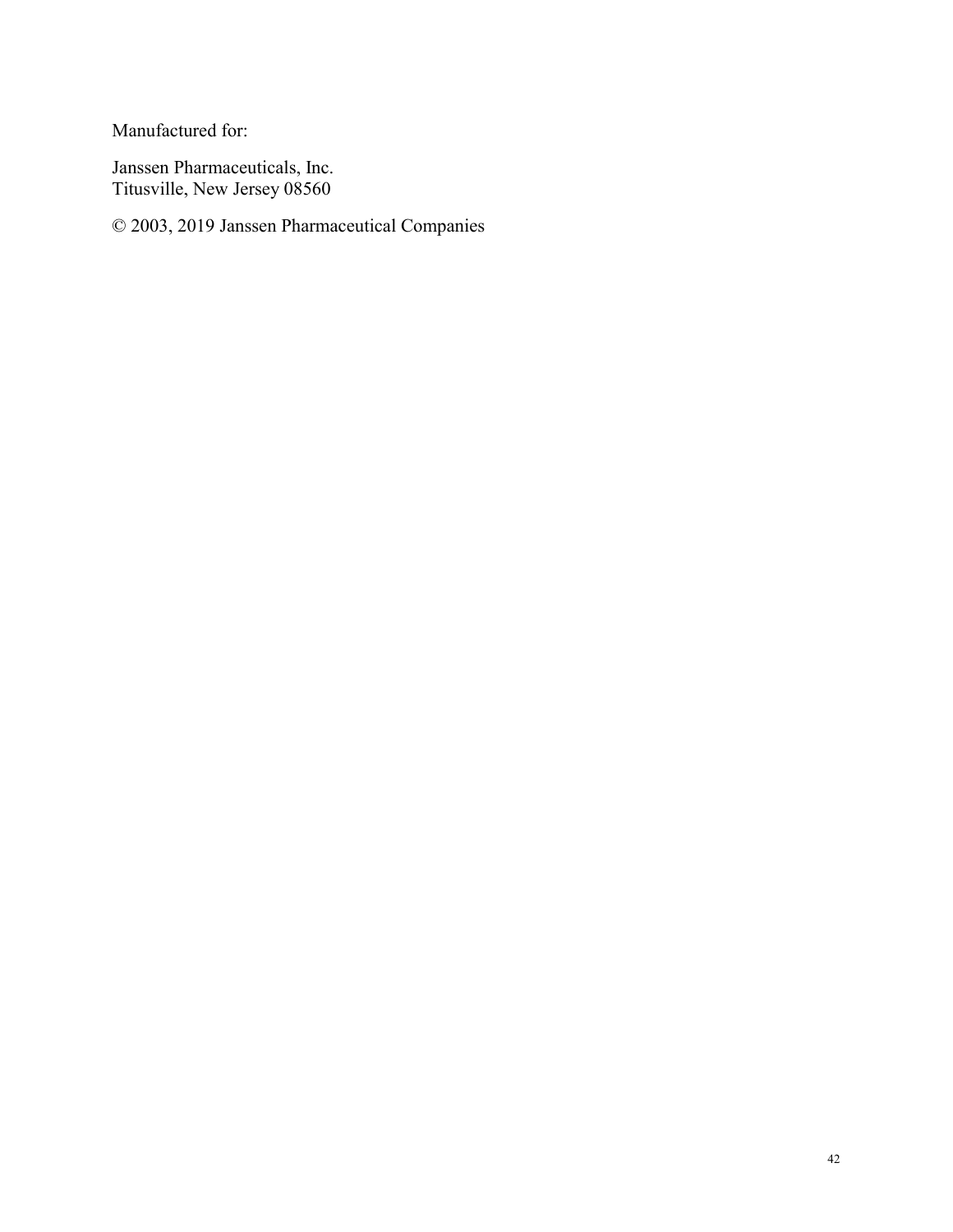#### **MEDICATION GUIDE ULTRAM® [UHL-tram] (tramadol hydrochloride) Tablets, C-IV**

#### **ULTRAM is**:

- **•** A strong prescription pain medicine that contains an opioid (narcotic) that is used for the management pain in adults, when other pain treatments such as non-opioid pain medicines do not treat your pain well enough or you cannot tolerate them.
- **•** An opioid pain medicine that can put you at risk for overdose and death. Even if you take your dose correctly as prescribed you are at risk for opioid addiction, abuse, and misuse that can lead to death.

#### **Important information about ULTRAM:**

- **• Get emergency help or call 911 right away if you take too much ULTRAM (overdose).** When you first start taking ULTRAM, when your dose is changed, or if you take too much (overdose), serious or life-threatening breathing problems that can lead to death may occur. Talk to your healthcare provider about naloxone, a medicine for the emergency treatment of an opioid overdose.
- **•** Taking ULTRAM with other opioid medicines, benzodiazepines, alcohol, or other central nervous system depressants (including street drugs) can cause severe drowsiness, decreased awareness, breathing problems, coma, and death.
- **•** Never give anyone else your ULTRAM. They could die from taking it. Selling or giving away ULTRAM is against the law.
- **•** Store ULTRAM securely, out of sight and reach of children, and in a location not accessible by others, including visitors to the home.

#### **Important Information Guiding Use in Pediatric Patients:**

- **•** Do not give ULTRAM to a child younger than 12 years of age.
- **•** Do not give ULTRAM to a child younger than 18 years of age after surgery to remove the tonsils and/or adenoids.
- **•** Avoid giving ULTRAM to children between 12 to 18 years of age who have risk factors for breathing problems such as obstructive sleep apnea, obesity, or underlying lung problems.

#### **Do not take ULTRAM if you have:**

- **•** Severe asthma, trouble breathing, or other lung problems.
- **•** A bowel blockage or have narrowing of the stomach or intestines.
- **•** An allergy to tramadol.
- **•** Taken a Monoamine Oxidase Inhibitor, MAOI, (medicine used for depression) within the last 14 days.

#### **Before taking ULTRAM, tell your healthcare provider if you have a history of:**

- **•** head injury, seizures **•** liver, kidney, thyroid problems
- **•** problems urinating **•** pancreas or gallbladder problems
- **•** abuse of street or prescription drugs, alcohol addiction, opioid overdose, or mental health problems.

#### **Tell your healthcare provider if you are:**

**• pregnant or planning to become pregnant**. Prolonged use of ULTRAM during pregnancy can cause withdrawal symptoms in your newborn baby that could be life-threatening if not recognized